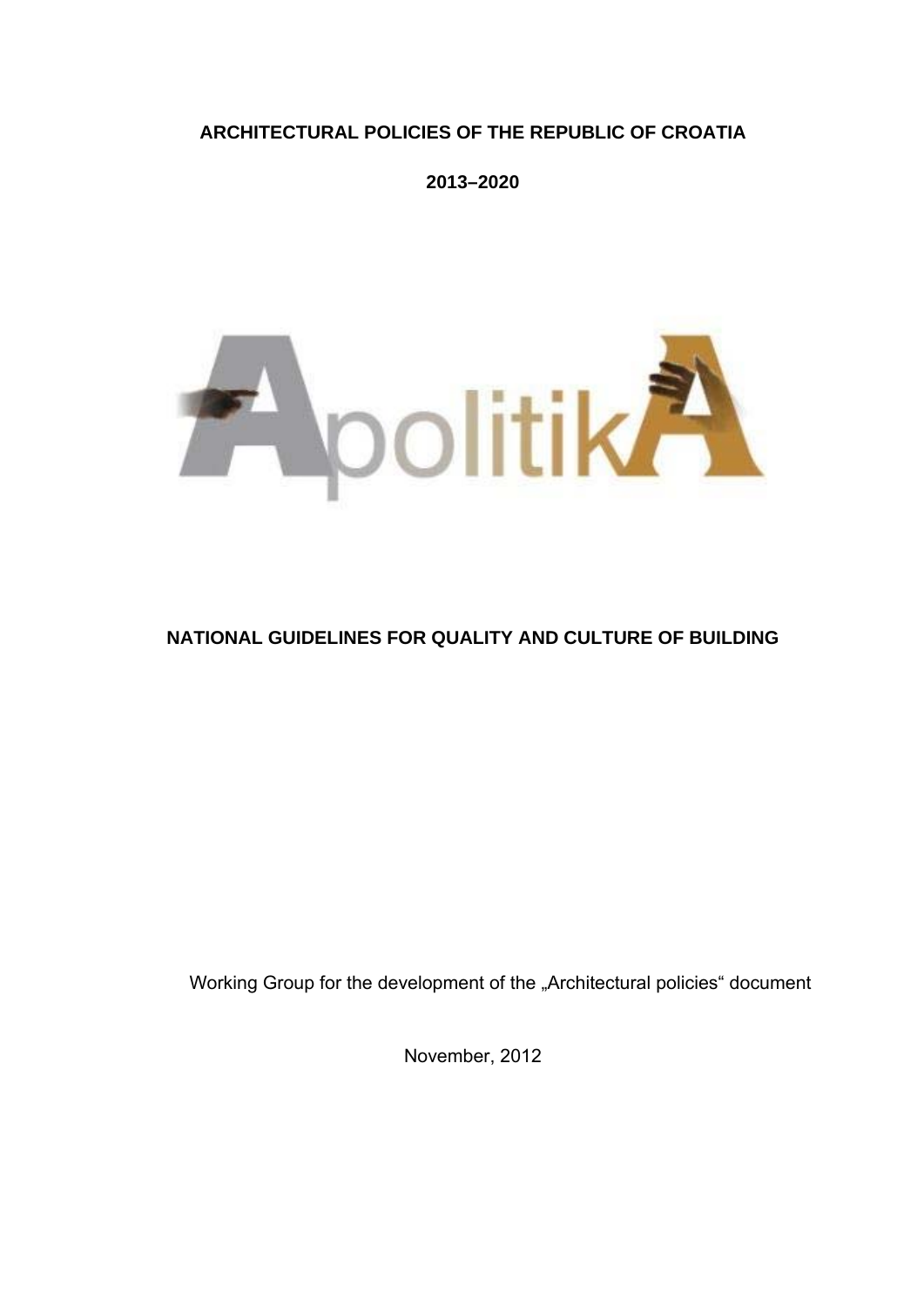### **Working Group for the development of the Proposal of the "Architectural policies" document**

Silvio Bašić, M.Sc.Arch.

Borka Bobovec, Ph.D., M.Sc.Arch.

Tea Horvat, M.Sc.Arch.

Helena Knifić Schaps, M.Sc.Arch.

Nives Mlinar, M.Sc.Arch.

Ana Mrak-Taritaš, M.Sc.Arch.

Zlatko Pletikapić, M.Sc.Civ.Eng.

Expert collaborator:

Ines Merćep, M.Sc.Arch.

Working Group secretary:

Jasna Tucak, LL.M.

Technical support:

Andriana Pozojević, M.Sc.Arch.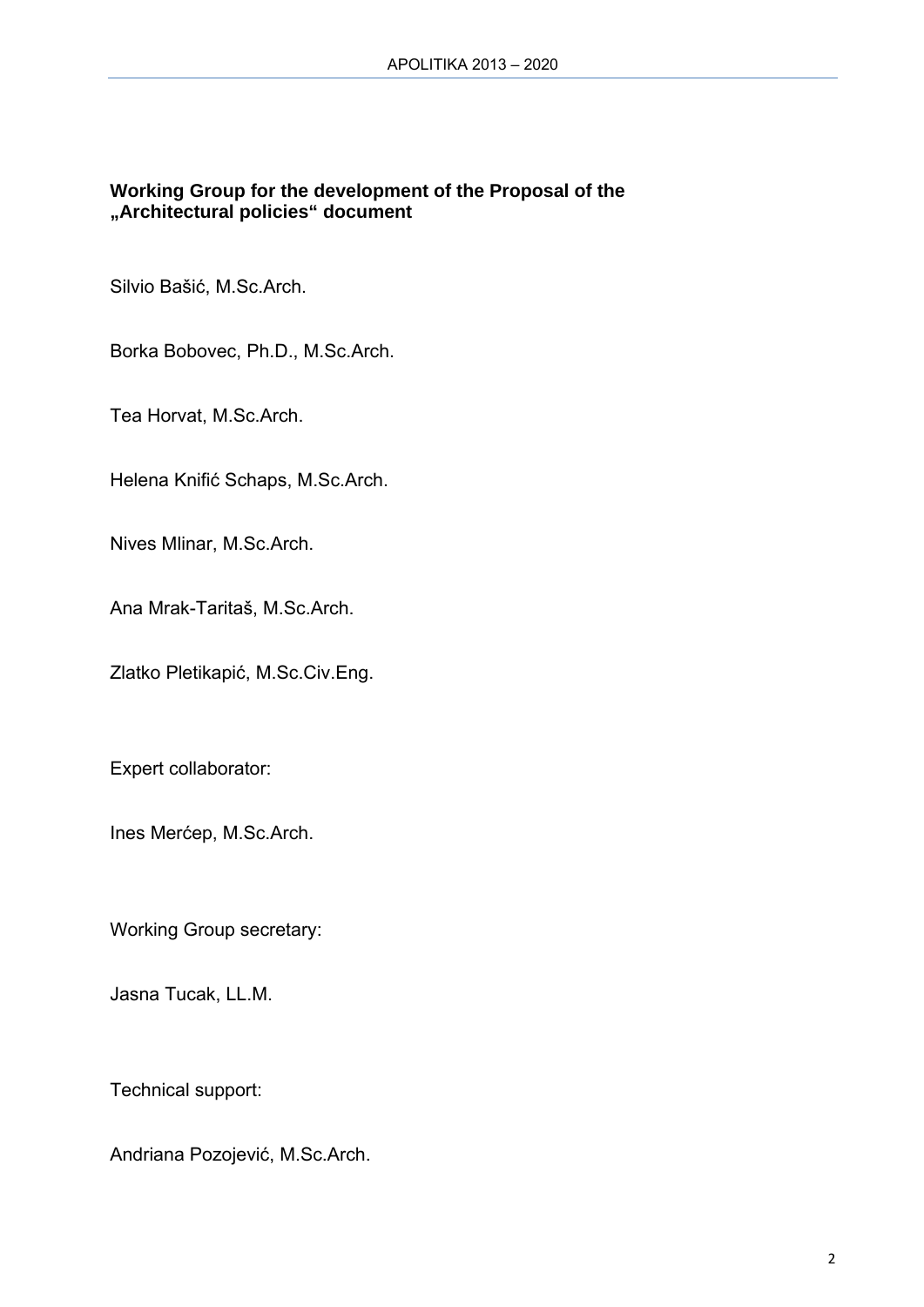#### **IDENTITY OF CROATIAN SPACE**

*Regional distinctions based on natural, social and developmental, and not political characteristics are the bearer of a nation's values and wealth, and have to be considered in their entirety and established as the starting point for all planning processes.* 

*The map of Croatia, in the form of a long and partly very narrow arc cambering from the Mediterranean landscape of the Adriatic Sea and entering over mountains into the plains of Pannonia, results in numerous differences – from land configuration, flora and fauna, population, urban and rural structures, up to production forces and production possibilities. A country of such diversity, and thereby also of such wealth, requires a specific approach to the planning of successful development.* 

*The division of Croatia cannot be reduced to the common differentiation into land and coastal parts. It is far more complex and inevitably linked to the natural phenomenon, transport possibilities, the mentality of the population, the degree of development, typology of production, habits, historical heritage, possible development potential, the role in the entirety of the state structure, etc. Međimurje and Varaždin counties,*  following the model of their direct neighbours, develop successful production, turning *into our more developed regions. On the other hand, the entire stretch along the border with Bosnia and Herzegovina is burdened with negative historical heritage, permanent conflicts and the recent war, while no relevant production is initiated, remaining on the scale of house plots. At the same time these are for the most part beautiful regions without larger urban centres. The boundary which has been there for several centuries and constant conflicts have destroyed the historical structure, and in conditions of pronouncedly low population density it is difficult to plan appropriate development. Production in agriculture has been changing drastically and house plots can no longer be the basis of subsistence. The development of the Croatian village is a major contemporary issue, which has yet to be addressed in an appropriate manner.* 

*The diversity and richness of ambience areas have, in the course of history, resulted in a corresponding diversity of man-made urban and rural interventions. Although Croatia is a country of towns and cities, its smaller settlements and rural architecture are paramount values of national identity. The historical development in which the Croatian*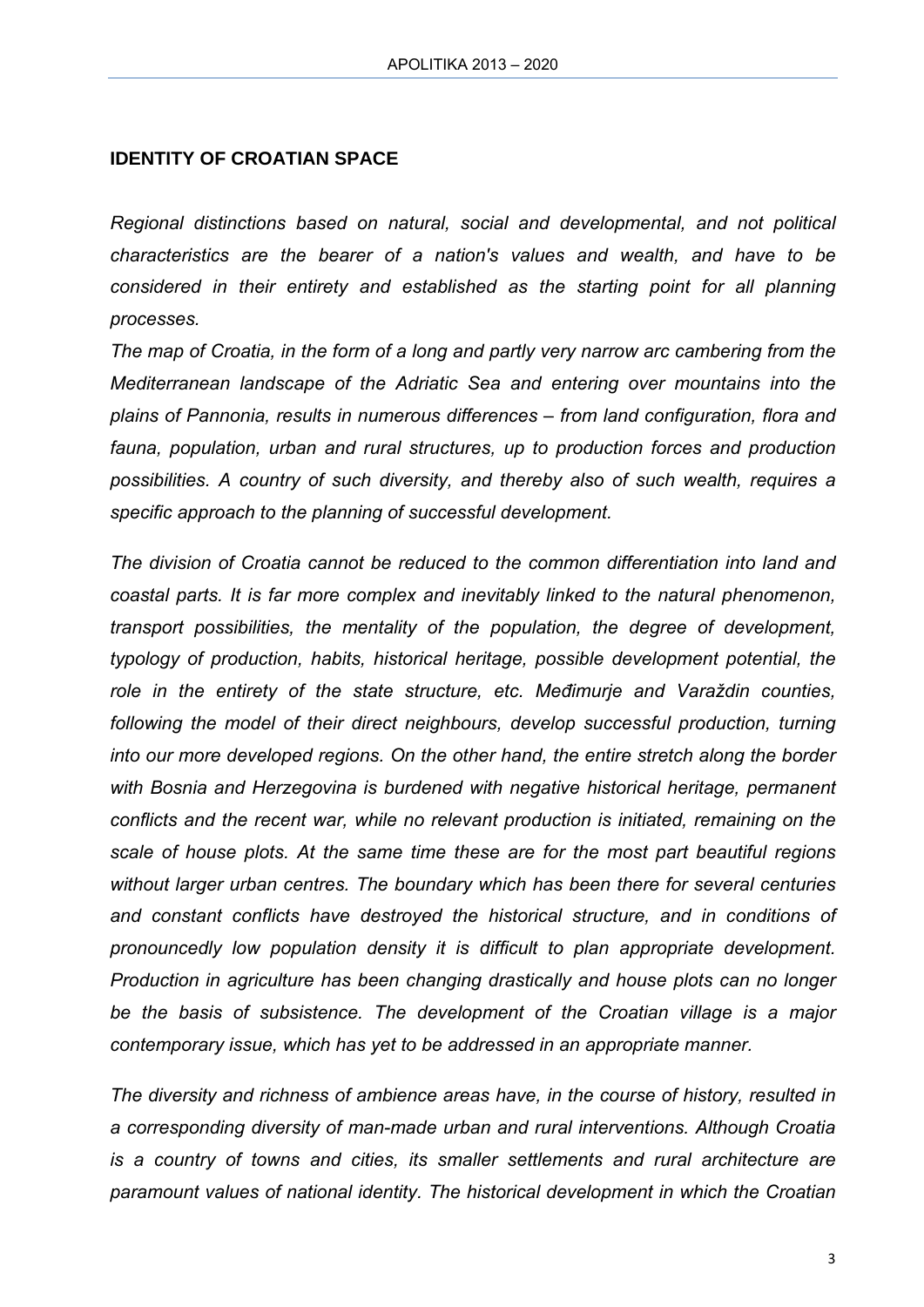*spirit in the coastal area is not only involved in and follows European trends, but also creates it actively – the Renaissance is initiated by an anthological project by the Croat Lucijan Vranjanin in Urbino. At the same time Turkish conquests impede normal development of a large part of the eastern territories. Despite all this, the Croatian building spirit is a durable signum of identity and necessarily remains preserved in its essential values.* 

*The coastal area of the sea is not a unique morphological structure. Savudrija, western Istria, eastern Istria, the Velebit littoral, Ravni kotari, Šibenik watercourses, the Biokovo massif, the Dubrovnik riviera, the island range of various features, the diversity of the sea bed and micro-climate are topics which cannot be neglected in these considerations, along with unavoidable studies and analyses of every individual situation. Primary competitiveness of the Croatian coastal area arises from its natural and historical values, which in every of the indicated localities speak a specific language, and thus the knowledge about them and appropriate interpretation is a basic dictate of the approach.* 

*Coastal cities do not only create the dignity of urban development as well as areas of values worthy of human life, but by their architectural achievements rank among the most valuable attainments of their period. Coastal settlements define a specific Adriatic architectural expression through stone structures of clear stylistic historical idioms, with the presence of drystone walls in all variants of landscape values. In the mountain range, which rising from the sea changes the landscape topography, types of regional construction are born, from wooden structures to drywall, and even megalithic stone construction. Plains will, on the other hand, create the characterisation of village lanes, construction arisen from the elementary function of the relation of residential houses with porch and outbuildings. Istrian landscape is hilly like the one in Zagorje, however their architectural and urban interpretation is vastly different. Castles and summer cottages will provide this vista the full range of richness, and the burgs durability and evidence of the thousand-year-old existence of the ethnicum which even today inhabits these parts. Baroque town planning will characterise the renewal of northern towns and settlements. The culturological thread of European trends will mark Croatian towns and villages, verifying them permanently in the heritage of the understanding, values and own identity. Each of these manifestations of appearance is an inalienable part of the*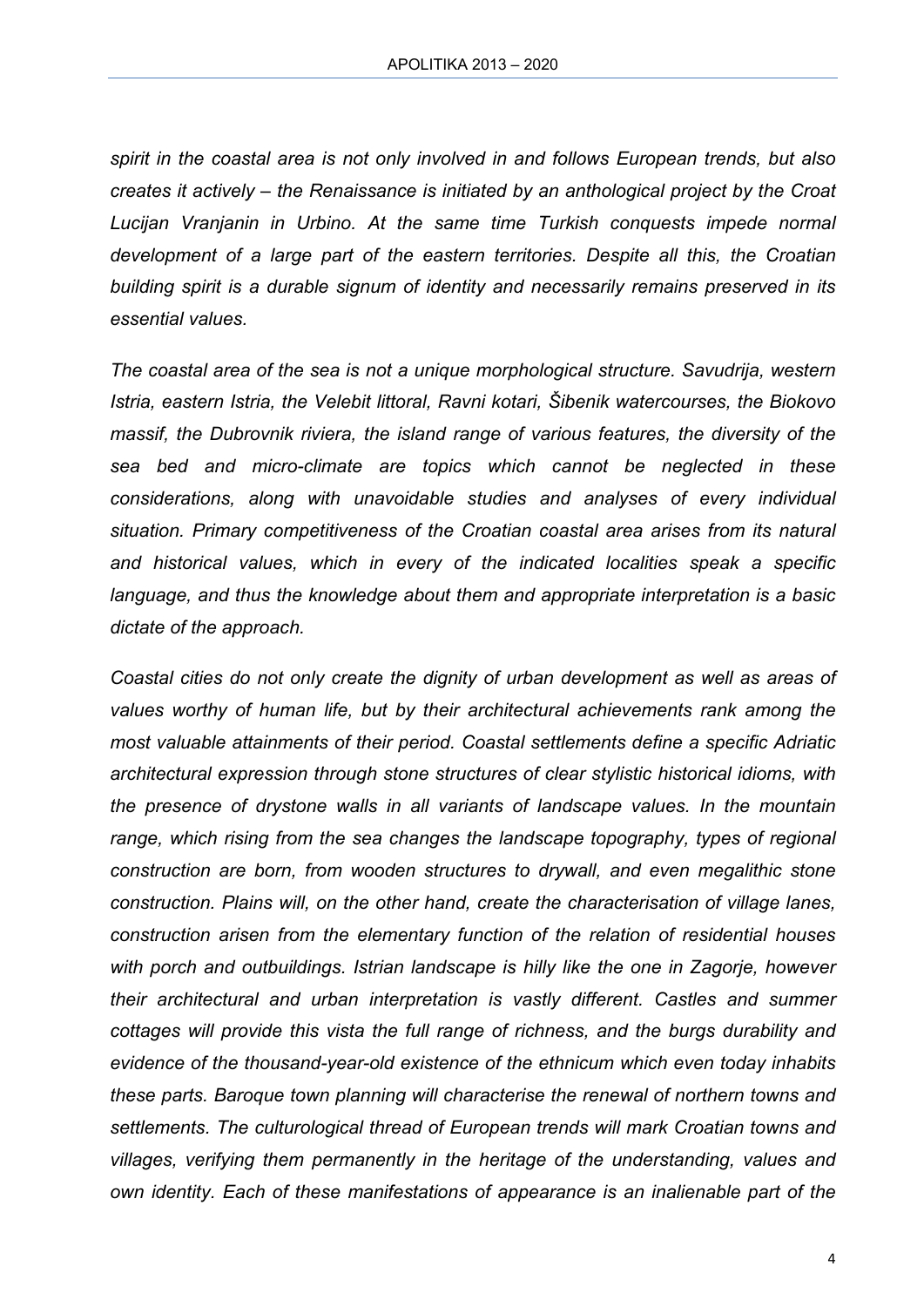*Croatian culturological heritage and a manifestation of identity, and it is with the same strength that it is perceived in the Slavonian village lane, Zrinjevac park in Zagreb, Veliki Tabor castle, Minčeta in Dubrovnik, the typical traditional wooden house "korablja" in Turopolje, or the triphora in Hvar.* 

*Material testimonies of Croatian identity are sufficient to make us understand the necessity not only of preservation and protection, but also of their role as a driving force in the development process of the contemporary architectural idiom. It is therefore necessary to set the basis for the approach and trends in all variants of existing achievements, so that within them the creative impulse of the coming novum could reach the values of identity. The cultural heritage is not a dead past, but a living basis for building the future. The values of heritage have to be preserved, and contemporary possibilities and pursuits only enrich a given moment by achieving clear identity which becomes a permanent development path. Bringing face to face the past and the contemporary, international and regional, is not a conflict but an open door to new possibilities. For this path to be realised basic postulates have to be defined which determine both the approach to architecture, and its creative level and the necessity of assessing excellence. In a process which enables building these postulates have to be present in all their components.* 

Academician Boris Magaš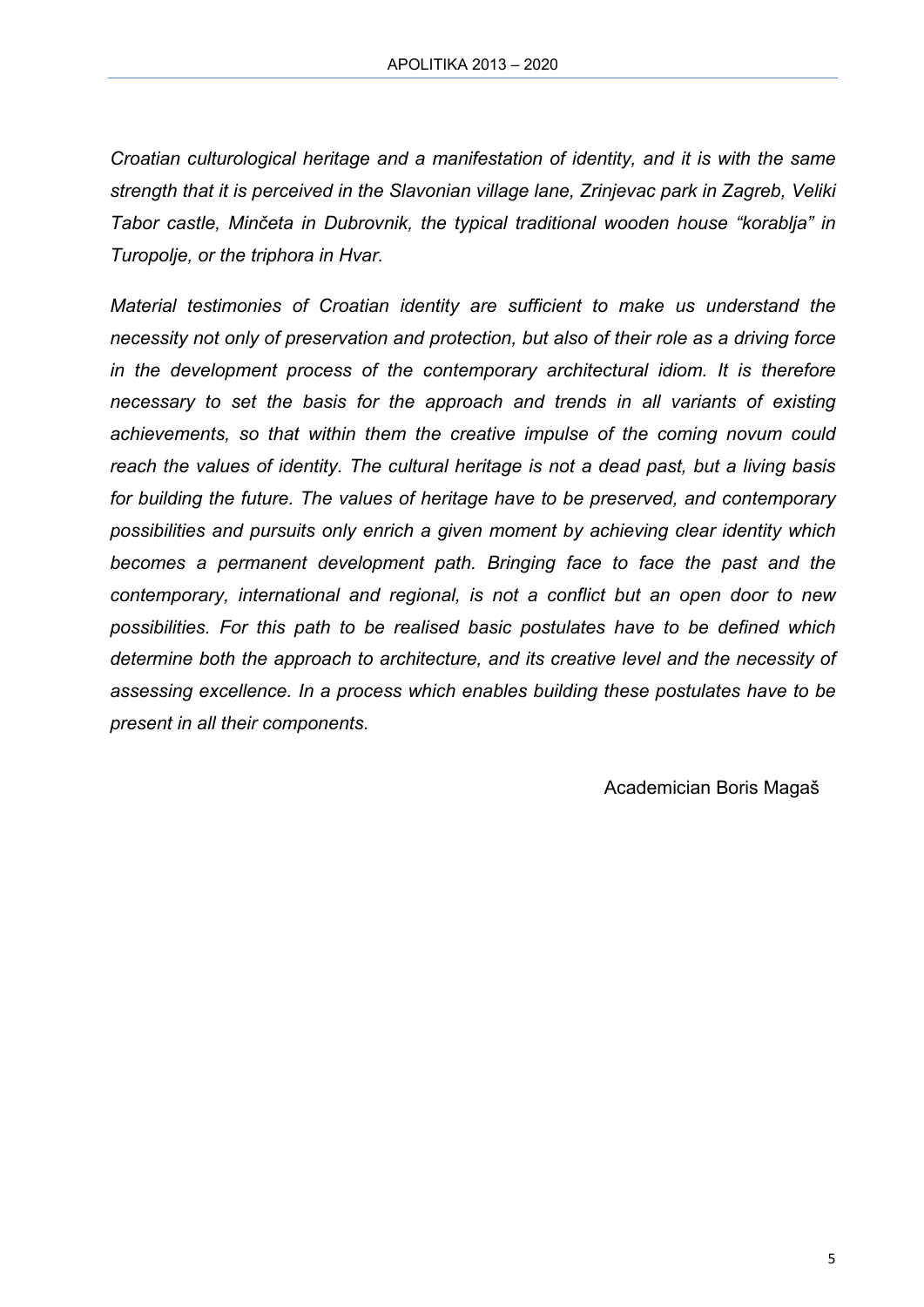### **CONTENTS**

### **A/ INTRODUCTION**

### **C/ STARTING POINTS**

#### **D/ ARCHITECTURAL POLICIES 2013-2020**

- 1. Social awareness
- 2. Public developments
- 3. Built heritage
- 4. Spatial development and planning
- 5. Building and designing space
- 6. Housing
- 7. Architectural and urban planning competitions for best-quality solutions
- 8. Education
- 9. Space and architecture as generators of economic development
- 10. Legal framework

### **E/ CONCLUSION**

**F/ ANNEXES**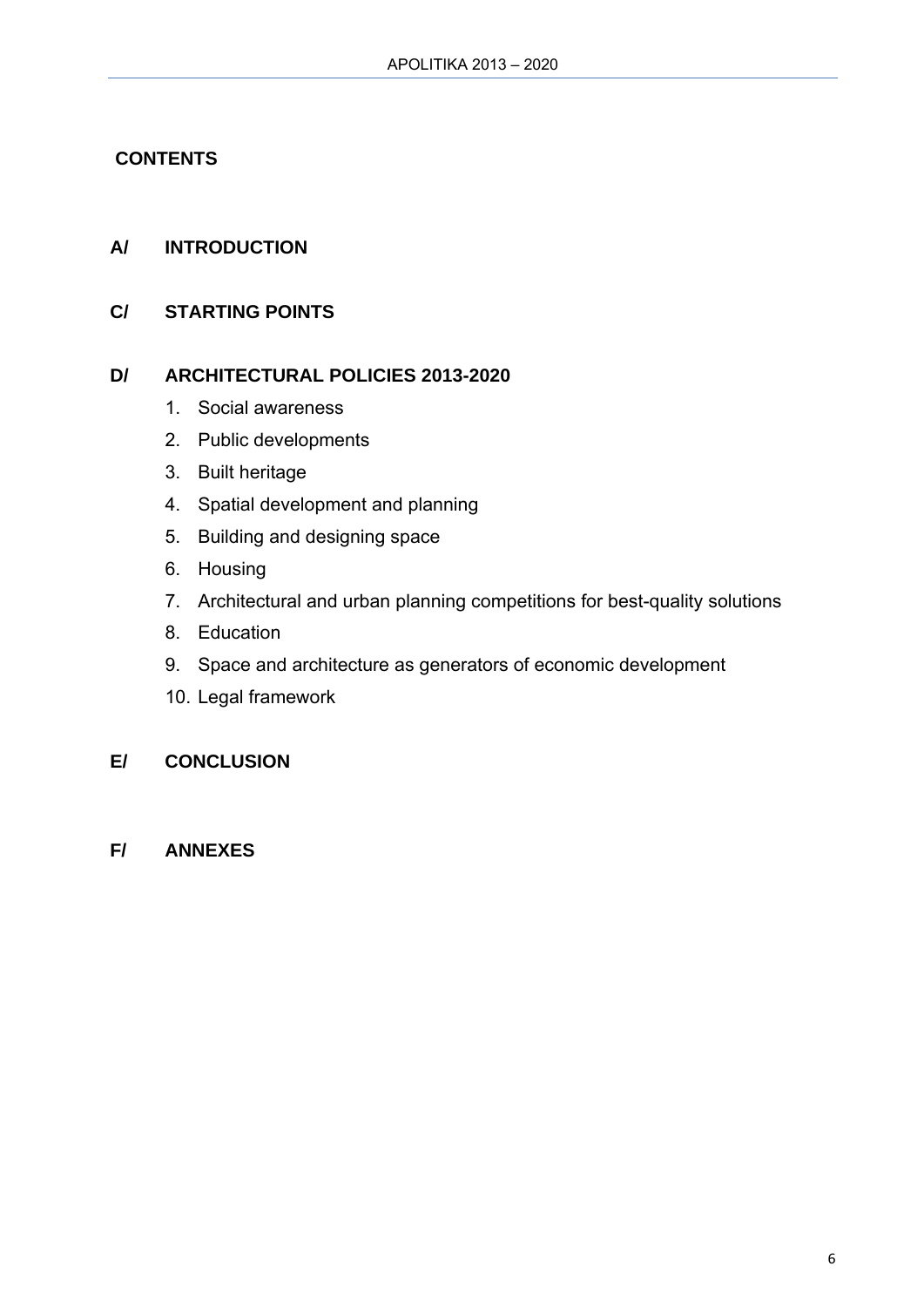### **A/ INTRODUCTION**

The initiative for the development and adoption of the document on Architectural policies was launched by the Department of Architects of the Croatian Chamber of Architects and Civil Engineers in Construction and the Association of Croatian Architects at the 1<sup>st</sup> Congress of Croatian Architects in 2004, and was continued at the  $2^{nd}$  Congress of Croatian Architects in 2007. Within the context of the  $3^{rd}$  Congress of Croatian Architects "Apolitika 2013" held in 2010, guidelines for the development of a Croatian architectural policy were promoted, and work on defining and developing the document began. Recognition of the role of architecture in terms of its cultural, aesthetic and social value led to the signing of a common Statement by the Ministry of Environmental Protection, Physical Planning and Construction, the Physical Planning Council of the Republic of Croatia, the Croatian Chamber of Architects, and the Association of Croatian Architects. With this Statement they committed to promote and actively participate in activities related to the adoption of the document, whereby the creation of a national platform was initiated.

The Architectural policies document, which states the public interest in the quality of the overall built environment, will necessarily be integrated into policy as a catalyst in the process of sustainable develoment, and become part of the concern for the public space, the advancement of design values founded on local specificities, the protection of health, the climate and security.

#### What is architecture?

Architecture is the overall built environment, which represents a physical framework for all human activities.

Architecture is an essential feature of the history, culture and life of every nation.

Architecture is the art of building, the form-related upgrading of the technical act of generating human living environment, in the context of which creative aspiration defines and enriches its existence, manifesting thereby the creative component of human nature.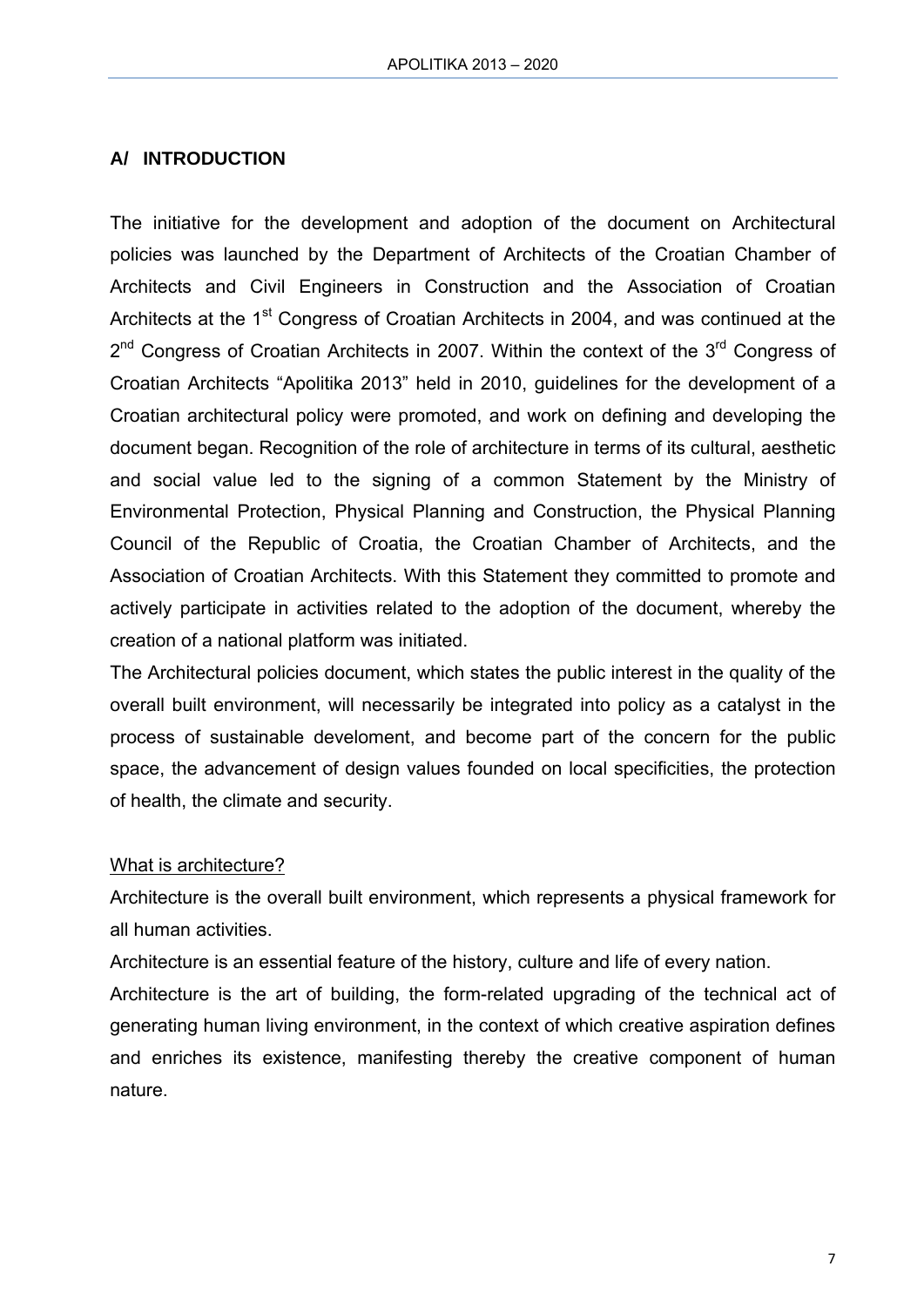In the broadest sense, architecture represents the whole of the human creatively designed (built) space that includes buildings and construction works, outer spaces, infrastructure, landscape and other spatial values.

### Why is architecture vital

A quality built environment, along with a preserved nature, is a basic need of every person and a precondition for overall development of society. Raising the quality level of the built environment has a direct impact on the quality of life. This means that through quality of the built environment we increase the value of living space both for the individual and for society.

A quality built environment represents a common interest. It is not a result of fortuity, but is created by direct, conscientious and coordinated action of the architectural and other professions, along with a high social awareness and with political will. The relationship towards the built environment reflects a nation's culture and is a major identification factor.

Furthermore, architecture is one of the layers of cultural heritage telling who we are and where we are going, having a strong impact on creating the local and national identity. Architecture is always related to a specific place and time, determining thereby the relationship to the existing built or natural environment, as well as creating the cultural heritage. The fact that architecture reflects the time in which it was created makes it a significant part of the cultural heritage, history and identity. Already today we have to bear in mind that everything we create in fact is the cultural heritage of the future.

#### What are architectural policies

Architectural policies are a part of the overall State policy stating the general interest in the quality of the overall space, and as such they should become a catalyst in the process of sustainable develoment, as well as of the advancement of the design values founded on local specificities, the protection of health, the climate and security.

Architectural policies define and advance the overall building culture, provide meaning to the principles of sustainable development in a high-quality, secure and healthy environment, raise public awareness concerning the significance of cultural landscapes,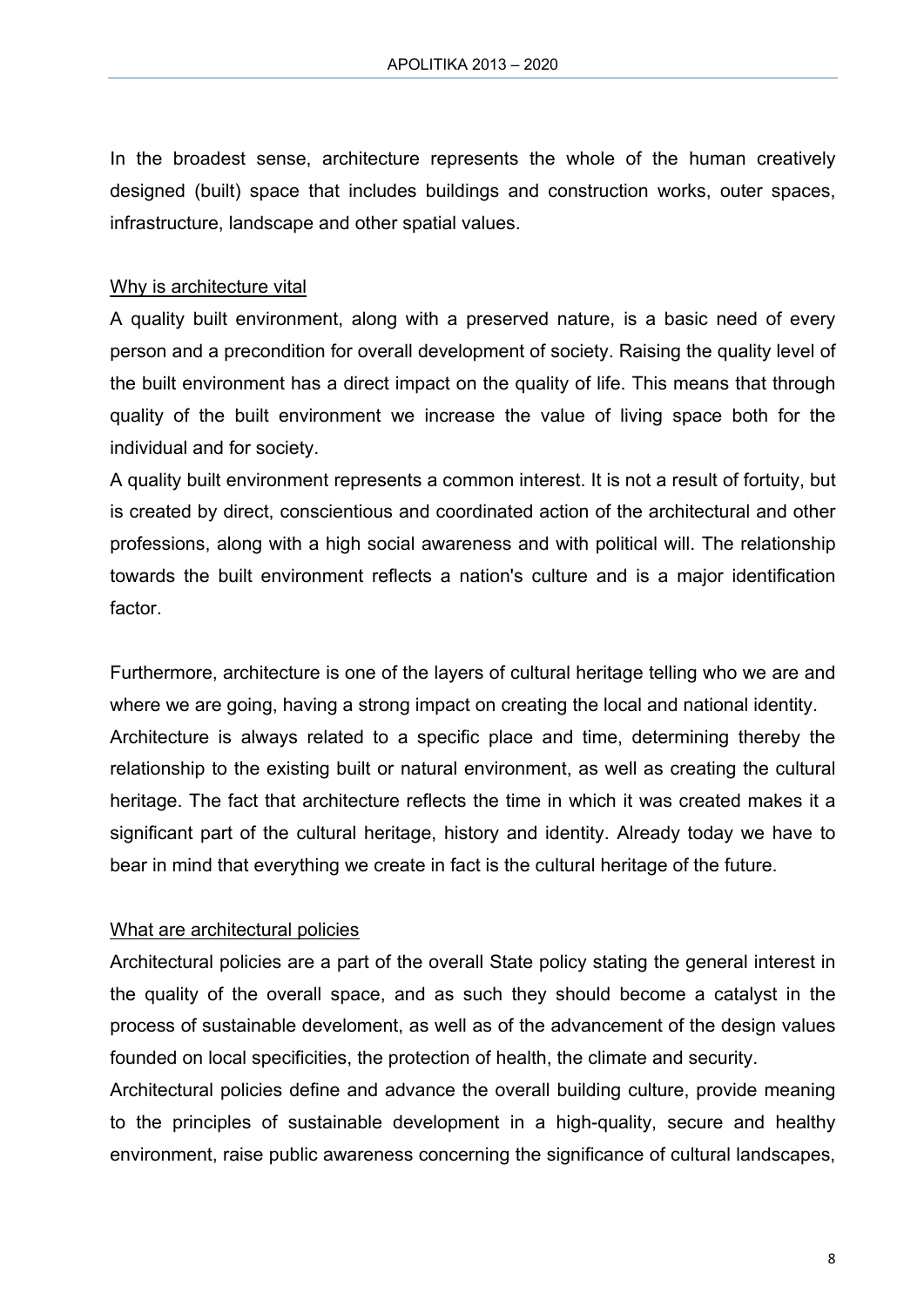and foster transparency and interaction of all stakeholders in the process of shaping space.

### Why are architectural policies vital?

By architectural policies strategic guidelines are defined for the achievement of fundamental human rights to development and a quality life, based on the following:

- quality built environment is a basic need of every individual;
- quality built environment is a common interest;
- the State has the obligation of realising the right to development and life in a quality built environment.

### Who implements architectural policies?

Architectural policies are carried out in coordination, directly or indirectly, in a coordinated manner, by all participants in spatial development: the legislator, public administration bodies at all levels, the academic community, scientific institutions, professional organisations and associations, architects and engineers, cultural institutions, organisations and associations, citizens' organisations, individuals and the media.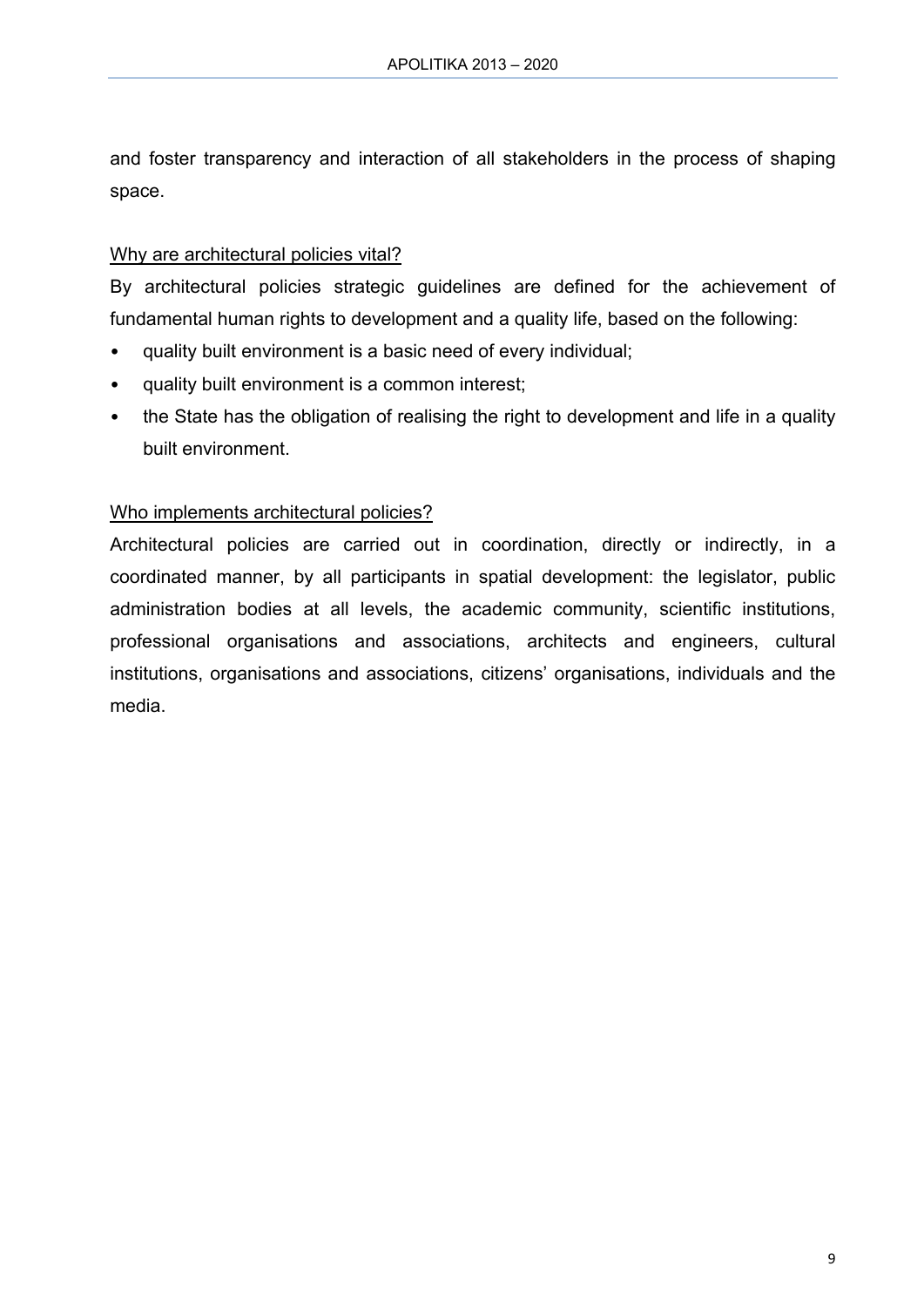# **B/ STARTING POINTS**

Launching the adoption process of the architectural policies of the Republic of Croatia is a result of the respective profession being well organised and of its multiannual efforts, as well as of systematic and coordinated work at the national and international level, which is reflected through the following:

- membership of the profession, organised in the respective chamber (Croatian Chamber of Architects), in the Architects' Council of Europe (ACE);
- membership of the Croatian Chamber of Architects, the Ministry of Construction and Physical Planning, the Ministry of Culture and of individuals in the European Forum for Architectural Policies (EFAP);
- membership of the Association of Croatian Architects in the International Union of Architects (UIA);
- Croatia's membership in EUROPAN and UN HABITAT.

The adoption of national architectural policies has its points of reference in:

- regulations in the field of physical planning and building (Physical Planning Strategy of the Republic of Croatia, June 1997, Physical Planning Programme of the Republic of Croatia, May 1999, Sustainable Development Strategy of the Republic of Croatia, February 2009, Physical Planning and Building Act, May 2011);
- organisation of architectural and engineering professions in professional chambers;
- consensus of the architectural profession at the  $1<sup>st</sup>$  Congress of Croatian Architects stated in conclusions – *Ten proposals for a national architectural policy* and *Building on the coast*, Zadar, October 2004;
- consensus of the architectural profession at the  $2<sup>nd</sup>$  Congress of Croatian Architects – *Conclusions of the 2nd Congress of Croatian Architects*, Opatija, October 2007;
- consensus of the architectural profession at the  $3<sup>rd</sup>$  Congress of Croatian Architects – *ApolitikA, Guidelines for the development of architectural policies*, Split, October 2010;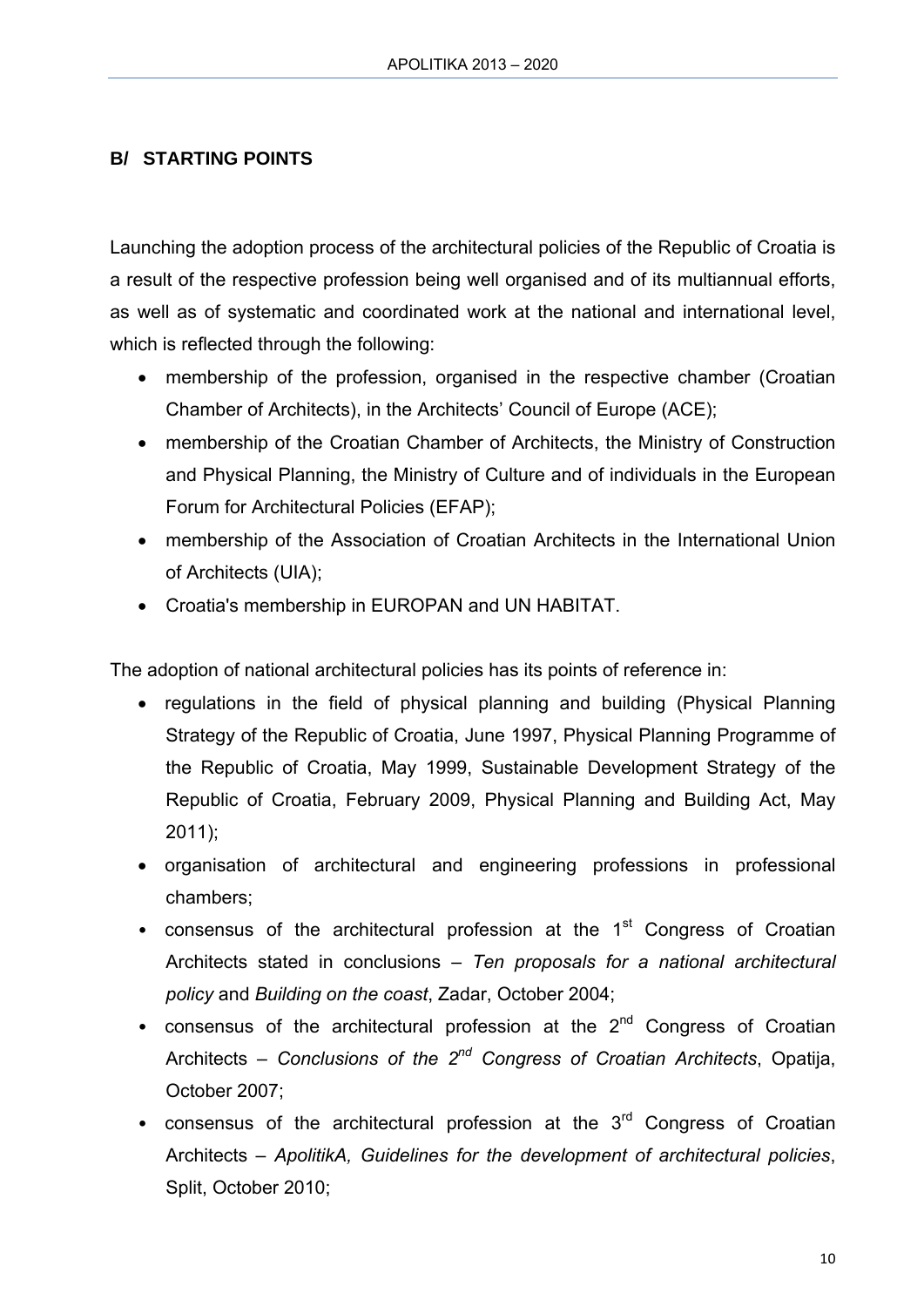- *STATEMENT on architectural policies, conclusion of the 3<sup>rd</sup> Congress of Croatian* Architects, Split 2010, signed by the Ministry of Environmental Protection, Physical Planning and Construction; the Physical Planning Council of the State; the Croatian Chamber of Architects, and the Association of Croatian Architects;
- positions of the Physical Planning Council of the State stated in documents submitted to and accepted by the Government of the Republic of Croatia:
	- (2005) *Proposal of indispensable measures for the advancement of the physical planning policy*, Zagreb
	- (2006) *Assessmenet of the status in space and recommendations to advance the space of the Republic of Croatia, Zagreb*;
	- (2007) *Work report 2004-2007*, Zagreb;
	- (2008) *Work report in 2008,* Zagreb;
	- (2009) *Criteria for planning tourism areas of the coastal area of the sea*, Zagreb;
	- (2010) *Criteria and guidelines for planning golf courses*, Zagreb;
	- (2010) *Guidelines and criteria for architectural quality of building*, Zagreb;
	- (2011) *Work report 2011,* Zagreb;
	- (2011) Proceedings and Conclusions of the Scientific and Expert Conference "*Spatial Development Perspectives of the Republic of Croatia"*, Zagreb
- Conclusions of the Scientific and Expert Conference "Spatial Development Perspectives of the Republic of Croatia, Zagreb;
- Programmatic text *Architectural policy and building cultur for Croatia in Europe*, Helena Knifić Schaps (2008), Register of approved architects of the Department of Architects of the Croatian Chamber of Architects and Civil Engineers in Construction, official Internet site of the European forum on architectural policies (EFAP);
- introduction of architecture into the *National framework curriculum for pre-school education and obligatory general and secondary education* following an initiative by the Department of Architects of the Croatian Chamber of Architects and Civil Engineers in Construction and the Faculty of Architecture of the University of Zagreb, in 2010;
- international documents in the field of physical planning and architecture (*Resolution of the Council of the European Union on architectural quality of the*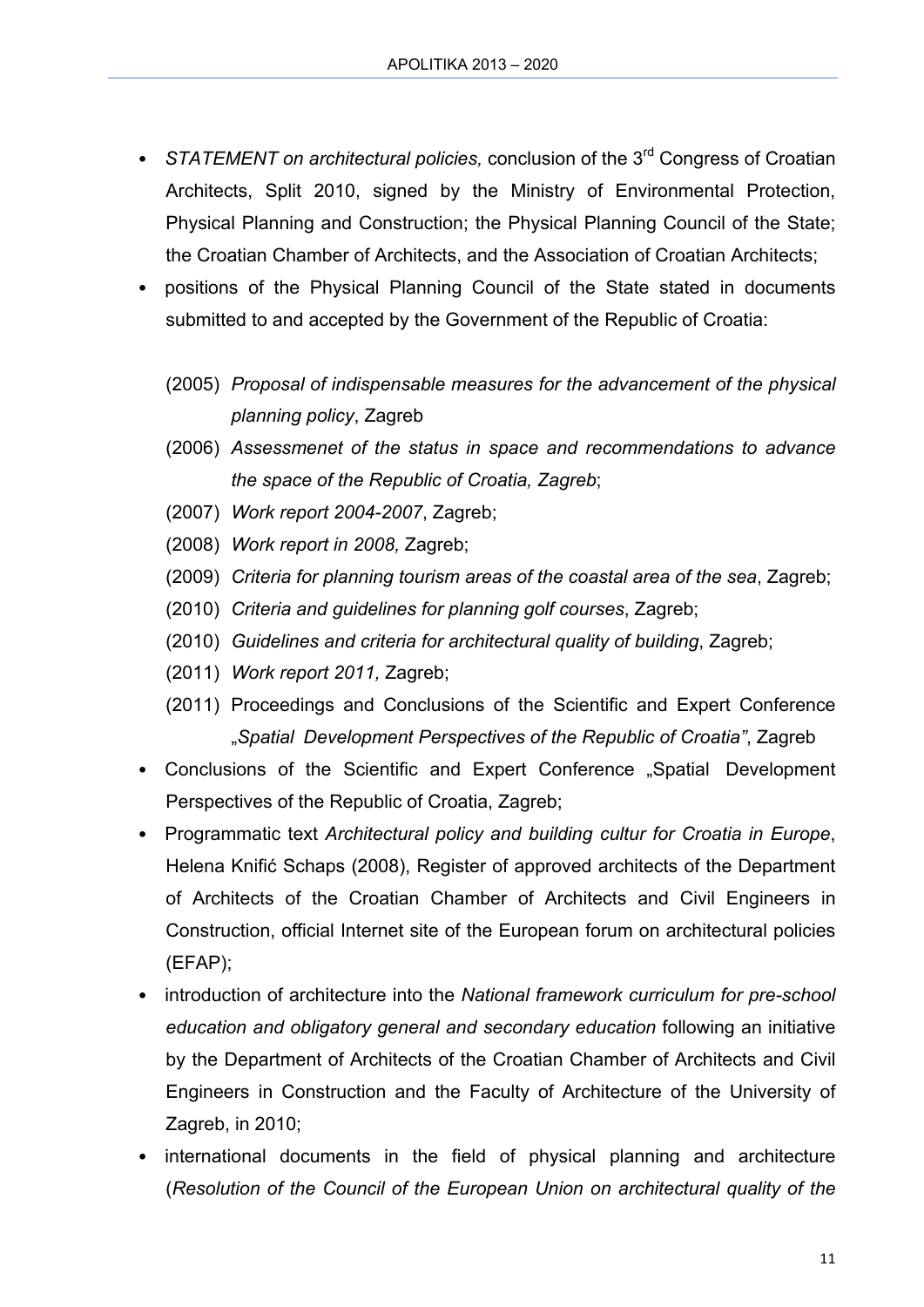*urban and rural environment*, 2001; *UIA White Book – The future of architecture/Proposals for a built environemt*, 2002; *European Housing Charter*, April 2006*; Revised EU Sustainable Development Strategy, June* 2006; *Territorial Agenda of the European Union, May* 2007; *Leipzig Charter on Sustainable European Cities*, May 2007; *European Parliament Resolution on housing and regional policy*, May 2007);

- international protocols to which the Republic of Croatia is a signatory
- representation of Croatia in the expert study *Survey on European Architectural Policies*, European Forum for Architectural Policies (EFAP), 2012;
- *Decision on the establishment and appointment of members and the secretary of the Working Group on development of the Proposal of the "Architectural policies" document* of 2 June 2011, signatory Minister of Environmental Protection, Physical Planning and Construction Branko Bačić;
- *Decision on the establishment and appointment of members and the secretary of the Working Group on development of the Proposal of the "Architectural policies" document* of 18 January 2012, signatory Minister of Construction and Physical Planning Ivan Vrdoljak.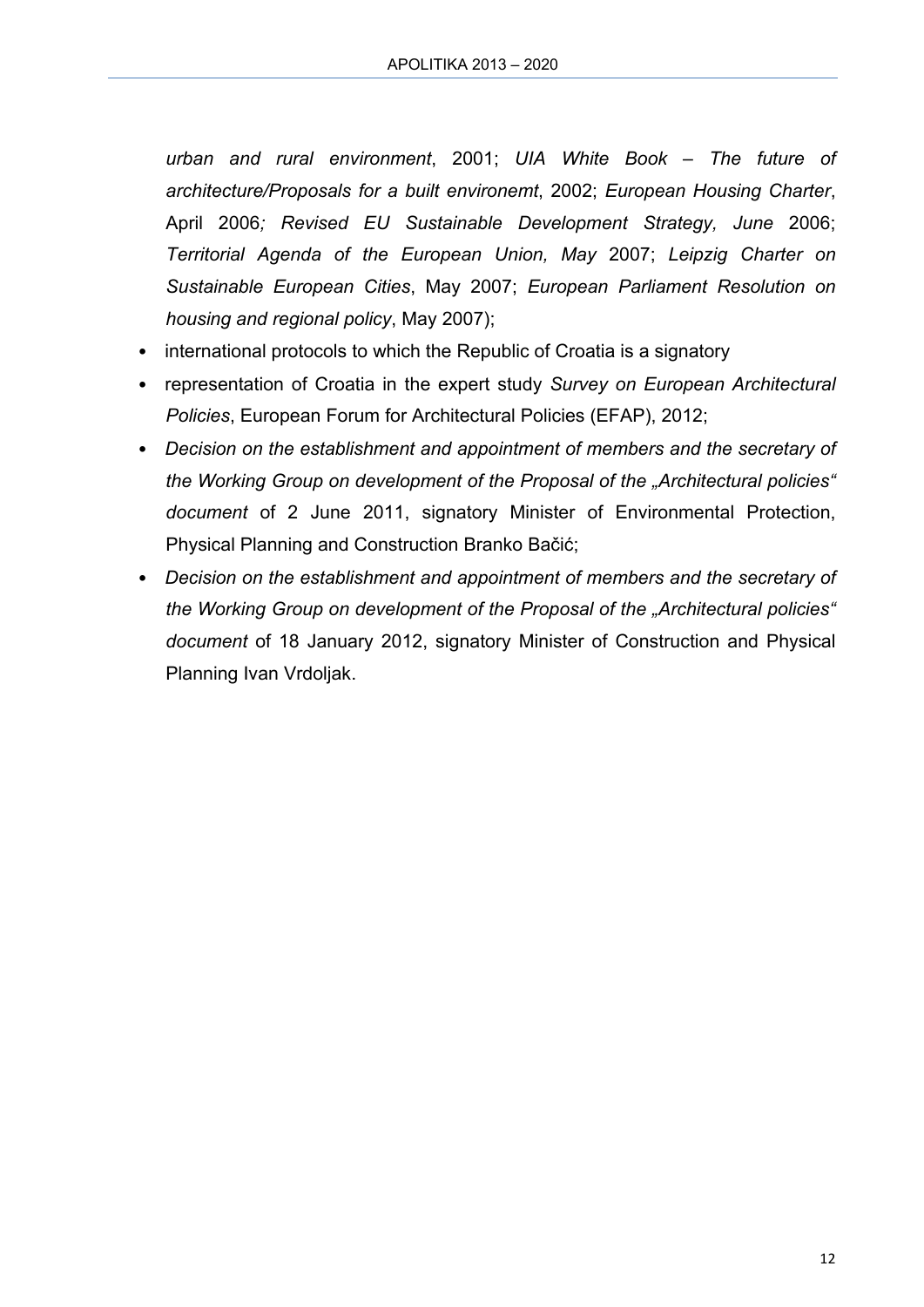# **C/ OBJECTIVES**

Architectural policies of the Republic of Croatia are directed to achieving three basic objectives:

### **1. Building culture as a precondition for the quality of built space**

Building culture is an ongoing process of developing the built environment and our relationship towards it, with which we have an impact on the raising of its quality level. Raising the level of building culture is an imperative precondition for the concern for the built environment to become a concern of all of us.

#### **2. Quality of the built environment as basis for the good life of every individual**

The life of every individual will be of a better quality in healthy, safe, inspirational and functionally designed environments. The built environment should be a stimulating living ambience, and its quality represents a basis for the quality of our lives.

# **3. High quality architecture as an incentive for national development and progress**

Architecture, due to its omnipresence, affects society as a whole. Recognisable and high quality architecture has the potential to generate national development and progress, and a positive impact on Croatia's positioning in international terms.

In order to achieve the outlined objectives, architectural policies identify 10 inseparably interlinked thematic areas:

- 1. Social awareness
- 2. Public development
- 3. Built heritage
- 4. Spatial development and planning
- 5. Building and designing space
- 6. Housing
- 7. Architectural and urban design competitions for best-quality solutions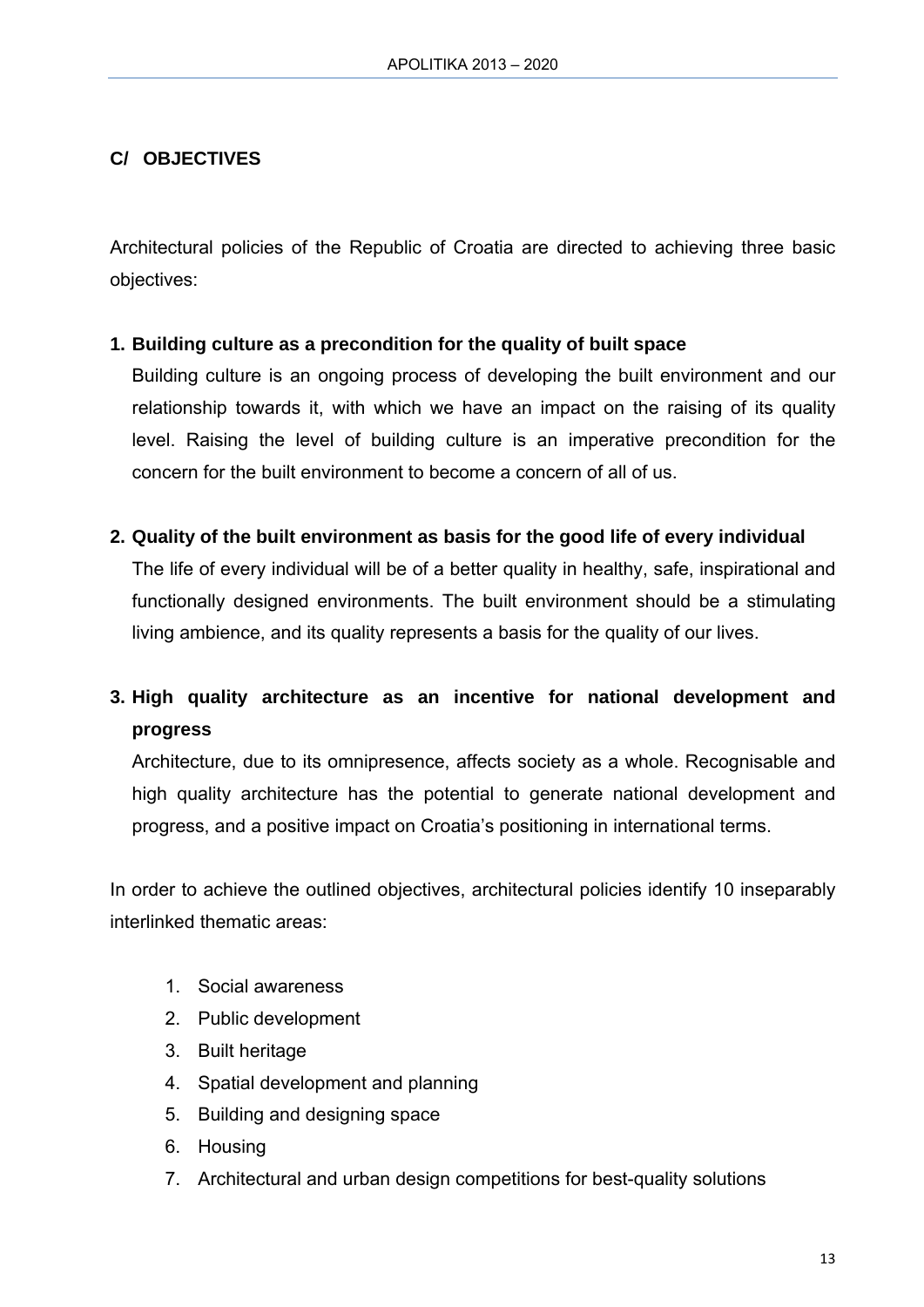- 8. Education
- 9. Space and architecture as generators of economic development
- 10. Legal framework

By realising the planned actions, within each of the indicated thematic areas, preconditions will be created for achieving the objectives of architectural policies.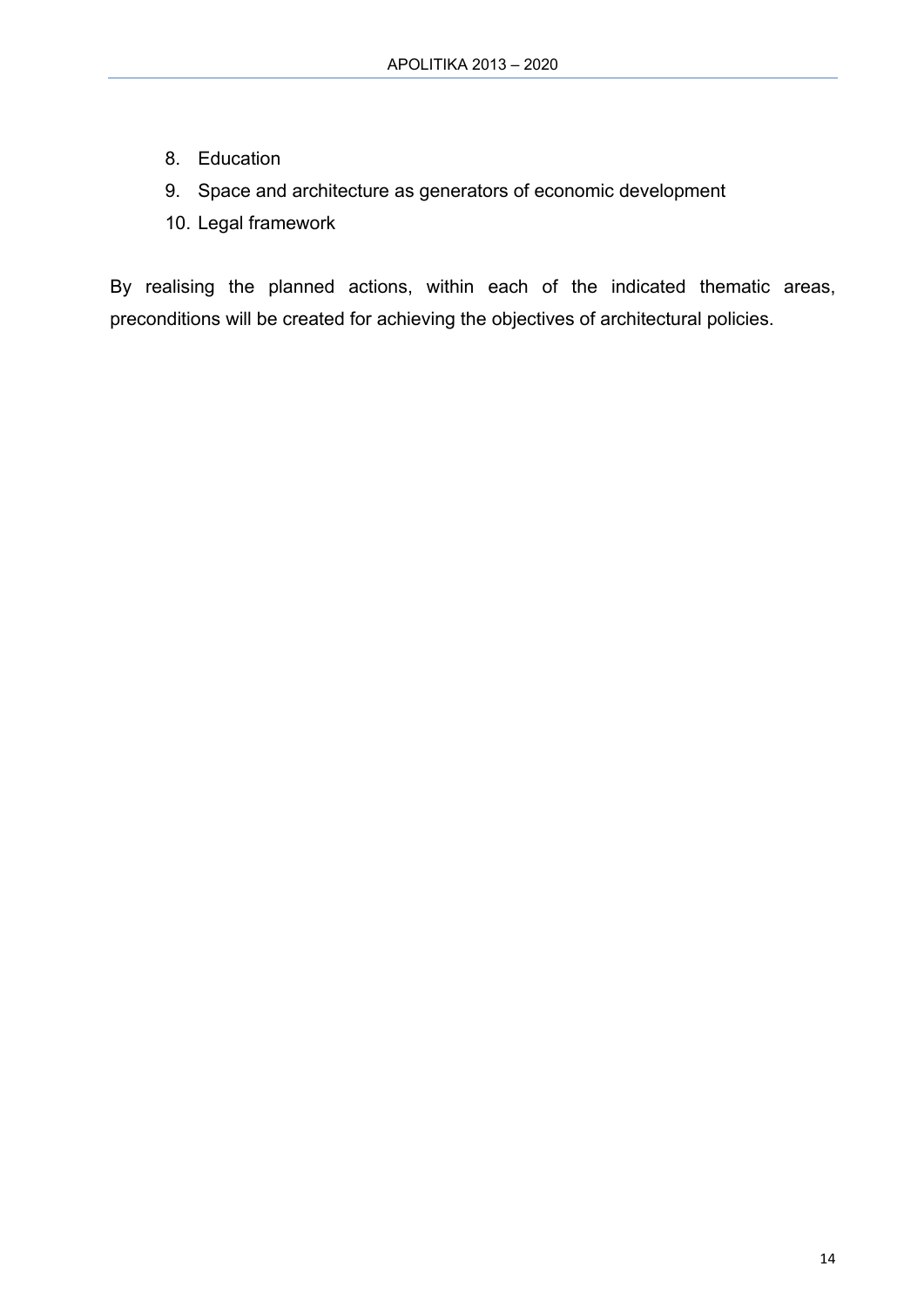### **D/ ARCHITECTURAL POLICIES 2013-2020**

### **1. SOCIAL AWARENESS**

The level of the quality of the built environment is the result of the degree of social responsibility to the space that surrounds us and its conservation. A high level of social awareness about its significance is a basic precondition for the achievement of this quality.

The built environment represents the totality of activities of professionals – of architects and engineers, however also a field of interaction of policy, profession and individuals. The built environment is the everyday applied value and the basis of the building culture (BAUKULTUR) as a continuous process of public dialogue on its quality.

Education on and awareness of the significance of the built environment are a right and an obligation of every individual in order to assume responsibility and to participate in a competent manner in the making of decisions that relate to its quality, development and conservation.

#### **Challenges**

#### Social awareness raising

By systematc raising of social awareness on the significance of quality built environment the stances of users, private investors and clients have to be advanced in such a way to enable them to recognise and look for quality, and to have thereby an impact on the gradual raising of the quality of the built environment to a higher level.

#### Participation in decision making

Decisions that relate to spatial development and planning, from defining objectives up to realisation, must be subjects of public debate, in which a transparent system and a well informed and active citizenry are a precondition for the making of quality decisions.

Ongoing promotion of architecture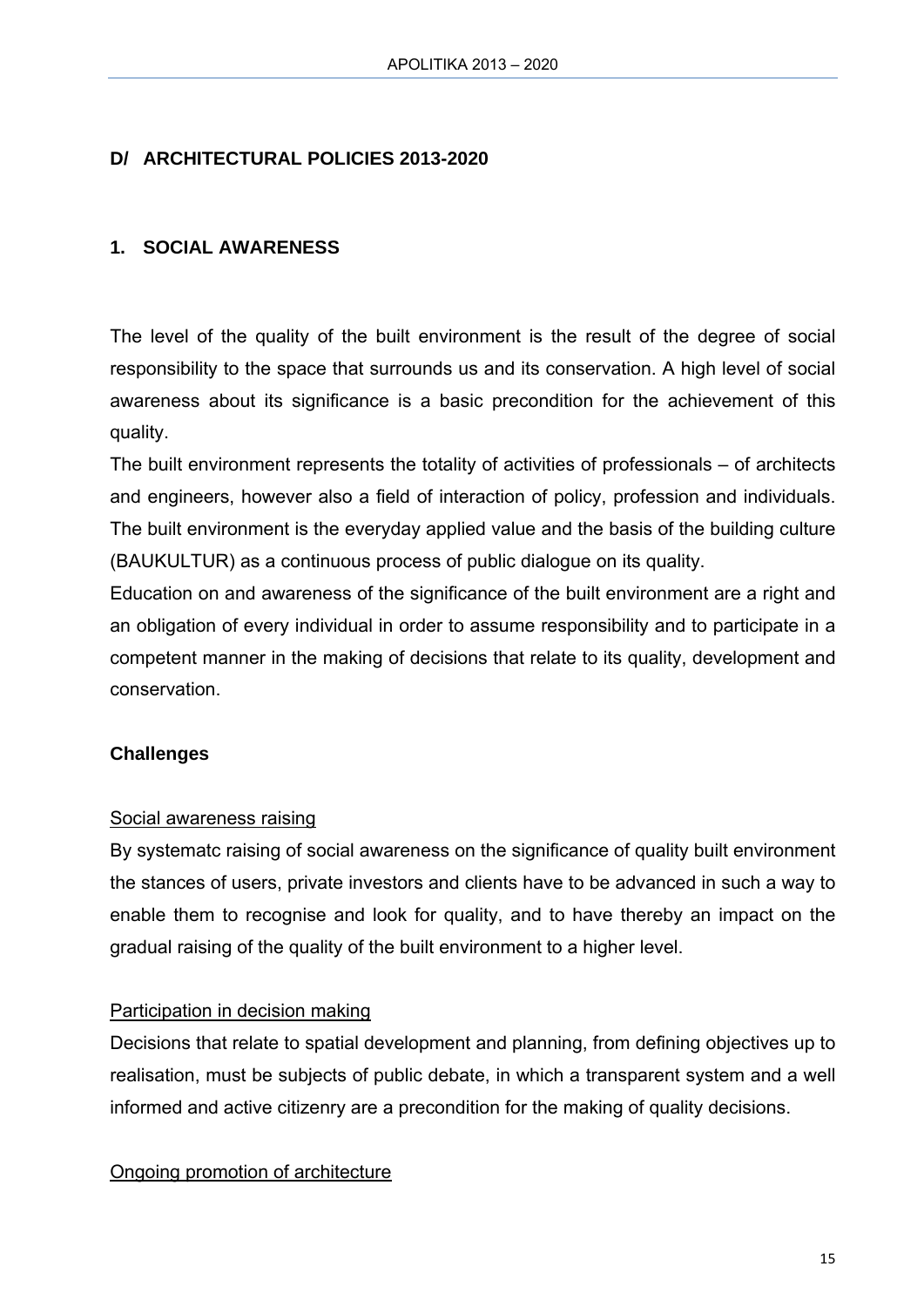For successfull raising of social awareness it is necessary to provide for lasting promotion of architecture both through the media and through professional associations and an institution that ought to be founded like an information and promotion centre for Croatian architecture.

#### **Initiatives**

- **establishment of a national platform for the quality and culture of building (BAUKULTUR),** 
	- actors: Ministry of Construction and Physical Planning and Ministry of Culture
		- implementing agencies,

Ministry of Science, Education and Sports, educational and scientific institutions, professional organisations, the academic community

- actions: establishing a national platform, defining a work plan and programme which includes:
	- development of a marketing and communication strategy according to individual target groups: the general, business and political public, as well as the public services at all levels;
	- launching a nation-wide dialogue within and among professions in planning, designing and building and with the public concerned (land owners, clients, users, manufacturers of materials and equipment, cultural and scientific institutions, etc.)
	- launching a public dialogue on the significance and advancement of the quality of the built environment;
	- promoting the role, significance and responsibility of architects and engineers in spatial development and planning, and in achieving spatial quality;
	- creating a media platform for public information and education on the significance of quality built environment;
- **improvement of the modality of participation of the public concerned in decision-making procedures on spatial development and planning**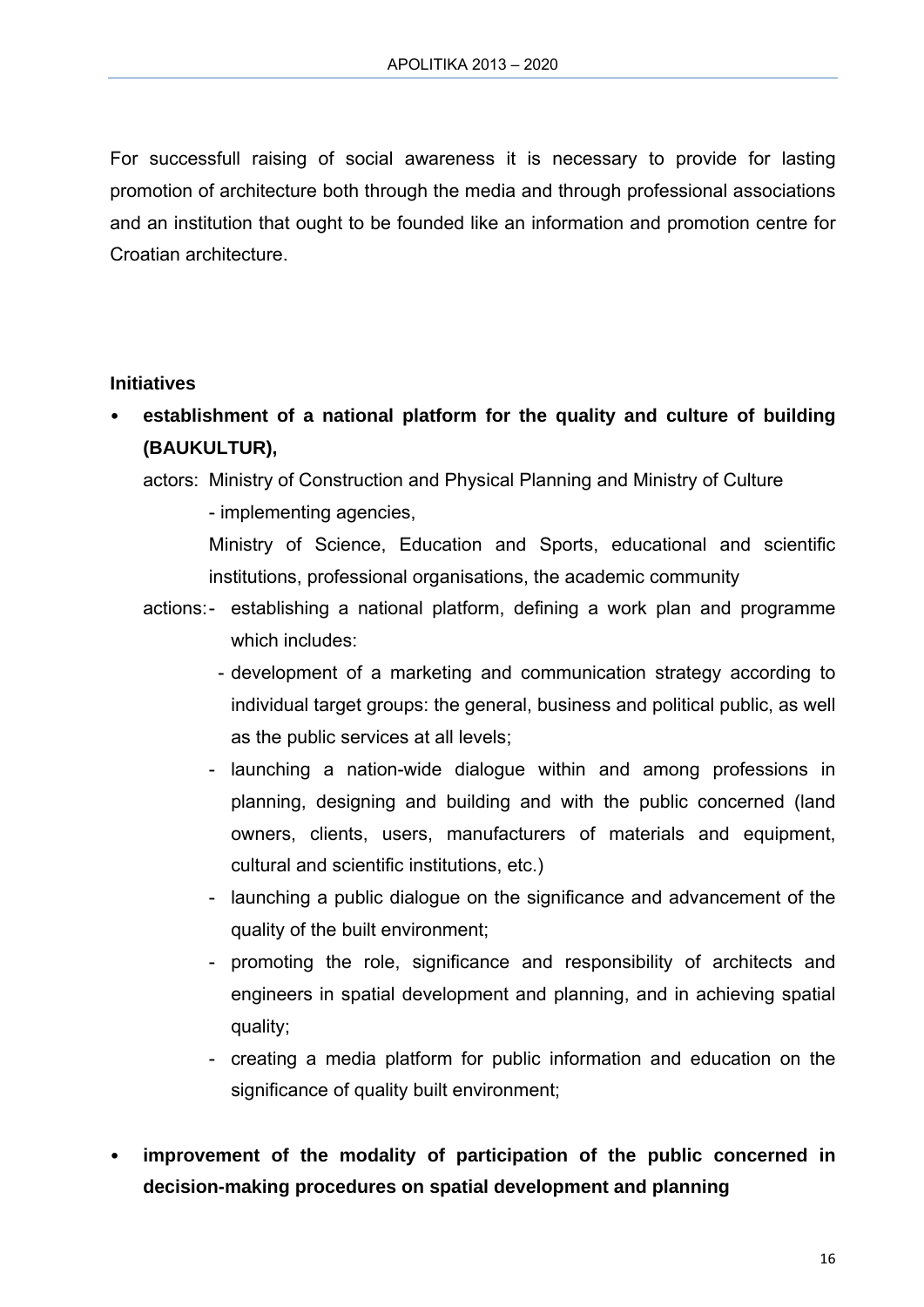- actors: Ministry of Construction and Physical Planning implementing agency, Ministry of Science, Education and Sports, professional organisations, the academic community
- actions: establishing a transparent system and effective methods of public participation in all stages of the decision-making procedures on spatial development and planning, based on the code of practice on consultation with the public concerned in procedures of adopting laws, other regulations and acts;
	- ensuring timely information and involvement of the public concerned in all stages of decision-making;
	- adopting a national programme of adult education in the field of the built environment and cultural landscapes, in order to achieve a more active public participation in relevant decision-making.
- **establishment of a system for information, promotion, research and innovations in architecture**

actors: Ministry of Construction and Physical Planning and Ministry of Culture

- implementing agencies,

professional organisations, the academic community, scientific institutions

actions: - establishing an institution for information and promotion, as well as research and innovations in architecture - Institute for architecture.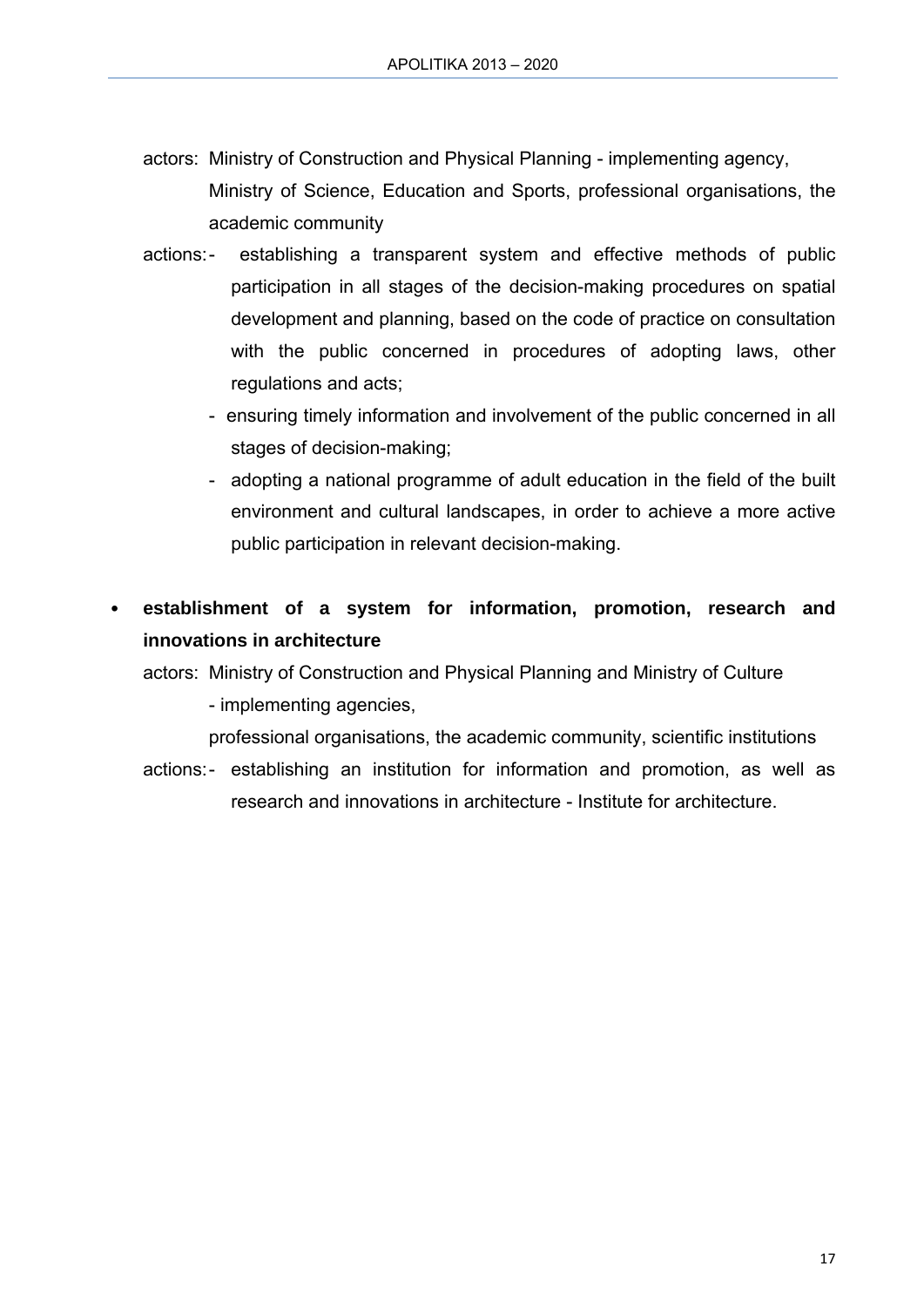### **2. PUBLIC DEVELOPMENTS**

Public developments are comprehensive and the most visible, and it is of vital importance for the quality of the overall built environment that the public clients in the accomplishment of their projects ensure high quality standards.

For the overall picture of the built environment architectural quality is important regardless of whether relating to buildings, public spaces, landscapes or infrastructure projects.

Quality principles have to comprise all activities having a direct and/or indirect impact on the quality of the built environment. Furthermore, since construction is a longlasting process, it is indispensable to ensure that its execution and planning take place in a professional and transparent manner.

#### **Challenges:**

#### Public construction works and public spaces as a model

Public construction works and public spaces must be of a high quality, which implies quality design, sustainability, accessibility, healthy to use, and quality execution. By a high quality in planning, designing and realisation of public investments, public clients set standards and contribute to general development of the quality of built environment, providing a positive example also to private investors and clients.

#### Long-term justification of public investments

Investments into construction are the highest and most long-term investments, and when making the respective decisions long-term considerations have to be carried out. Public clients, in the interest of the public, have to achieve an optimal relation between building costs and energy efficiency, architectural quality, functionality and economic justification. Already at an early stage of investment planning and development of the design task, in addition to the costs of building, also the costs of maintenance and use for the anticipated lifetime of the building have to be foreseen.

Public clients have the obligation of promoting ecological and energy-efficient and selfsufficient solutions.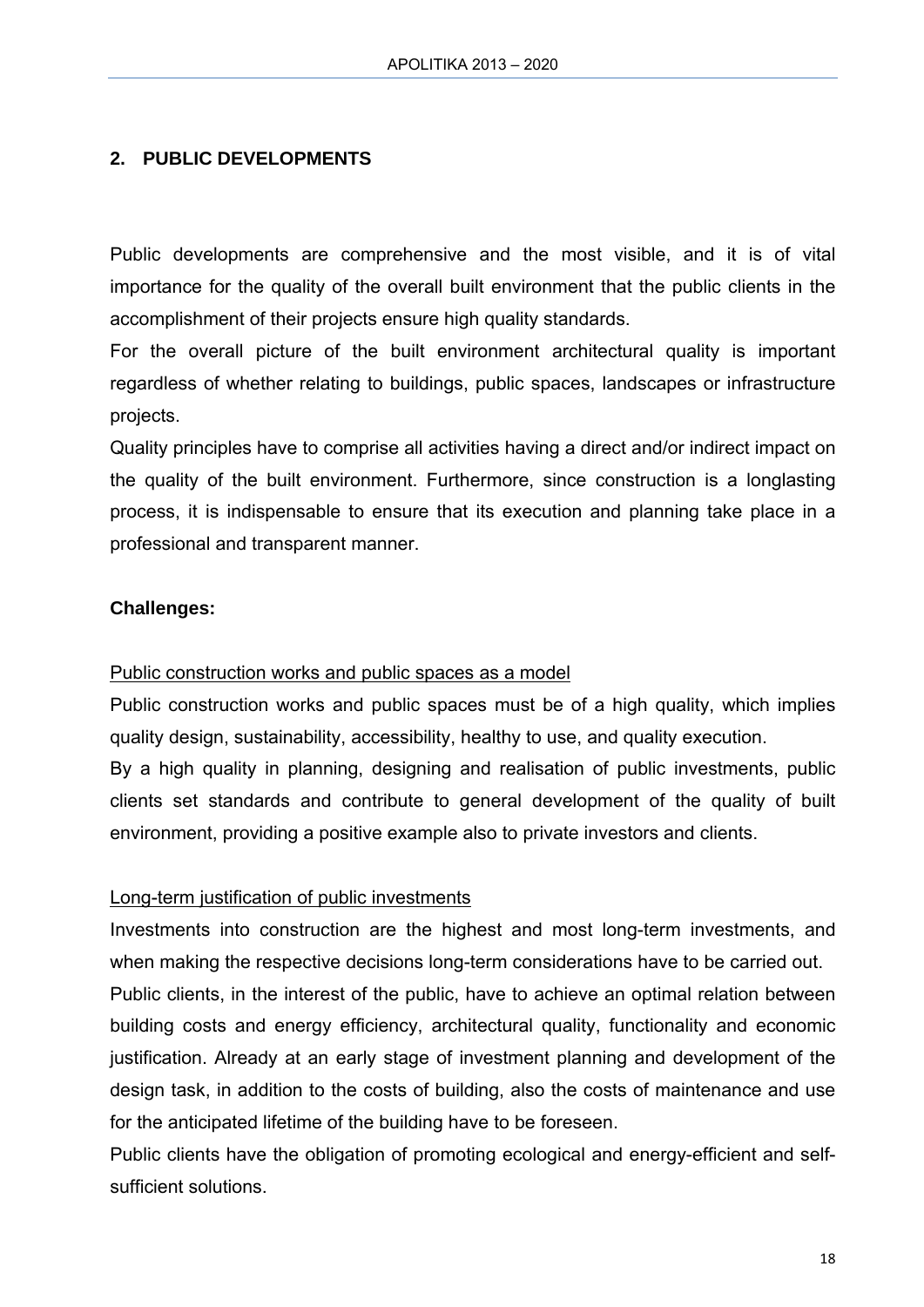### Ensuring quality of public developments

In public procurement procedures the criterion of quality should be decisive, rather than the criterion of price and quantity of the planning and designing services. Transparent procedures, a responsible and professional approach, as well as criteria of quality shall be applied, not only in cases of public procurement of planning and designing services, but in cases of public works as well.

In public procurement procedures for planning and designing services clients have to ensure quality by carrying out architectural and urban design competitions for the best conceptual solution, with quality criteria including: architectural quality, sustainability, functionality, and ecological, social and other criteria.

### **Initiatives**

### • **defining quality standards for public developments**

actors: Ministry of Construction and Physical Planning - implementing agency,

- other competent ministries, the academic community, professional organisations
- actions: development of spatial standards for the planning and designing of buildings and spaces of public and social designation, sports and recreational designation, and infrastructure systems;
	- development of quality standards for building and equipping public developments;
	- establishment of a system for public works management aimed at their long-term and sustainable use.

#### • **ensuring transparency and long-term justification of public investments**

actors: Ministry of Construction and Physical Planning and Ministry of Finance

- implementing agencies,

Ministry of Economy, professional organisations and the academic community

actions: - adoption of an ordinance on a single methodology for the development of investment projects to ensure transparency of implementation and longterm justification of public investments;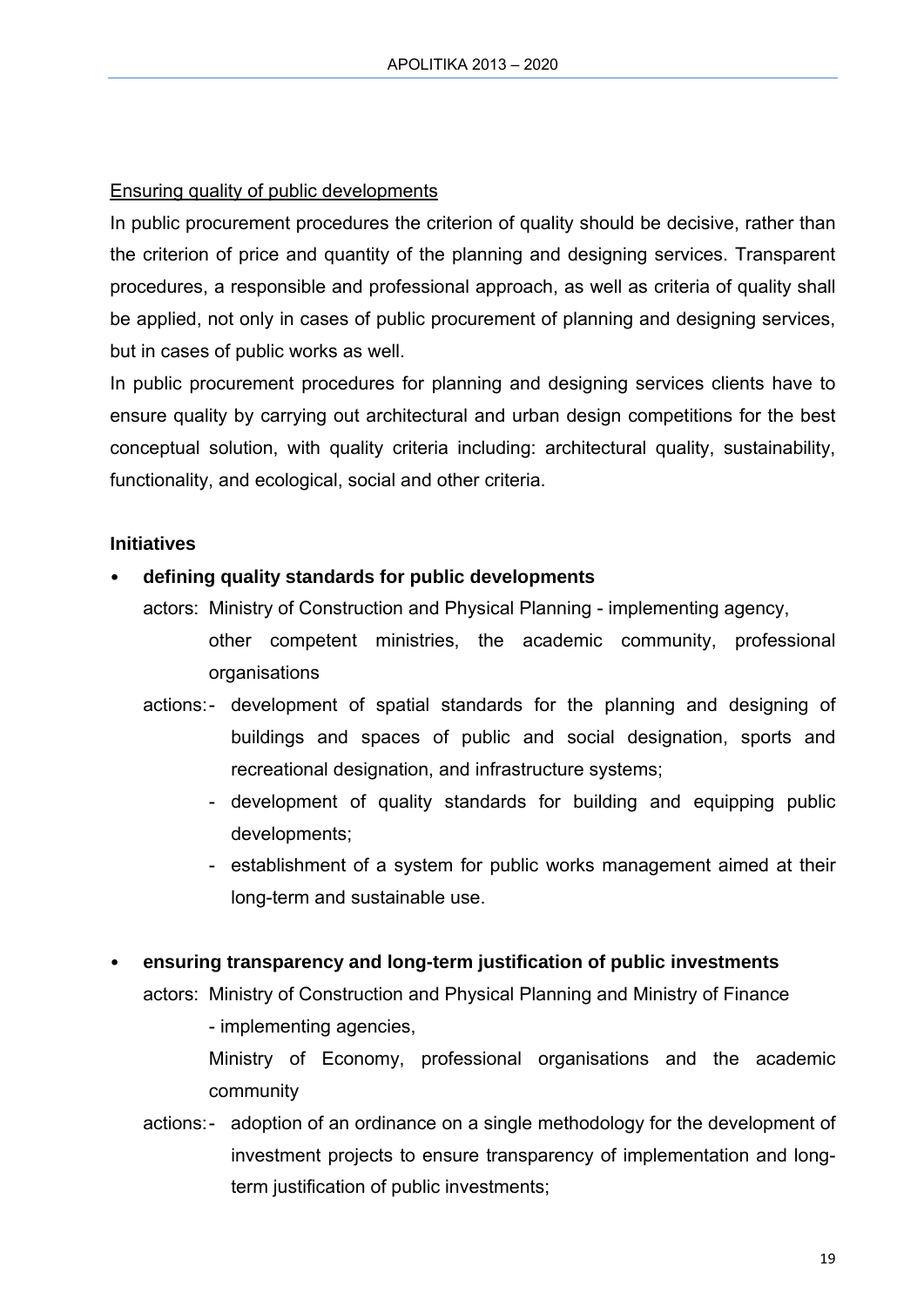- definition of a model for determinig and systematic monitoring of the standard value of works in construction.
- **affirmation of architectural and urban planning competitions for the best quality conceptual solution as a verified method for ensuring quality of public developments** 
	- actors: Ministry of Construction and Physical Planning implementing agency,
		- Ministry of Economy, Ministry of Finance, Ministry of Culture, professional organisations, parties announcing a competition, parties implementing a competition
	- actions: implementation of architectural and urban planning competitions for urban regeneration of space aimed at activating publicly owned land and at launching investments;
		- promotion of the purposefulness of carrying out competitions for the best quality conceptual solution,
		- presentation of project objectives and competition results;
		- education of public clients on carrying out competitions.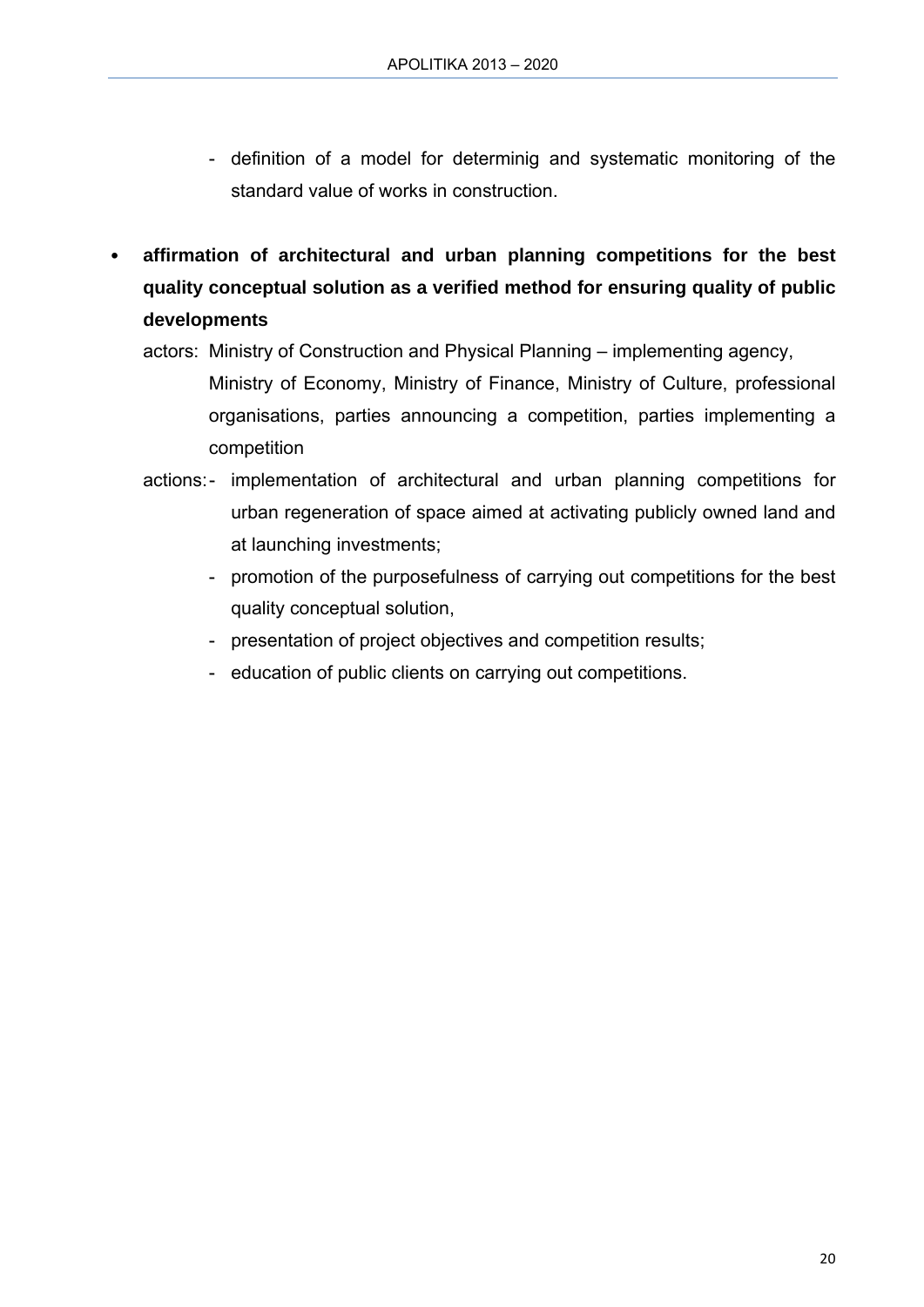### **3. BUILT HERITAGE**

The built heritage forms the core of national culture. Our built environment is a result of the work of society over centuries, which makes it an exceptionally important source for understanding culture.

Multiple layers of time assist also in creating the identity of a locality, whereby cultural goods are catalysts of raising the awareness of the public and the authorities about the regional and local identity, and they represent recognisable models of quality of the built environment.

The protection and conservation of the built heritage, the views and images of cities, of cultural landscapes generated over centuries, is a national priority, as it is the rich built heritage that suggests a stratified culture of building, transforming it into a unique national identity.

In managing cultural goods a decisive role has to be played by the state, which not only through the protection system and regulatory improvement, but also through its relationship towards their preservation, protection and sustainable use, will set an example for other owners and users.

Our cultural heritage is a stimulus and premise for the development of contemporary architecture, and in this context the protection of the built heritage has to be oriented to the appropriate use as well as quality and equal interfacing of the historical and contemporary architectural idioms.

#### **Starting points**

- *Regulations on the protection of the built heritage laws, ordinances, regulations:* 
	- *Act on Protection and Preservation of Cultural Goods (2011-2015 Strategy for the protection, preservation and sustainable economic use of the cultural heritage of the Republic of Croatia)*
	- *Act on the renewal of the threatened monument entity of Dubrovnik*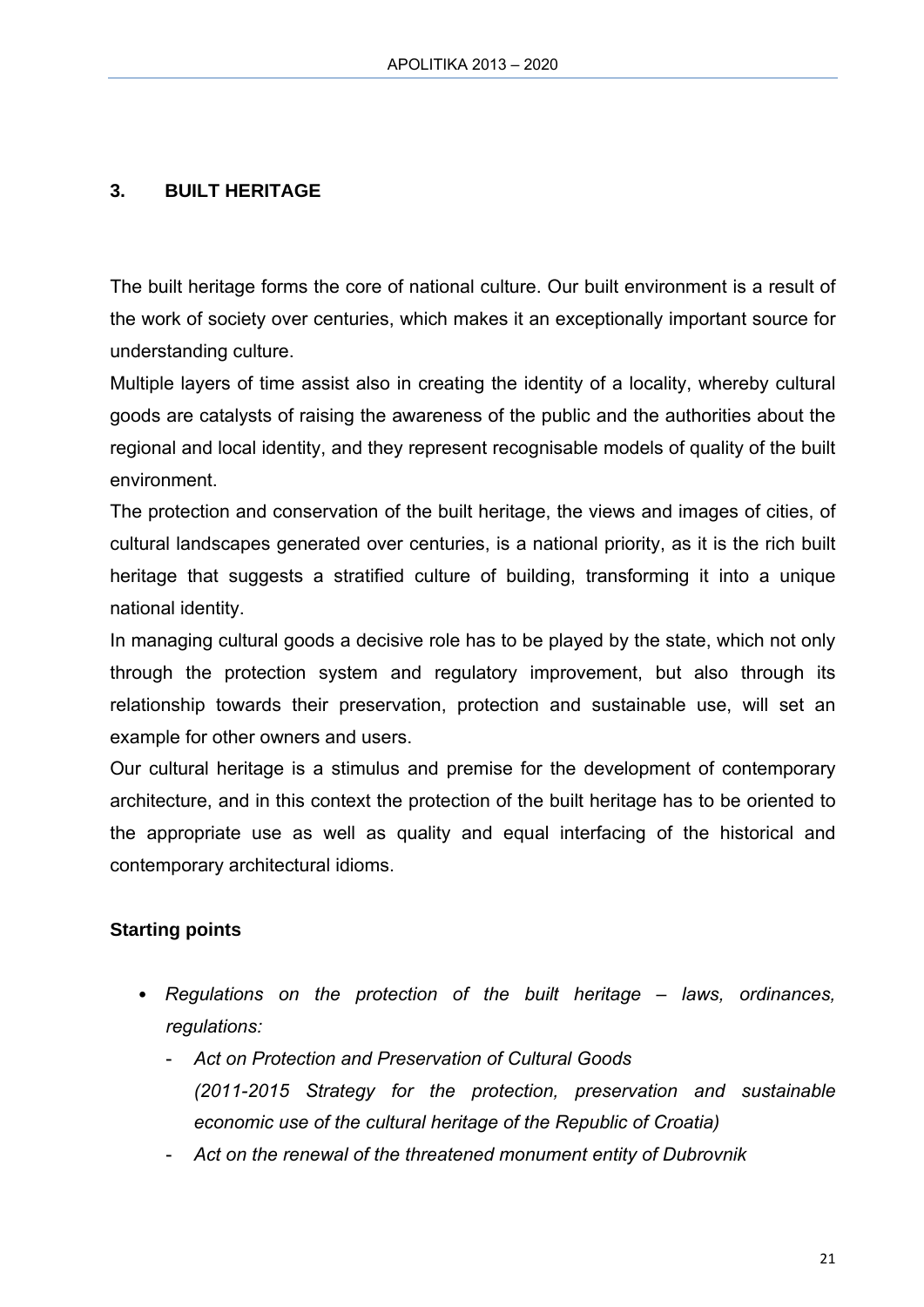- *Ordinance on the form, content and manner of keeping the Register of cultural goods of the Republic of Croatia* 

*Register of cultural goods of the Republic of Croatia,* consisting of*: Protection of Cultural Goods List, the List of Cultural Goods of National Significance, and the List of Preventively Protected Cultural Goods)* 

- *Adopted laws, regulations and conventions at the level of the European Union and UNESCO*
- *Immovable cultural heritage, built heritage on the UNESCO World Heritage List: Historical complex of Split with Diocletian's Palace, Old town of Dubrovnik, Episcopal complex of the Euphrasian Basilica in the historical centre of Poreč, Historical town of Trogir, St. Jacob's Cathedral in Šibenik, Stari Grad Plain, island of Hvar*

### **Challenges**

#### Register of cultural goods

The registration system shall include an integral, comprehensive, transparent central register of cultural goods which has to be accessible to professionals, the public and investors. Quality, level of processing and availability and simplicity of document search on cultural goods are some of the basic prerequisites for an effective economic utilisation of cultural goods as a sustainable resource.

#### Sustainable use of cultural goods

The significance of cultural goods for the wider cultural identity and national economy requires that in their protection, presentation and/or use the social and economic environment be taken into account. The sustainable use of the built heritage implies that the economic requirements for protection be realised through the selection of appropriate designation and use, whereby the built heritage also has a significant indirect and non-applied value.

#### Administration of built heritage

Built heritage is an exceptional social value which has to be administered in an appropriate manner, and the state with its relationship to its preservation, protection and sustainable economic use shall set an example for other owners, users and investors.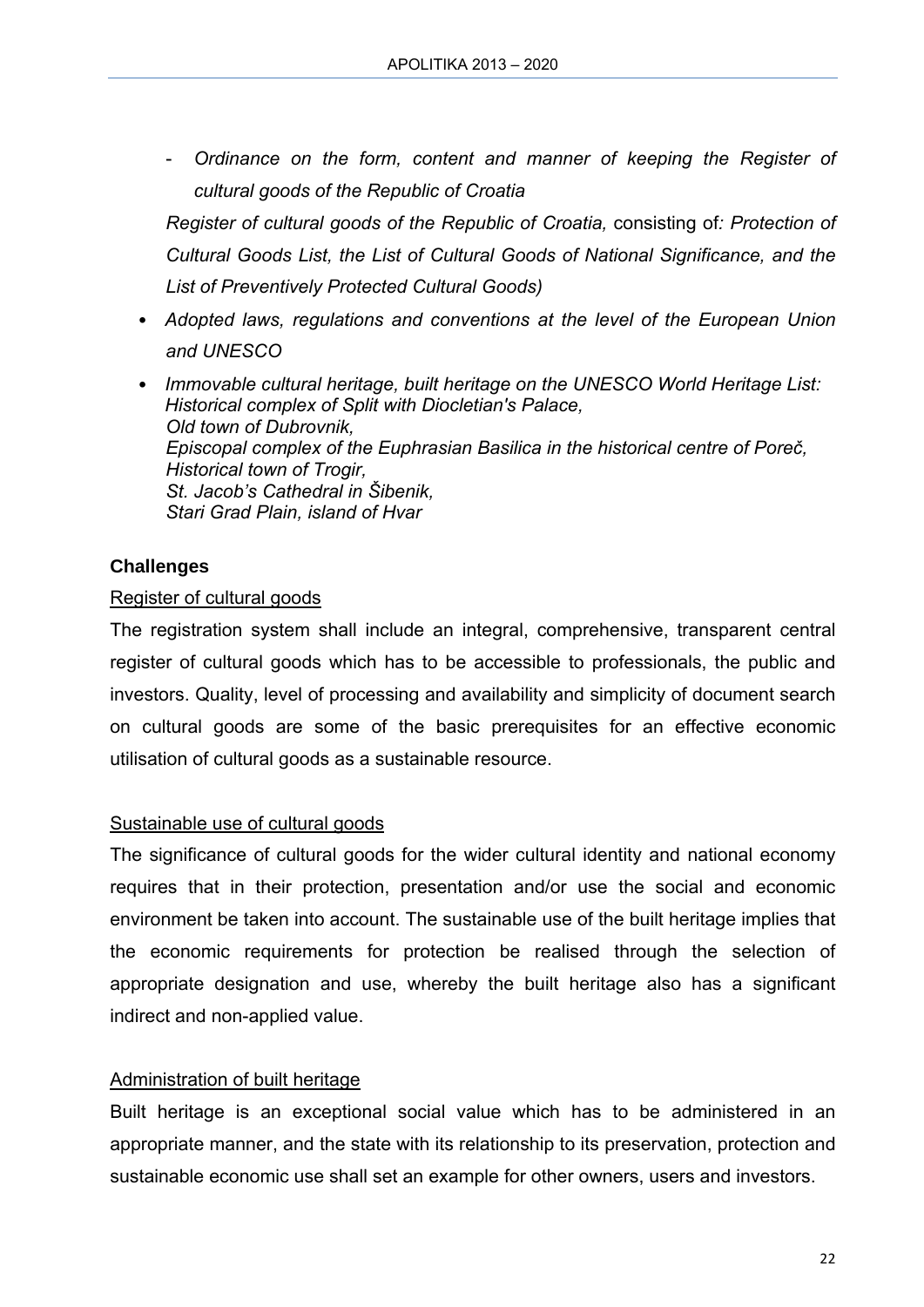### Equality of historical and contemporary architectural idioms

Built heritage protection has to be directed at its use based on quality and equal selection of historical and contemporary architectural idioms. The richness of the built heritage is a result of historical stratification, where contemporary architecture through valorisation and in the course of time becomes the heritage of the future.

### **Initiatives**

• **improvement of the system of ongoing monitoring and inventorying of the built heritage** 

actors: Ministry of Culture – implementing agency,

conservation institutes

- actions: improvement of an integral central register of built heritage accessible to the public;
	- updating of the system and of standards for evidencing and inventorying the built heritage;
	- ensuring continuous monitoring and comprehensive evidence of the built heritage.
- **establishment of a system of evidence, valorisation and protection of valuable**  built heritage of the 20<sup>th</sup> and 21<sup>st</sup> century which is not included in the **registration system**

actors: Ministry of Culture - implementing agency,

local and regional self-government, the academic community, state institutes, cultural institutions, professional organisations, private owners

- actions: defining the method of recording, criteria of valorisation and method of protection;
	- introducing the category of *copyright works of Croatian architecture* and compilation of the respective list.
- **ensuring sustainable use of the built heritage**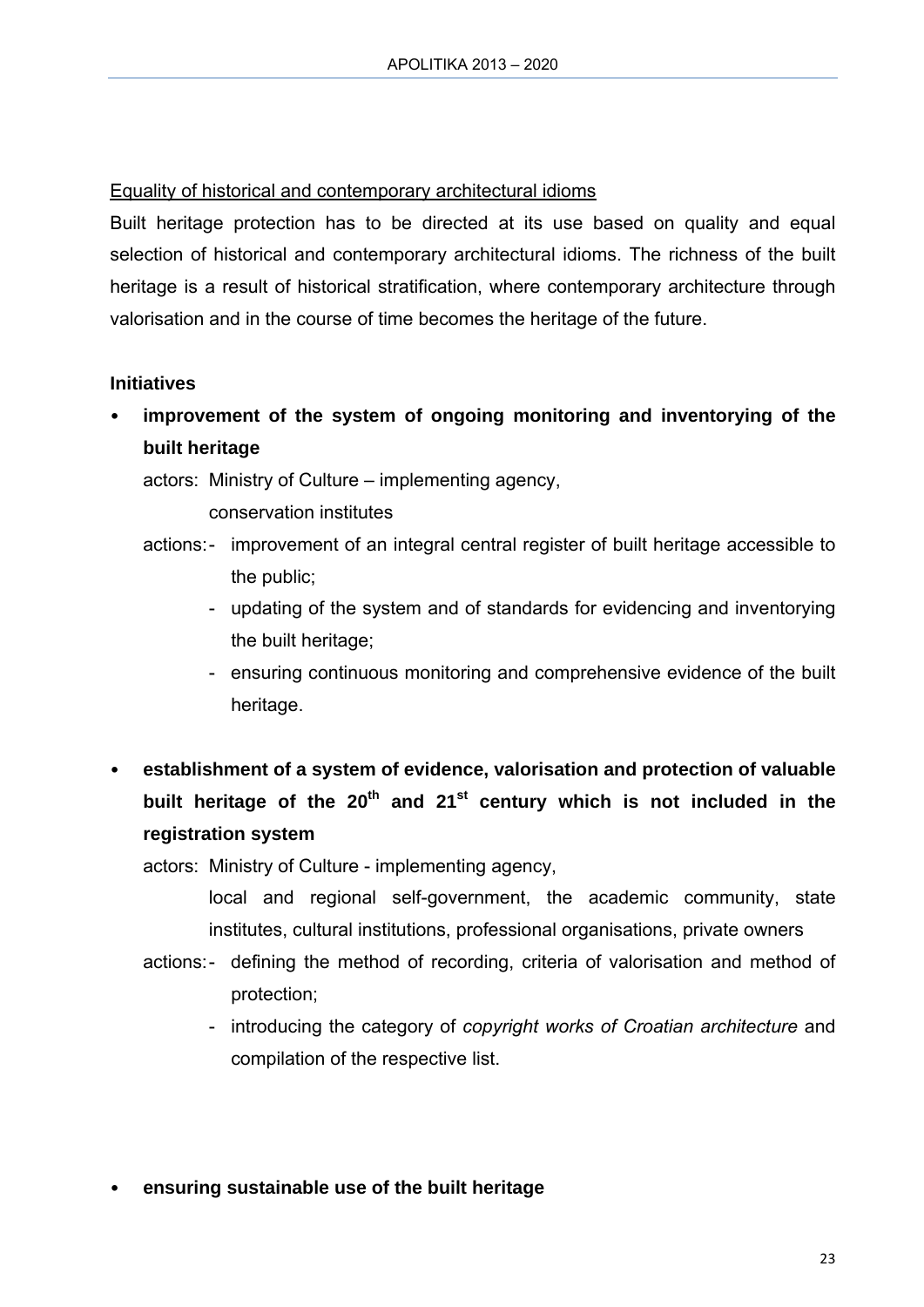actors: Ministry of Culture - implementing agency,

Ministry of Construction and Physical Planning, Ministry of Environmental and Nature Protection, Ministry of Economy, Ministry of Administration, Ministry of Agriculture, Ministry of Regional Development and EU Funds, Ministry of Tourism, local and regional self-government bodies, public institutions (institutes, agencies, etc.), state institutes, the academic community, representatives of the private sector and the civil society sector

- actions: adoption and implementation of relevant regulations agreed upon in interdepartmental cooperation of ministries and responsible institutions;
	- establishment of an integral and binding planning system and development of management plans in the field of protection and preservation as well as sustainable use of the built heritage;
	- introduction of implementation conservation plans for single types of cultural and historical entities;
	- advancement of the system of developing conservation studies and background documents with regard to defining the protection requirements and requirements for the use of the built heritage under application of professional evaluation criteria;
	- improvement of the financing mechanisms to ensure sustainable use of the built heritage;
	- systematic introduction of innovativeness in the restoration of the built heritage: application of technological innovations and definition of criteria for energy efficiency
- **promotion of the built heritage for social and economic purposes, and in particular as an attractive component in the offer of cultural tourism**

actors: Ministry of Culture – implementing agency,

Ministry of Construction and Physical Planning, Ministry of Environmental and Nature Protection, Ministry of Economy, Ministry of Administration, Ministry of Agriculture, Ministry of Tourism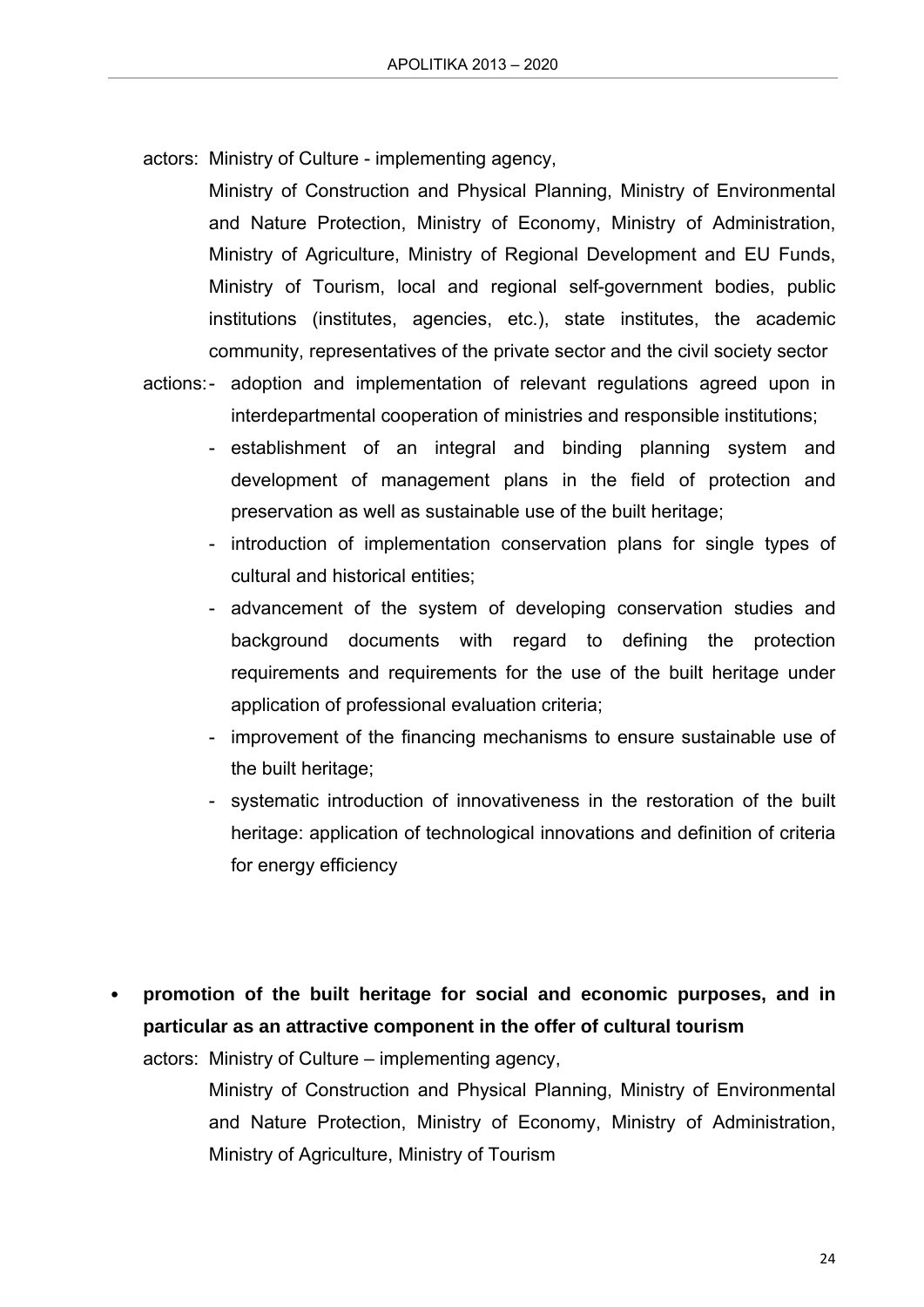- actions: promotion of overall values of the Croatian built heritage as a first-class humanistic and economic factor;
	- establishment of a system of continuous education of owners, users and administrators of the built heritage on their rights and obligations in the complex process of protection, preservation and sustainable use of the built heritage.
- **advancement of value-related criteria for the protection, preservation and restoration of the built heritage**

actors: Ministry of Culture – implementing agency,

academic community, professional organisations

- actions: establishment of a professional dialogue on value-related criteria of protection, preservation and restoration of the built heritage;
	- ensuring equality of historical and contemporary architectural idioms at the restoration of the built heritage.
- **improvement of the organisation and quality of work of conservation services**

actors: Ministry of Culture – implementing agency

- the academic community, professional organisations, local and regional self-government
- actions: establishing the organisation of a single protection service in which administrative and professional functions are divided;
	- ensure continuous professional training and education of all actors involved in the protection and preservation of cultural goods by expanding and introducing new fields of education and training.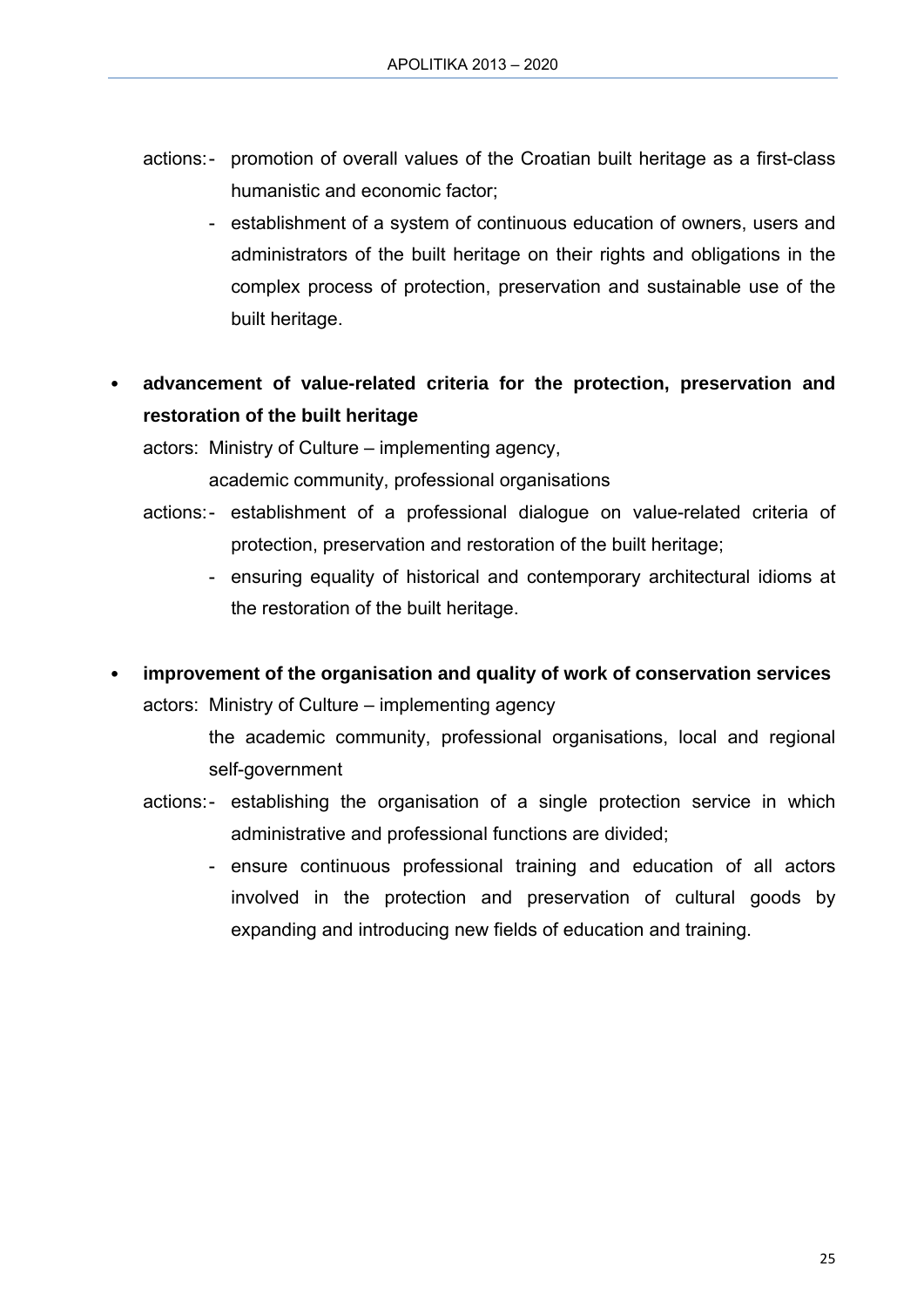### **4. SPATIAL DEVELOPMENT AND PLANNING**

The variety and richness, in terms of ambience, of Croatian spaces resulted, in the course of history, in a corresponding variety of urban, rural and infrastructure projects which represent a permanent characteristic of national identity and have necessarily to remain preserved in all their essential values. This space is a unique, exceptional, however consumable resource, which we have to treat responsibly, with special attention and respect.

High quality spatial planning is a basic precondition for the protection and preservation of the space as a fundamental national resource, and for the assurance of sustainable spatial development and a high quality of the built environment. Each activity in space begins with spatial plans and continues through architectural, engineering and landscape designing. Interdisciplinarity in planning and designing is a condition for a responsible approach to cultural landscape.

Physical planning is based on the system of spatial planning, in which a long-term strategy, as well as short-term physical planning measures are determined in physical planning documents. Mutually harmonised, flexible and adaptable spatial planning documents, in response to abrupt changes in economy or to social and natural phenomena, are preconditions for advancing the economic, social, natural, cultural and ecological starting points for sustainable development in the territory of the Republic of Croatia as a particularly valuable and limited national resource, following the principle of integral approach to spatial planning.

#### **Starting points**

- *Spatial planning in the Republic of Croatia relies on strategy documents (Physical Planning Strategy of the Republic of Croatia, Physical Planning Programme of the Republic of Croatia, Sustainable Development Strategy of the Republic of Croatia), regulations and subordinate acts.*
- *The territory of the Republic of Croatia is covered by spatial plans at the strategic level (spatial plans of counties and plans of local self-government units – municipalities and towns/cities) and at the implementation level.*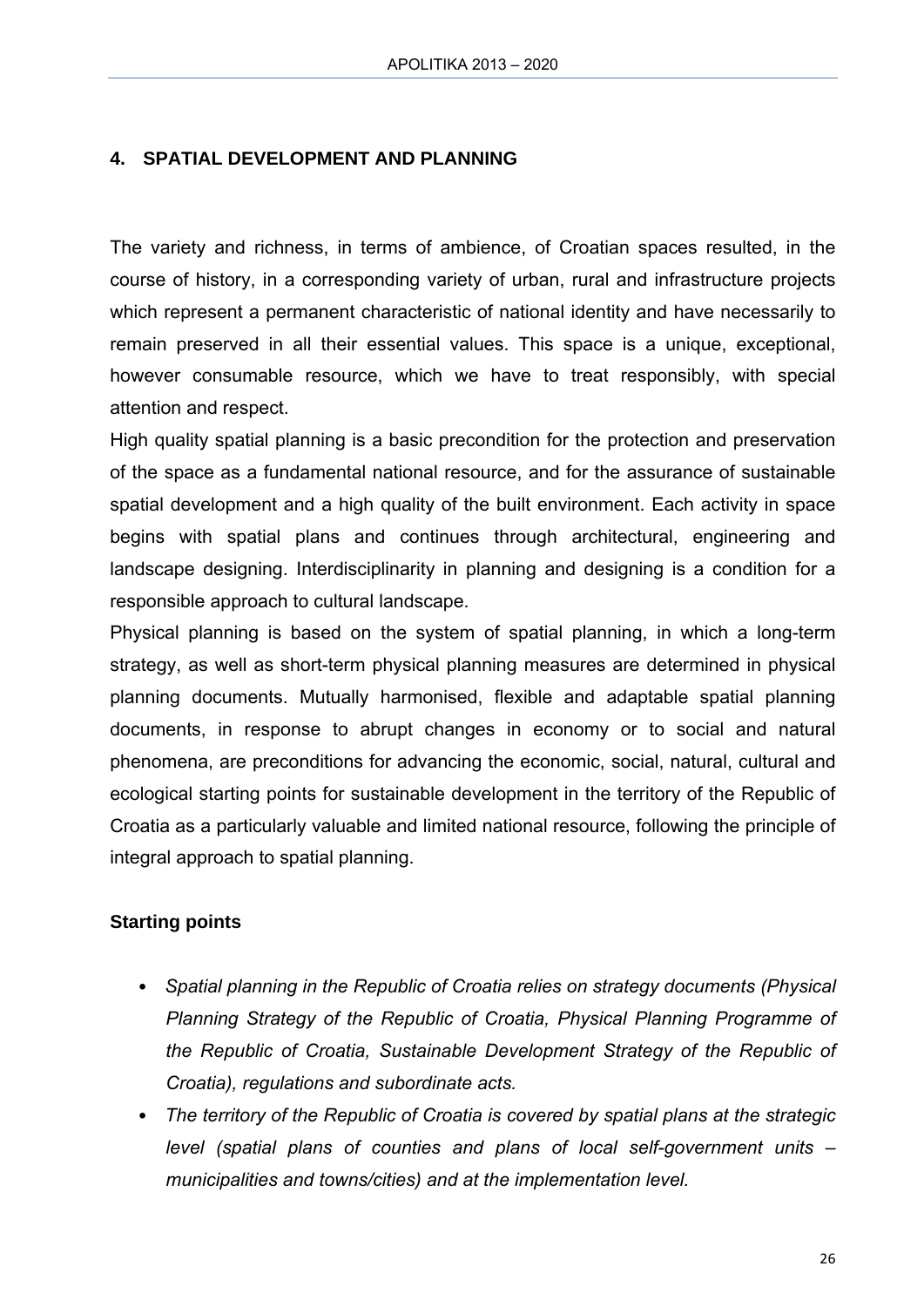• *In the process of accession to the European Union the Republic of Croatia has assumed the obligation of transposing into national legislation also the implementation of the provisions of the Habitat Directive and of the Birds Directive, and shall accordingly submit to the European Commission, by the date of accession into full membership, a proposal of areas of the ecological network Natura 2000, which will contribute to the preservation of species and habitat types listed in the directives.* 

### **Challenges**

#### Spatial development

Quality spatial development implies the development of a balanced and polycentric urban system, the establishment of a new relationship between urban and rural areas, ensuring equality in access to infrastructure, knowledge and sustainable development, as well as prudent administration and protection of nature and cultural heritage.

The vision of the spatial development of the Republic of Croatia shall be based on the preservation of national and regional spatial characteristics and of the natural and cultural heritage, in order to advance the conditions of economic and social development, in line with spatial development documents of European Union Member States.

For its realisation responsible, interdisciplinary, professionally founded and transparent review of all the conditions for the protection and preservation of space shall be carried out, as well as of all national strategies, in order to select optimal solutions, i.e., to coordinate development strategies, not only mutually but also with the possibilities (capacities) of space.

#### Preservation of the peculiarity and diversity

Preservation of the peculiarity and diversity of landscapes and the built environment in individual regions, areas, cities and settlements is a basic precondition for a high quality spatial development. It requires thorough valorisation of space, natural phenomena and the cultural landscape which need to be protected as natural physiognomy elements and carriers of urban identity.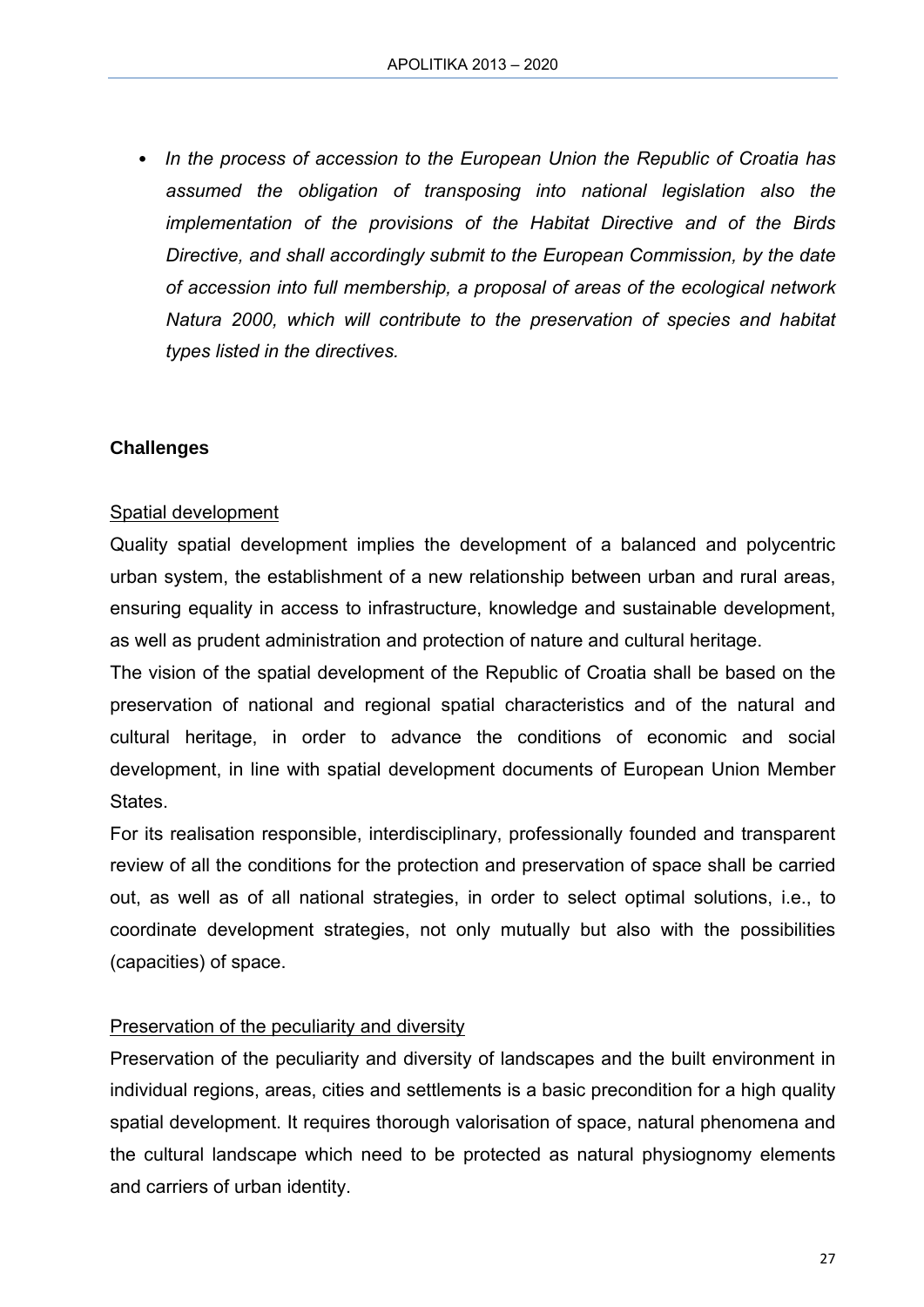The protection and preservation of these areas in terms of planning includes identification of potential uses in order to benefit from their potentials in an appropriate manner.

#### Spatial planning

Spatial planning, as an integral element of the physical planning system, has to be advanced while taking into account the spatial, ecological, social and economic components. Only in this way it is possible to treat national natural and man-made resources in a responsible manner and to provide, through a holistic approach, a sustainable solution to forthcoming challenges.

Often new urban challenges are unknown to planners and deeply interlinked, and therefore team work of professionals of complementary disciplines is necessary in order to identify, develop and apply new solutions. The spatial planning system needs to be advanced through the introduction of new tools, new types of thematic spatial plans, normative provisions and standards for the equipment of settlements, and new criteria, in order to ensure quality of planning at all levels.

#### The coast and islands

The sea coast and islands are significant carriers of our national identity, recognised in international terms, and they are protected by law as an area of special interest to the Republic of Croatia.

In the protected coastal zone of the sea criteria are prescribed for coastal area development.

By integral consideration, valorisation of natural values and urban centres the sustainable capacity needs to be determined in order to present and brand the existing sensations in the best possible manner, and to provide users of the coastal area a high living quality.

Due to topographic, morphological and other diversities, the protected coastal zone line needs to be reviewed and determined according to the effective status on site.

Furthermore, in a country with a well-indented coast like Croatia, it is indispensable to define the maritime demesne, and thereby also competences for its use, in an unambiguous manner, aiming at the further development of the coastal area and islands.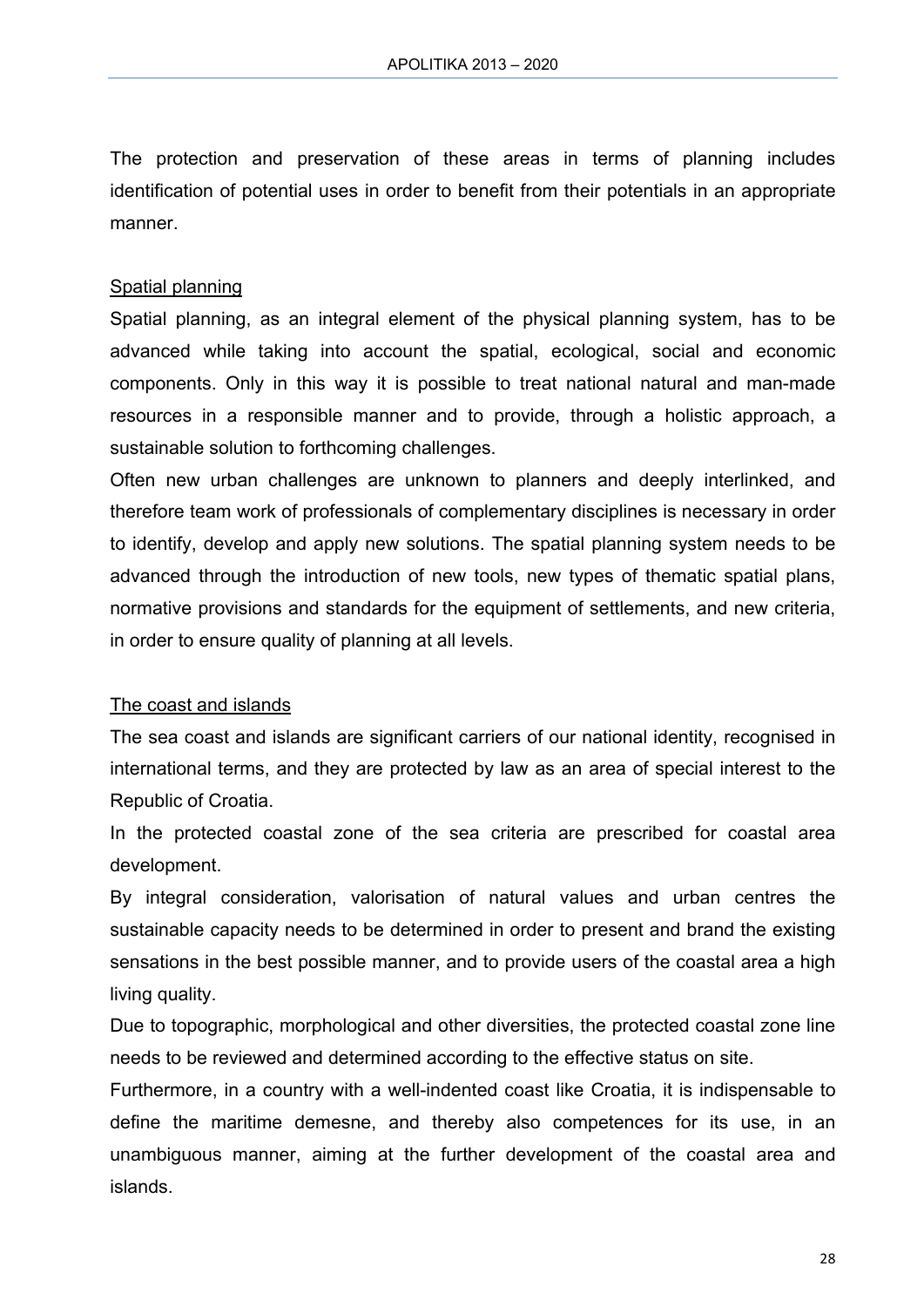#### Urban development

Croatia is a country with small towns of recognisable urban identity, history and built heritage. Besides global problems such as climate change, growth of poverty and inequality, and lack of education, peculiarities of the Croatian space are demographic implosion, population concentration in towns, uneven spatial development, as well as a huge spatial potential for the development of towns.

Urban development shall aim at polycentric and sustainable development of cities. A precondition for the sustainable development of cities is to ensure the health and security of their population, i.e., to take care that adverse impacts of building on all components of the environment (geological, hydrological, climate change, etc.) are removed.

Security (preventing the impact of natural disasters, radiation, fire, criminality, etc.) and ensuring the right to accessibility and mobility of the population raise the quality level of urban environments.

#### Physical planning

Physical planning requires effective implementation instruments. The quality of the built environment has to be based on a spatial vision, in order to develop space in an optimal manner, and not based on property relations as a precondition for the implementation of physical planning documents.

The basic document of each quality physical planning system is the land policy, which includes urban land redistribution, or models of socially equitable land management based on equal rights in the use of space. Land policy is a significant part of the physical planning system.

An essential implementation instrument is also the fiscal policy. Adaptations of fiscal policy can have a decisive impact towards polycentric development of Croatia, as well as on sustainable administration of property.

#### **Initiatives**

• **launching the preparation of a spatial development strategy and of a new physical planning programme / plan of the Republic of Croatia** 

actors: Ministry of Construction and Physical Planning - implementing agency,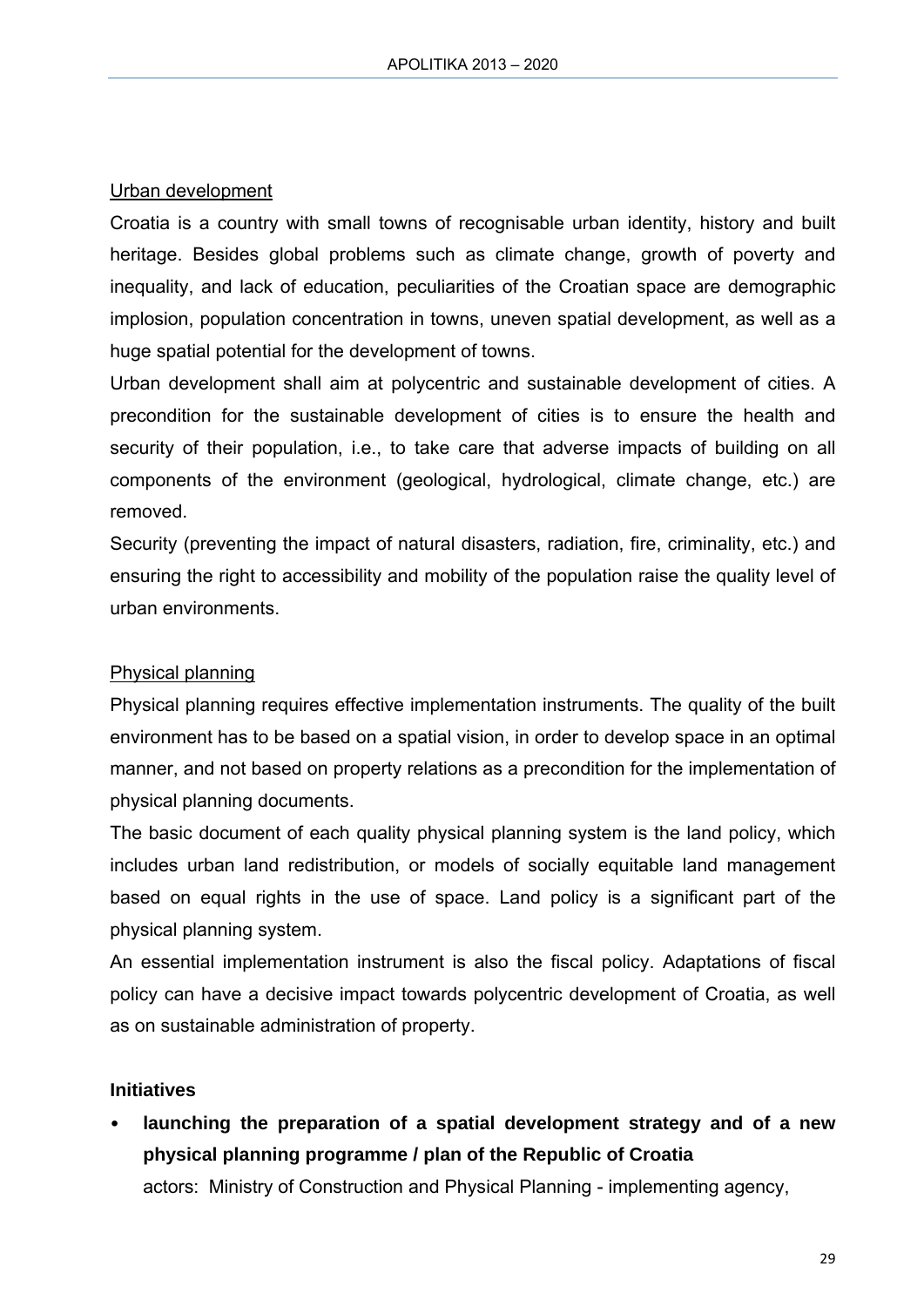Ministry of Environmental and Nature Protection, Ministry of Regional Development and EU Funds, Ministry of Economy, Ministry of Tourism, Ministry of Maritime Affairs, Transport and Infrastructure, Ministry of Agriculture, Ministry of Culture, scientific institutions, the academic community, professional organisations

- actions: defining the vision of the future development of the state based on integral consideration of the report on the status of space and the programme of measures which define the potential guidelines for spatial development, as well as on mutually harmonised sectoral development strategies;
	- launching a public debate on the vision of the future development of the state;
	- preparation of a spatial development strategy in line with the vision of development and the carrying and sustainable capacities of Croatian space.

#### • **review and advancement of the physical planning system**

- actors: Ministry of Construction and Physical Planning implementing agency, Ministry of Environmental and Nature Protection, scientific institutions, the academic community, professional organisations
- actions: review of the existing physical planning system, and of the types and network of plans in line with effective development and spatial needs;
	- development of a system of integral planning by which in spatial plans the spatial development strategy will be integrated and coordinated
	- advancement, development and continuous maintenance of the publicly available information system which primarily includes inventorying, normative provisions and standardisation of spatial data.

• **application of European guidelines and directives in the national spatial development and physical planning system** 

actors: Ministry of Construction and Physical Planning - implementing agency,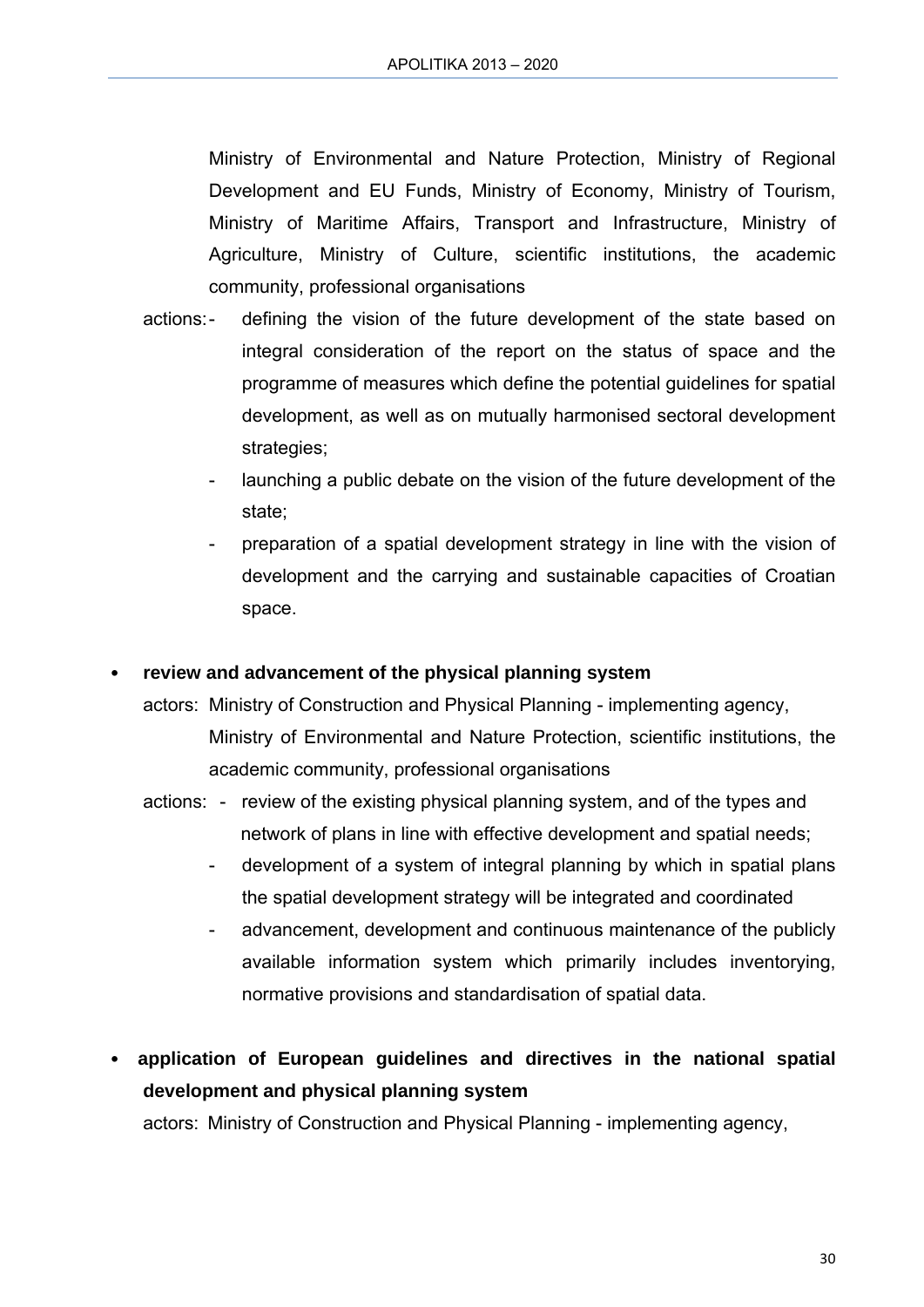Physical Planning Council of the State, Ministry of Foreign and European Affairs, Ministry of Environmental and Nature Protection, the academic community, scientific institutes, professional organisations

actions: - review of development possibilities under conditions of protected space

- establishment of institutional and legal frameworks for the care for its own landscapes in compliance with the obligations assumed under the European Landscape Convention through: development of a landscape policy of the Republic of Croatia, identification, documentation and evaluation of Croatian landscapes, and development of the landscape basis of the Republic of Croatia;
- development of the landscape basis for the most valuable urban and rural built entities;
- establishing guidelines and criteria when creating new or restoring degraded landscape entities

• **establishment of a state institution for spatial development, as a strategic planning institution for the harmonization of interests of all line ministries and users of space** 

actors: Ministry of Construction and Physical Planning - implementing agency, actions: establishment of a State institute for spatial development

• **advancement, alignment and definition of criteria, standards and normative provisions for the development of spatial plans** 

actors: State Institute for Spatial Development - implementing agency,

- Ministry of Construction and Physical Planning, Physical Planning Council of the State, professional organisations, scientific institutes
- actions: advancement of standards and normative provisions for the development of spatial plans;
	- ensuring conditions for architectural quality in spatial planning documents;
	- application of geo-information systems in spatial planning.
- **ensuring quality of spatial planning documents**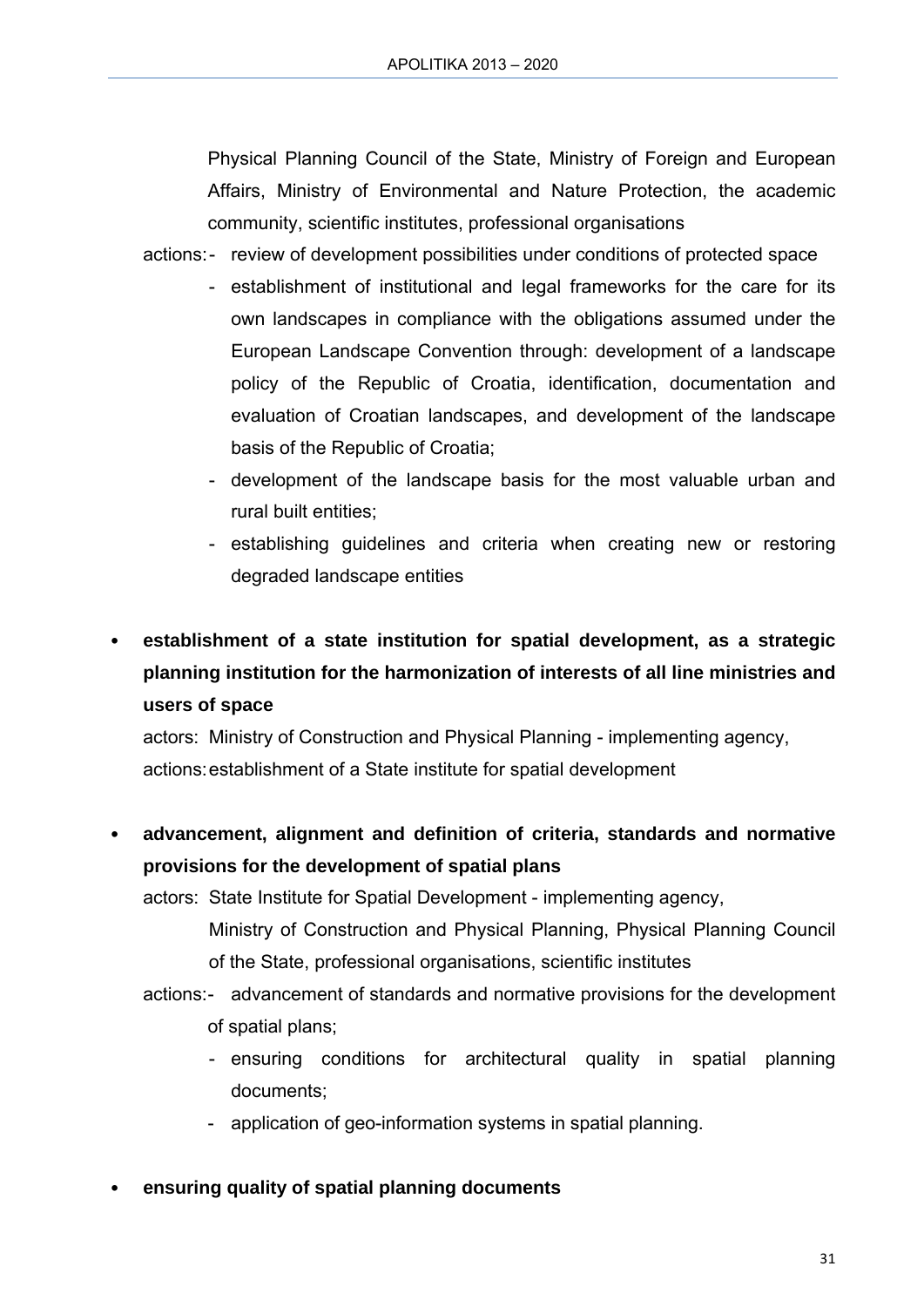- actors: Ministry of Construction and Physical Planning implementing agency, the academic community, professional organisations
- actions: establishment of a system for assessing the effectiveness of spatial planning documents;
	- affirmation of the implementation of architectural and urban planning competitions for the best quality spatial planning solution;
	- fostering the quality of spatial planning documents through the activity and responsibility of professional organisations
- **creation and harmonization of criteria and standards for the protection and improvement of the coastal area of the sea, rivers and lakes** 
	- actors: Ministry of Construction and Physical Planning implementing agency, Ministry of Maritime Affairs, Transport and Infrastructure, Ministry of Environmental and Nature Protection, Ministry of Culture, Ministry of Justice, Ministry of Administration, Physical Planning Council of the State, scientific institutes, professional organisations, the academic community
	- actions: amendment and improvement of legislation;
		- review of the protected coastal area (PCA) line of the sea and maritime demesne;
		- preparation of an integral plan of the Adriatic area.
- **adoption of public policies for advancing the physical planning system** 
	- actors: Ministry of Construction and Physical Planning implementing agency, Ministry of Justice, Ministry of Culture, Ministry of Environmental and Nature Protection, Ministry of Agriculture, State Geodetic Administration, Physical Planning Council of the State, local and regional self-government units, professional organisations, the academic community
	- actions:- adoption of a national land policy;
		- development of the urban land redistribution system;
		- adoption of fiscal policy measures.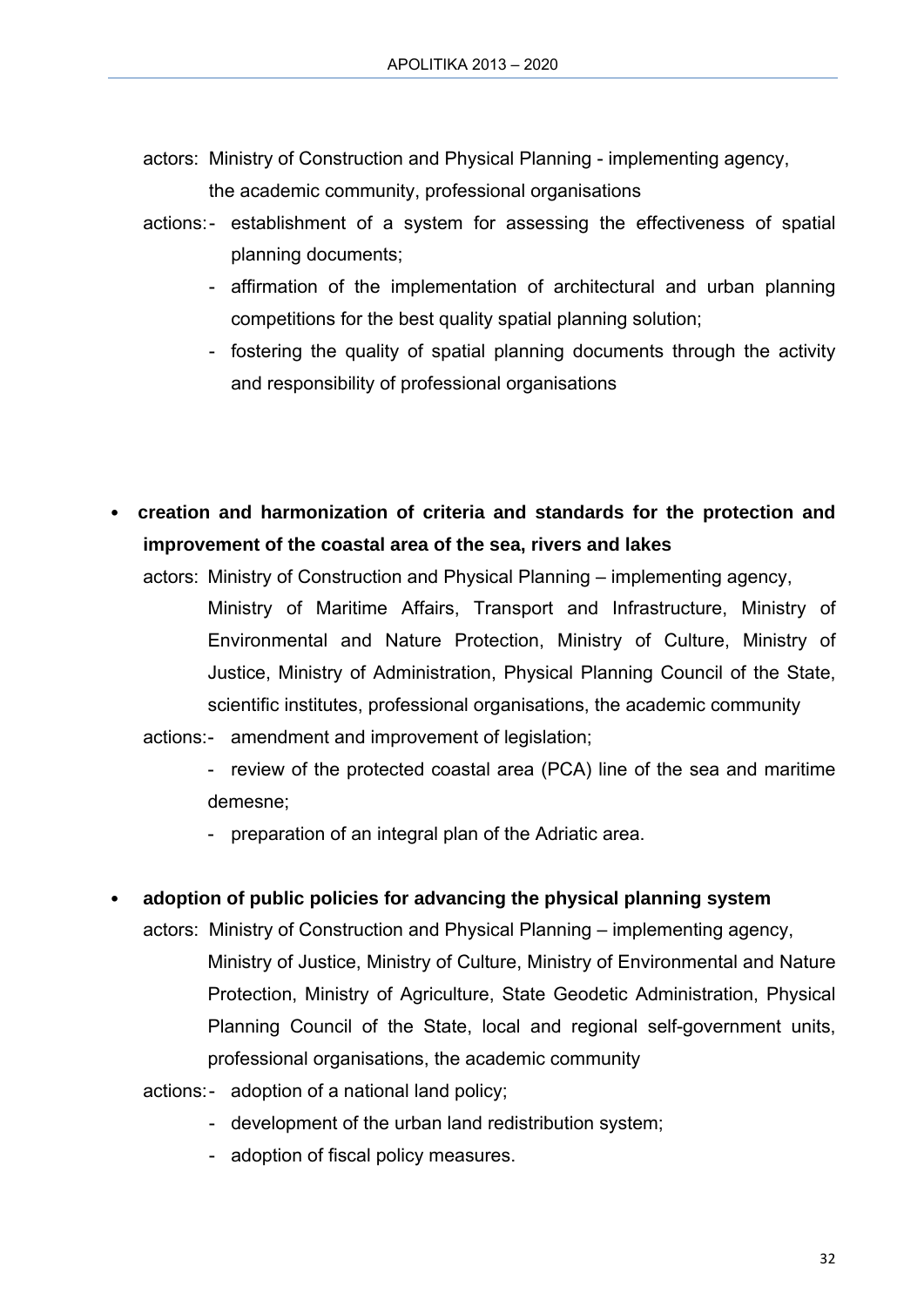### **5. BUILDING AND DESIGNING SPACE**

The built environment is a component part of the life surroundings of every individual, and its quality is a premise for a high quality of life.

Therefore the quality of building and designing space which ensure high quality social, economic, cultural and ecological living conditions are a common interest and as such have to be understood and firmly based in society.

Quality of the built environment is not a result of fortuity; broad understanding and acceptance of the objectives of quality and quality criteria in all segments of the complex process of construction is needed, starting from spatial planning, through designing and execution, up to use and maintenance.

Quality and striving for quality are an obligation and responsibility of all participants, with a leading and coordinating role of architects. Concurrently, also administration bodies involved in the process of building shall have the same obligation and responsibility towards achieving quality of the built environment.

Quality of the built environment is founded on architectural quality, which under application of the sustainability principle and together with the quality of execution becomes a high-quality living environment.

Quality of building and designing shall be in particular striven for in the field of housing, as this is the most important component of the social development of society and a prevailing content of settlements and cities, and the biggest user of space.

#### **Challenges**

#### Architectural quality

Architectural quality represents the basis for the quality of every built environment, regardless whether buildings, civil engineering works or landscape architecture is referred to. It is based on a successful combination of harmonious merging into existing landscapes, protection of views, innovative ideas, quality design, functionality, practicality, effective use of resources, durability of materials and ecological sustainability. It is a consequence of intentional multidisciplinary planning, designing and design elaboration, as well as of inclusion of necessary scientific methods, artistic skills and creativity.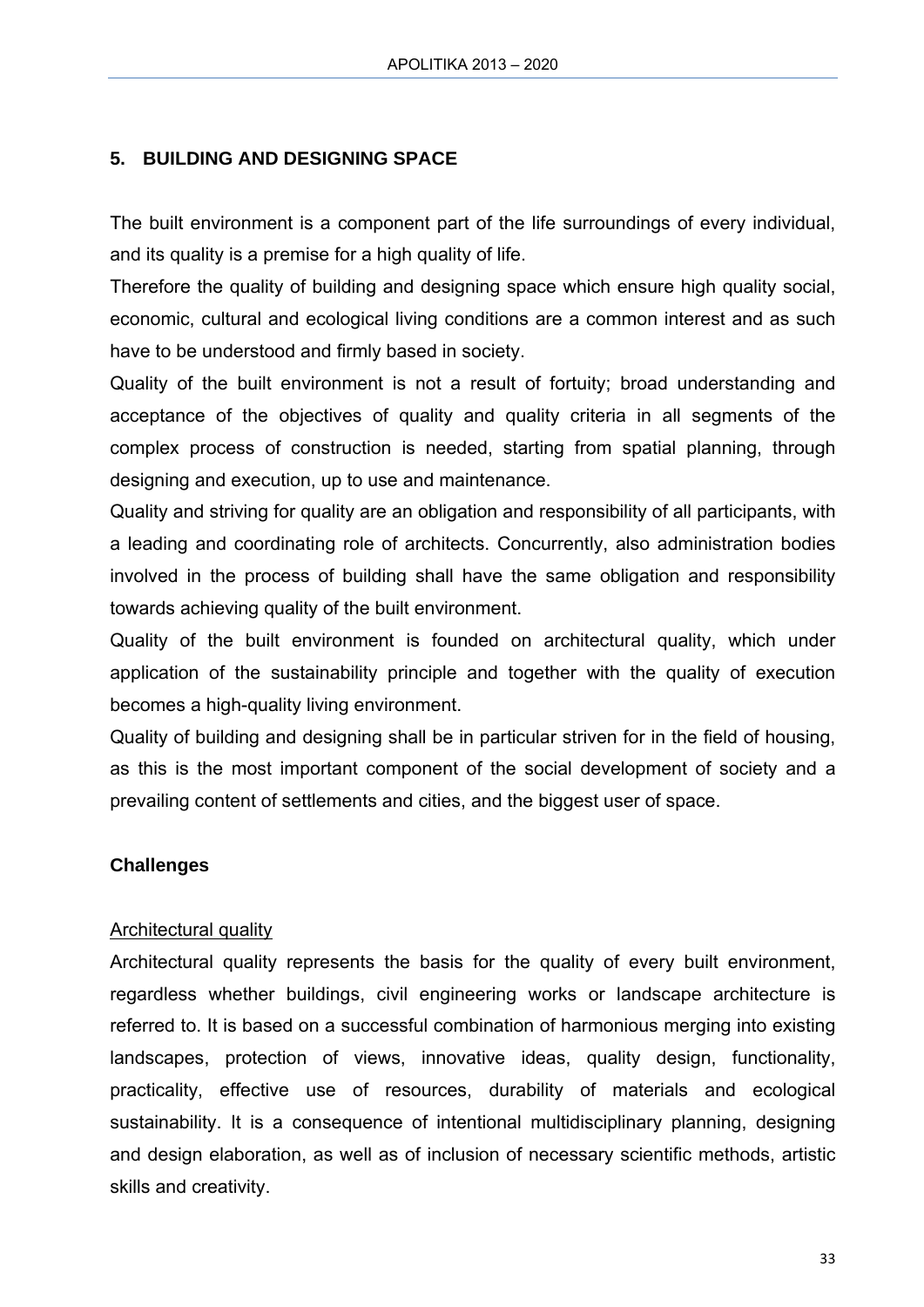### Sustainable construction

Quality of the built environment is founded on its sustainability.

By applying the principles of sustainable construction, the durability, economic and ecological feasibility of single projects is ensured.

Energy efficiency, use of ecologically acceptable materials and technologies, as well as of renewable energy sources are a precondition for the long-term preservation of our overall living surroundings, providing at the same time a comfortable and healthy living environment. The state has to be a regulator, promoter and stimulator of the principle of sustainable construction, and of the application of effective and sustainable solutions.

### Quality of execution

The quality of the built environment ultimately also depends on the quality of execution. Architectural excellence can fully be realised only with careful and quality execution, where the skill and motivation of builders as well as the quality of the applied building material and products determine the final effectiveness of the project and the quality of the built environment.

The quality of execution basically implies the attainment of the principle of sustainable construction, including durability, energy efficiency, ecological acceptability, and health and safety of users, while on the road towards quality the improvement of building technology, inventivity and use of modern building materials and products have to be aimed at.

### Ensuring quality of the built environment

To ensure a quality built environment in a wider context it is primarily necessary to ensure compliance with and implementation of laws and subordinate regulations in the field of physical planning and building, in order to fully prevent illegal construction.

Taking into account the responsibility of the state, along with a systematic prevention of illegal construction it is necessary to approach remediation of illegal construction in a responsible manner.

Simultaneously, it is necessary to improve control of the entire building process through continuous activity, coordination and responsibility of all those involved - planners, designers, contractors, clients and users.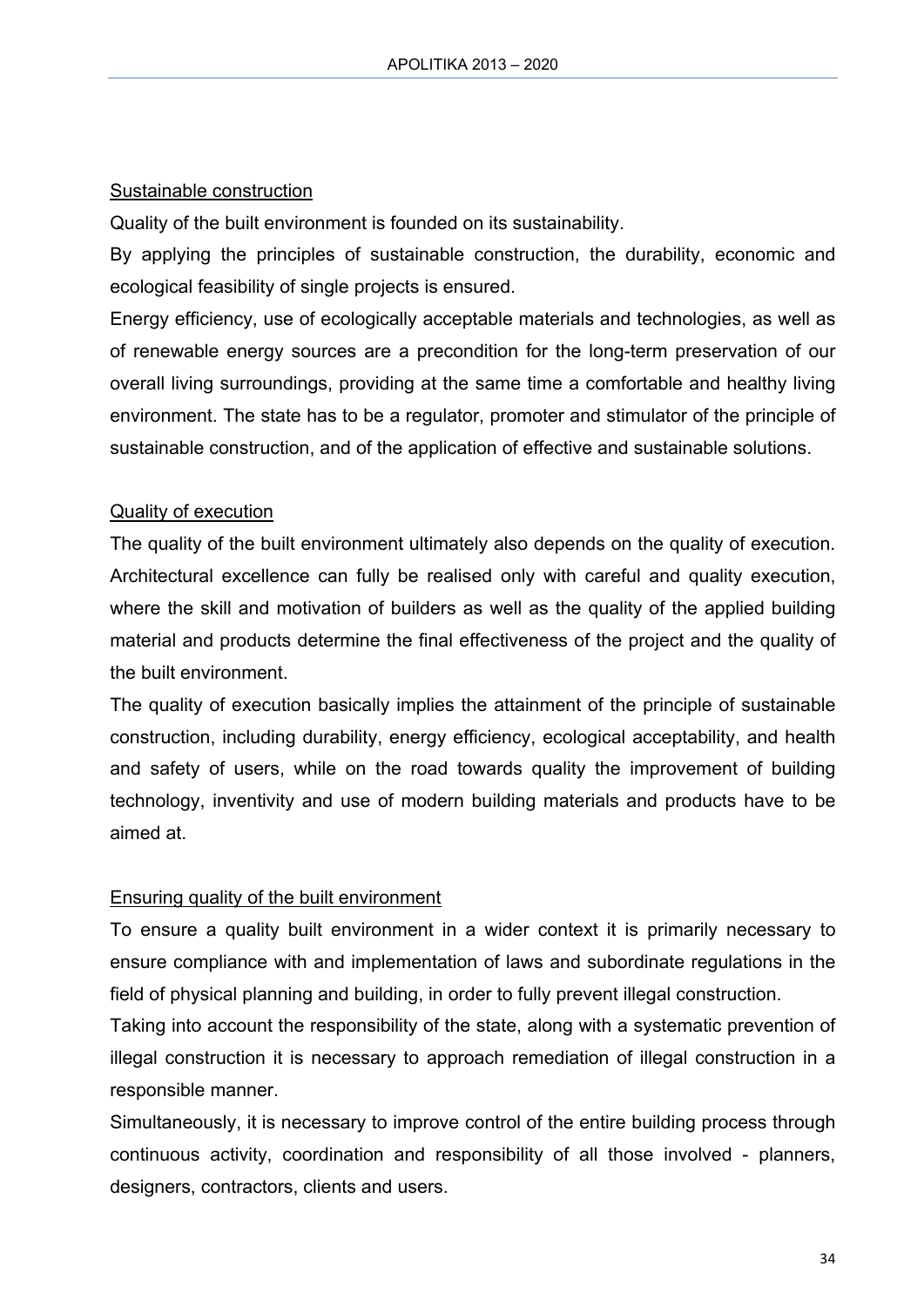#### **Initiatives**

#### • **ensuring architectural quality of projects**

- actors: Ministry of Construction and Physical Planning implementing agency, Ministry of Culture, professional organisations, the academic community
- actions: improving the system of assessment of architectural successfulness with regard to projects;
	- adoption of an ordinance on guidelines and criteria for the quality of building, and assessment of architectural successfulness.

#### • **promotion and stimulation of quality of the built environment**

actors: professional organisations - implementing agencies,

Ministry of Construction and Physical Planning, Ministry of Culture, Ministry of Economy, the academic community

actions: establishing a system of awards for quality of building and designing space which, along with professional awards for spatial planners, architects and landscape architects includes also awards for all other actors in the building process – engineers, contractors and clients.

#### • **ensuring application of the principle of sustainable construction**

- actors: Ministry of Construction and Physical Planning and Ministry of Environmental and Nature Protection - implementing agencies, Ministry of Economy, Ministry of Finance, professional organisations, the academic community, scientific institutes
- actions: development of a national programme for sustainable construction;
	- defining effective models of financial supports and subsidies;
	- systematic promotion of the principle of sustainable construction and innovative solutions.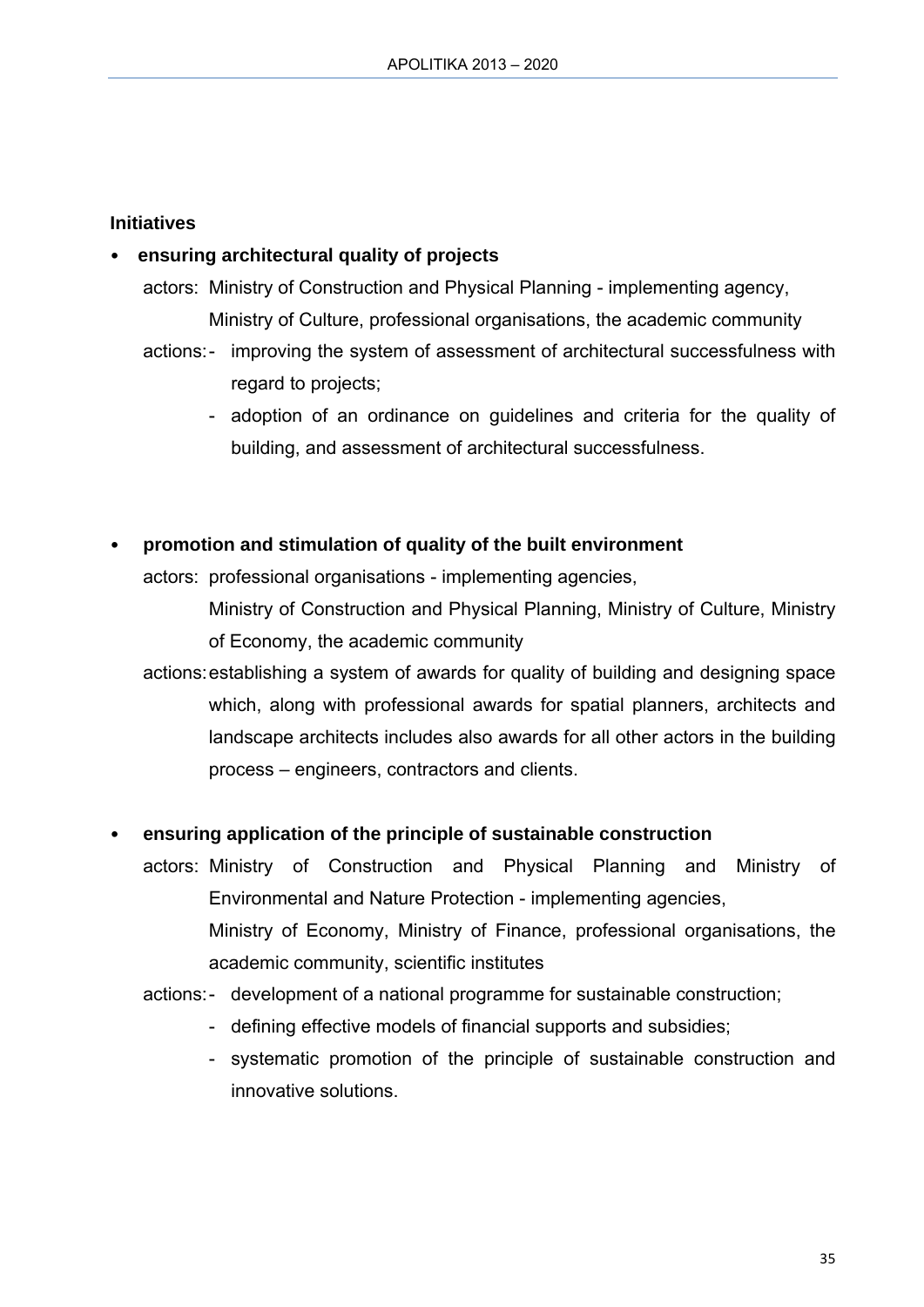#### **• improvement of the existing building stock**

- actors: Ministry of Construction and Physical Planning and Ministry of Environmental and Nature Protection - implementing agencies, Ministry of Finance, Ministry of Culture, professional organisations, the academic community
- actions: development of a national programme of energy renovation of the building stock;
	- defining effective models of financial supports and subsidies;
	- systematic promotion of energy efficiency;
	- systematic remediation of illegal construction.

# **ensuring building quality and control**

actors: Ministry of Construction and Physical Planning - implementing agency competent ministries, professional organisations, the academic community, scientific institutes

# actions: - development of spatial standards for planning and designing buildings and facilities designated for business, manufacturing, hospitality and catering, tourism and other designations;

- improvement of quality standards for building and equipping projects;
- improvement of building process control;
- improvement of the system by introducing new legal instruments for the prevention of illegal construction;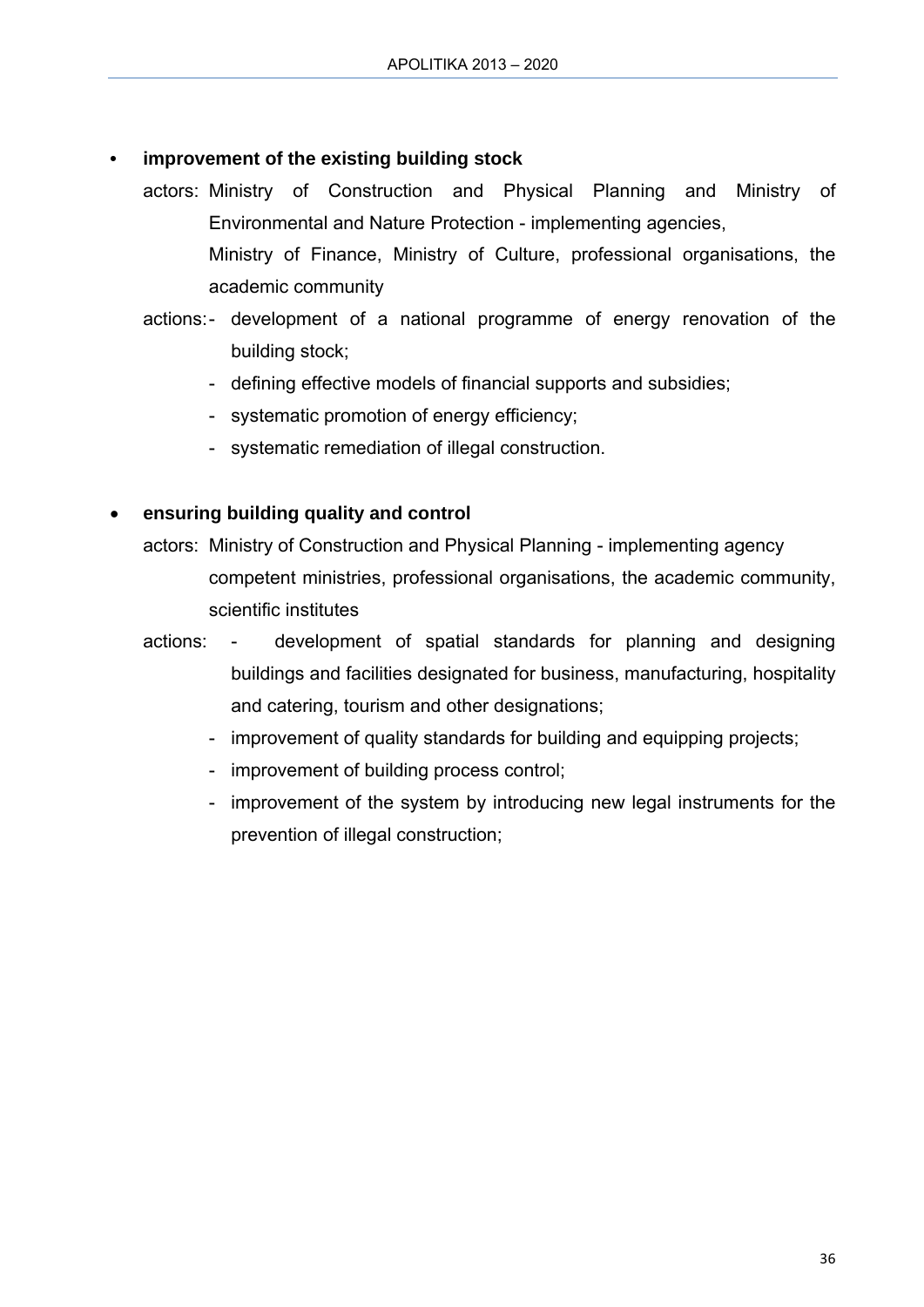### **6. HOUSING**

Housing as the most important component of the social development of society, and consequently also of economic progress has to be a socially regulated and controlled area, not only with regard to the availability of apartments, but also with regard to ensuring a basic housing standard and quality, as well as to enabling that apartment prices are accessible to vulnerable groups of the population. Concurrently, construction for primary and secondary housing is the biggest user of space and the prevailing content of settlements, as well as the biggest area of market-stimulated construction. It is for this reason that housing deserves exceptional attention in planning, designing and construction, regardless of whether individual, entrepreneurial or social efforts are involved to provide housing.

The quality of a single apartment, building or the entire settlement has to be based on architectural quality, principles of sustainability, and quality of execution.

#### **Challenges**

#### Right to housing

By a comprehensively devised housing policy the state has to ensure accessibility of housing of adequate standard, proper and acceptable in sanitary terms, including basic infrastructure services which are needed for a regular living, since a home is the need of every individual.

Housing policy has to provide and regulate various models of solving the housing issue which depends also on the material status, age and number of family members.

#### Housing quality

Housing quality, along with the quality of the housing space itself, implies also the quality of the wider and narrower housing environment.

The quality of housing space has to be based on architectural quality with special emphasis on the quality and flexibility of the spatial and functional organisation, the quality of orientation and insulation of the space, accessibility and application of the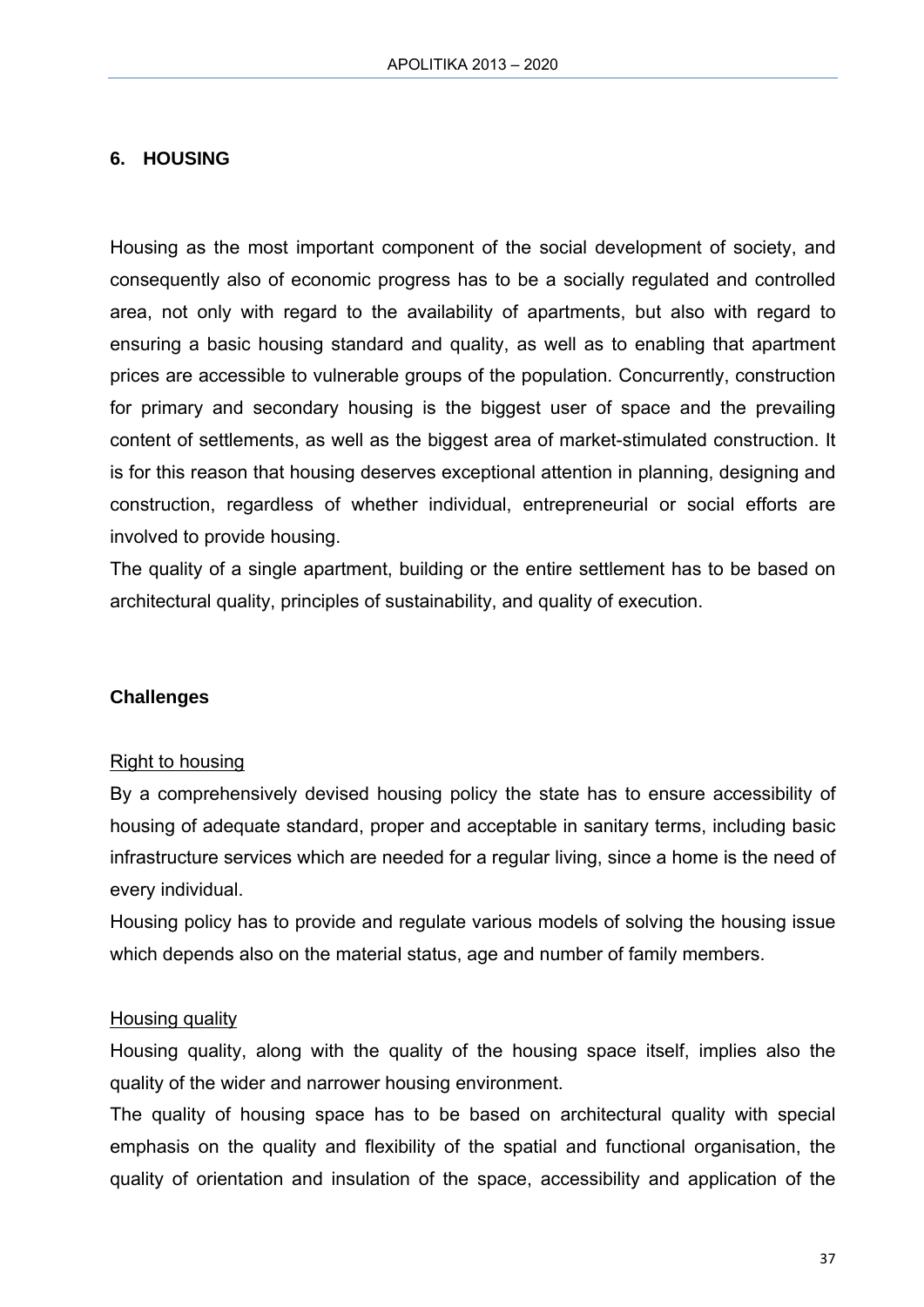principle of sustainable building, with the outcome of a healthy and comfortable living space.

The quality of the wider and narrower housing environment implies the application of quality standards in planning residential zones and settlements in order to provide the necessary facilities in the narrower housing neighbourhood, such as park areas, children playgrounds and pre-school institutions, as well as mobility and accessibility to the entire network of public and social infrastructure, which has to be planned in the wider urban area.

#### Housing culture

Housing culture depends on the way of life, acquired and inherited living habits, and it represents our responsibility towards the housing space and the neighbourhood surrounding us, as well as towards its preservation and improvement.

Systematic raising of the housing quality is a basic precondition for raising the level of housing culture; likewise, a high level of social awareness of the importance of built space is a basic precondition for achieving its quality.

#### Typology of housing

By spatial planning a variety of typologies of family and multi-residential housing has to be ensured, including detached houses, semi-detached houses, row houses, houses with a smaller number of apartments, as well as multi-residential buildings.

Special attention has to be dedicated to planning and systematic equipment of the land with municipal utilities for individual housing, since the latter occupies the highest share of space designated for housing.

#### **Initiatives**

#### • **development of new housing models**

- actors: Ministry of Construction and Physical Planning implementing agency
	- in cooperation with other competent ministries, scientific institutes, professional organisations (chambers, associations), the academic community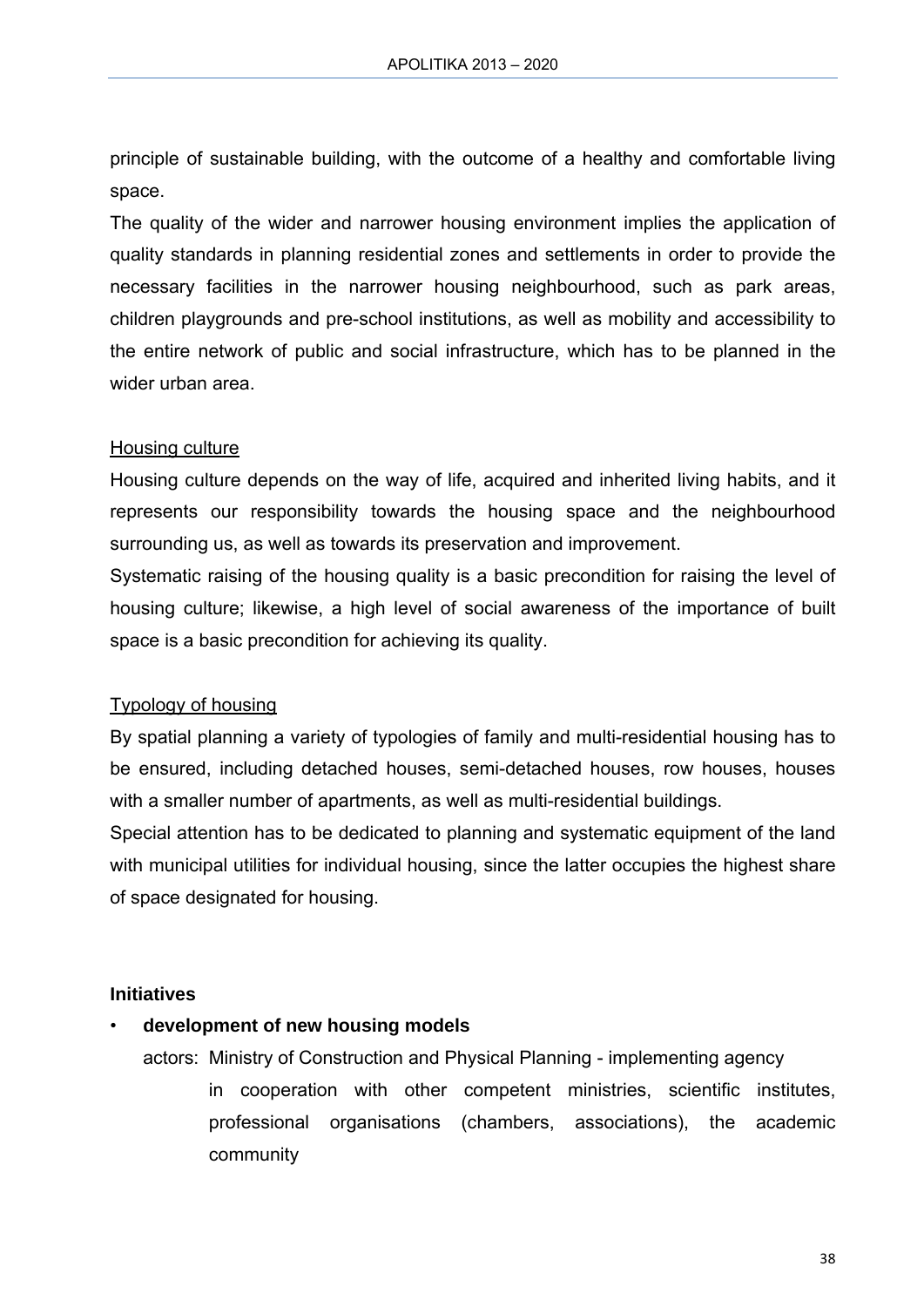- actions: development of a proposal of housing models by which housing quality and energy self-sufficiency is defined and proposed, carrying out debates for the public concerned in order to identify deficiencies and the method of operation at the development of measures and regulations.
- **adoption of measures and regulations to improve housing quality** 
	- actors: Ministry of Construction and Physical Planning implementing agency, scientific institutes, professional organisations (chambers, associations), the academic community
	- actions: development of spatial standards for planning and designing of residential buildings;
		- development of criteria and guidelines for planning residential zones and settlements;
		- encouragment and regulation of diversity (richness of typologies) of housing construction.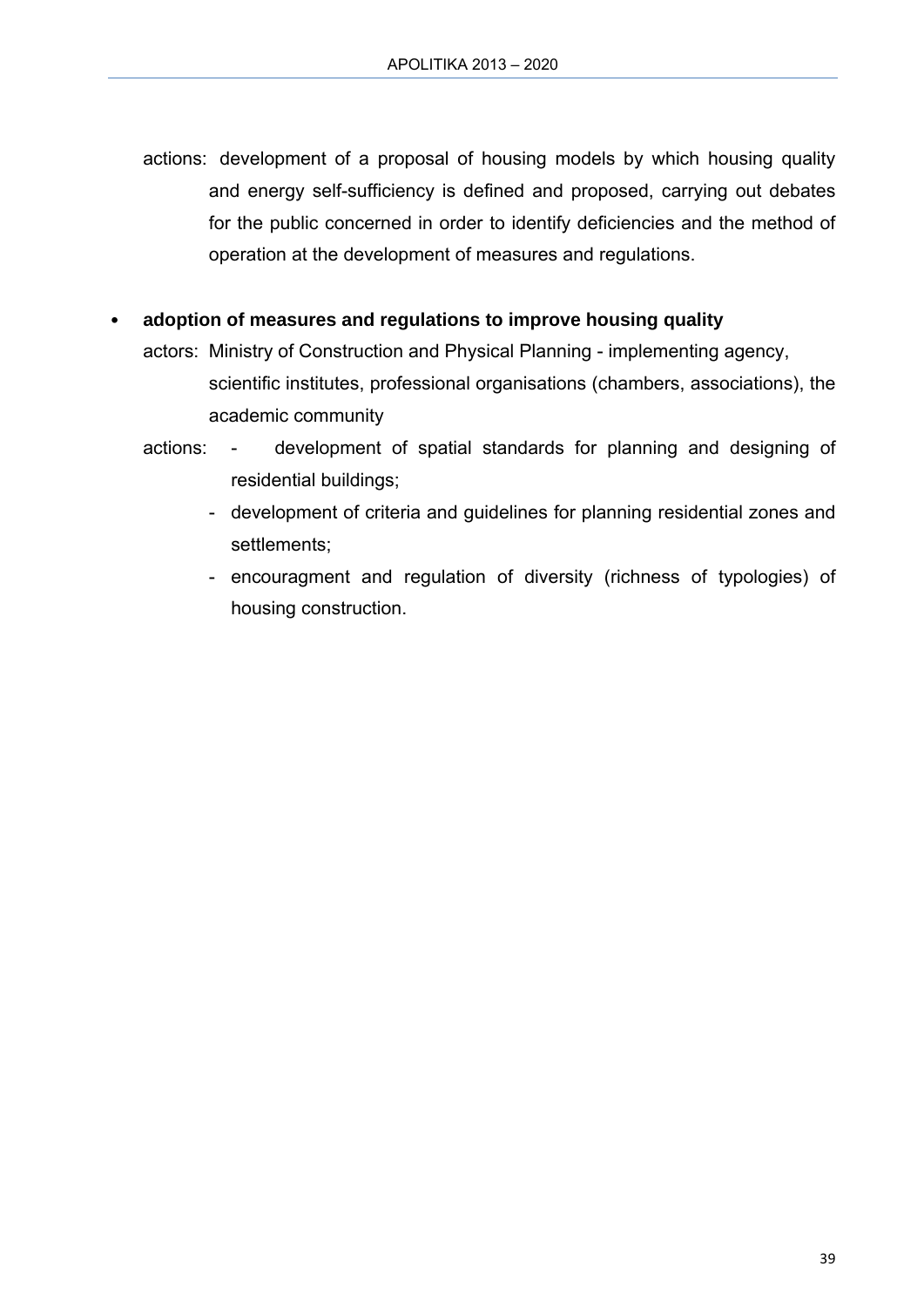# **7. ARCHITECTURAL AND URBAN PLANNING COMPETITIONS FOR BEST QUALITY SOLUTIONS**

Croatia has a hundred-year-long tradition of holding architectural and urban planning competitions as a method by which, through healthy rivalry, the selection of the best conceptual solution is enabled, diversity of approaches and ideas, creativity and innovation are encouraged, in order to achieve the ultimate result – a high quality of built environment.

Best results in the field of architecture and town planning which were achieved during the twentieth century on the basis of carried out competitions have become cultural heritage, affirming thereby the national identity.

Competitions as a method of selection of the best quality architectural and/or urban planning solution ensure a democratic and transparent procedure and participation of the public concerned, from the stage of establishing the competition programme up to the public debate and display of works, which all contributes to achieving social awareness of the significance of quality built environment.

Competitions represent the challenge of direct comparison of the works of all competitors. As a method for raising the level of architectural quality they are equally appropriate for solving both demanding and also rather simple design tasks.

### **Starting points**

• *The Club of Croatian Architects headed by Stjepan Podhorski, Alojz Bastl, Viktor Kovačić, Edo Schön, Hugo Ehrlich and Ćiril Iveković drafted in 1908 the so-called "Main drafts for the announcement of competitions for artistic architectural and other technical works". This is one of the fundamental documents in the development process of Croatian modern architecture, determining not only the general model of competition programmes, but also clearly defining the rights and obligations of every participant in the competition. Until the emergence of this document, various department officers with no knowledge of architectural practice were in general entrusted with the development of competition programmes, and this not seldom resulted in inadequate programmes, impairing*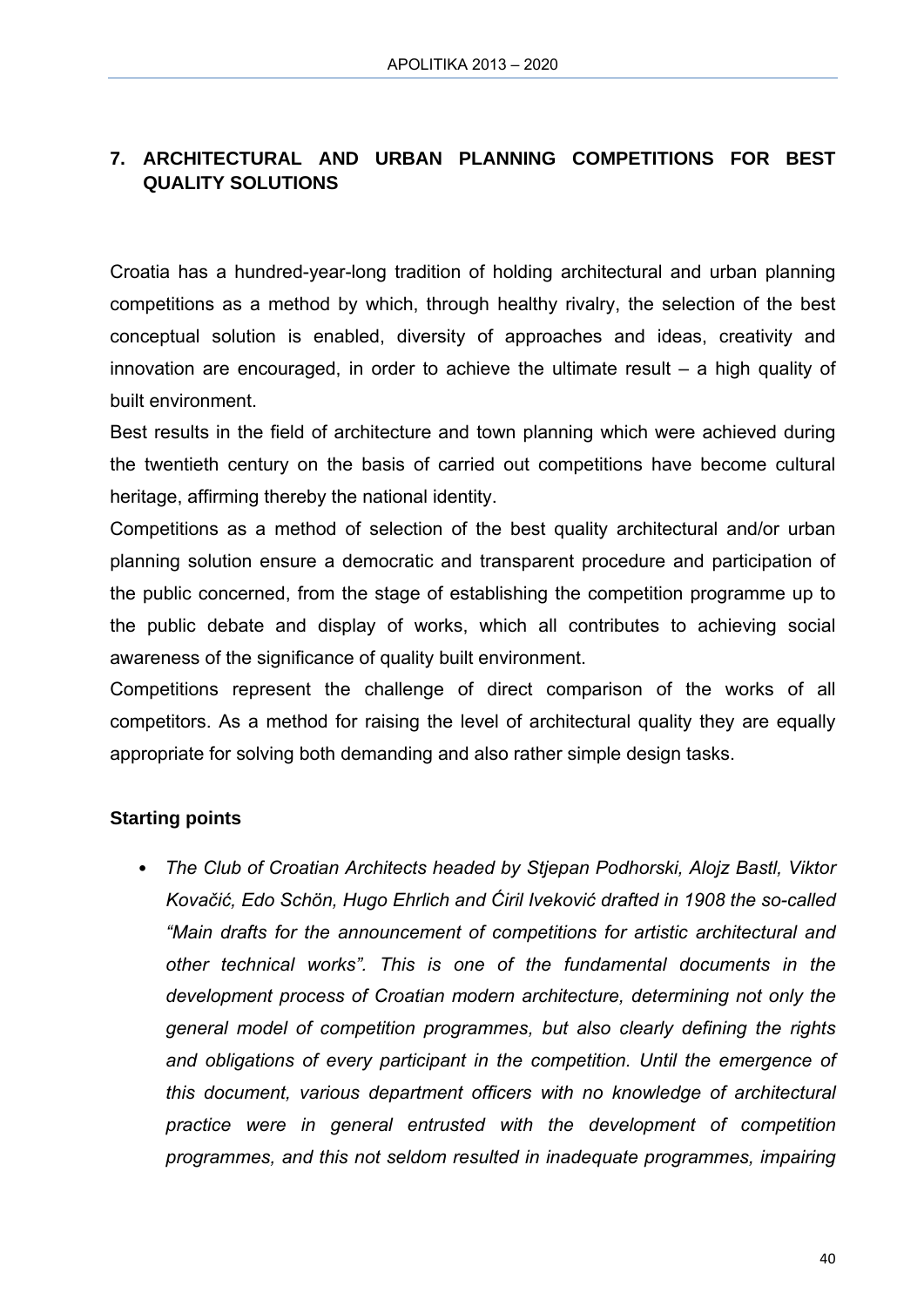*the interest of the profession, and thus also in architectural solutions lacking quality.* 

*The first competition in Croatia announced in such a modern way is the*  Competition for the regulation of Kaptol and the surroundings*, which was developed by the Club of Croatian Architects in cooperation with the city government of Zagreb in the course of June 1908. The competition jury presided by Cornelius Gurlitt awarded the first prize to Viktor Kovačić, the second prize to Stjepan Podhorski, and the third prize to Dioniz Sunko. Although the awarded competition design will never be fully realised, it is an event which will exceed the baselines of usual architectural events and be attributed the significance of an event of crucial importance for the further course of Croatian architecture with strong repercussions until today, which nowadays are referred to as our cultural identity and heritage.* 

*Since then, competitions for significant projects have been carried out rather continuously under the auspices of professional associations.* 

• *Since 2006 competitions have been carried out pursuant to the Ordinance on competitions in the field of architecture and urban planning, which was passed by the Croatian Architects' Association and the Architects' Section of the Croatian Chamber of Architects and Engineers in Construction.* 

### **Challenges**

### Affirmation of architectural and urban planning competitions

In order to achieve a high quality of the built environment systematic and ongoing endorsement of competitions is necessary as a proven best method ensuring architectural quality.

Clients of public developments must set an example and carry out open architectural and urban planning competitions, as a rule, for all buildings, structures, public spaces and concepts of spatial planning solutions, as well as for engineering projects which are of special significance for high quality spatial development and planning.

The criteria of project significance for high quality spatial development and planning shall be decisive in determining the obligation of carrying out competitions also for private investors and clients.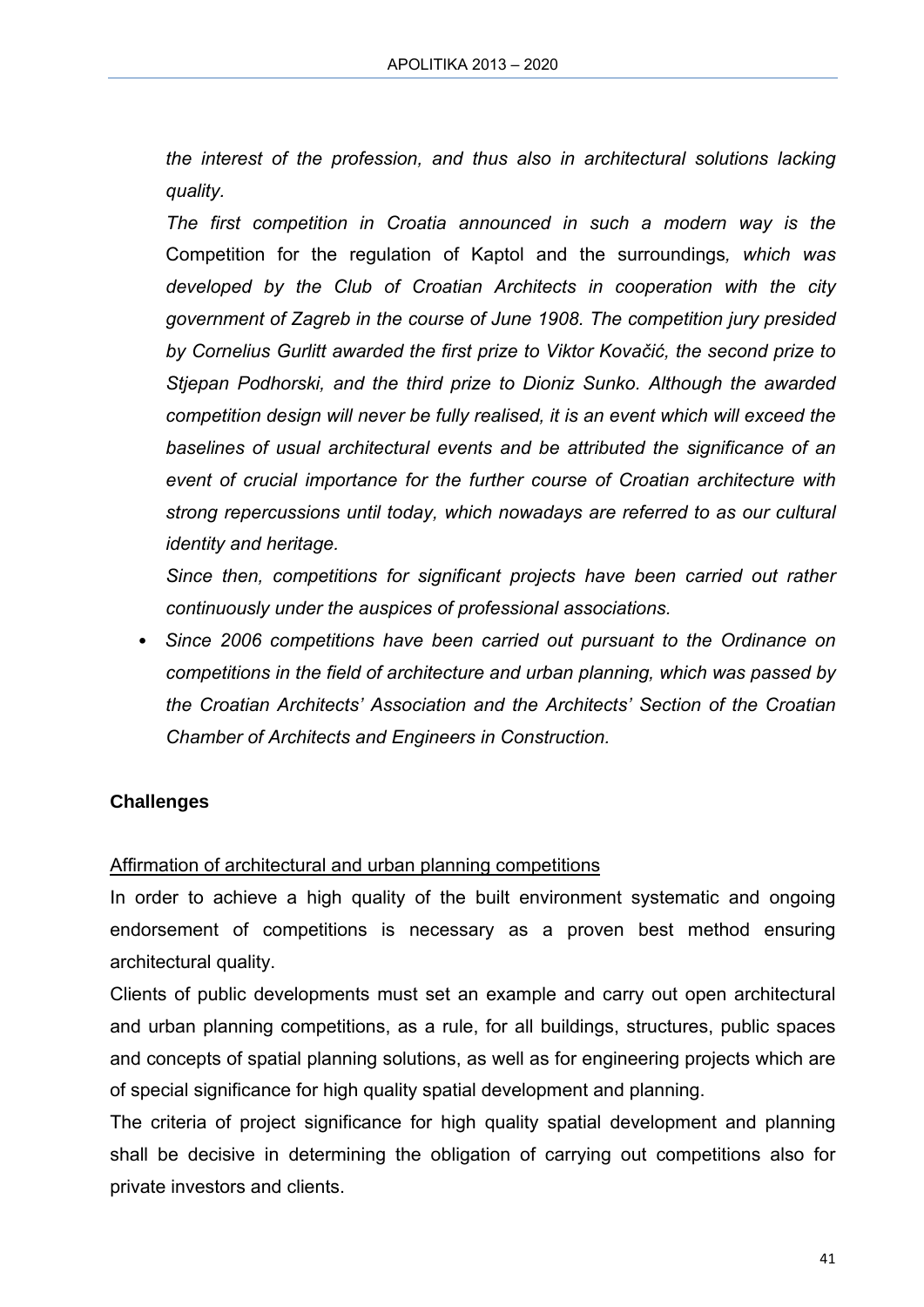Improvement of the quality of carrying out architectural and urban planning competitions Only professional carrying out of competitions ensures the achievement of the ultimate goal in view of which competitions are carried out – the high quality of the built environment.

A high level of competition administration shall be ensured in all stages, from the professional preparation of the competition task, competence of the selected participants in competition administration, transparent procedures of evaluation of competition works, up to the realisation of competition works.

#### **Initiatives**

- **endorsement and promotion of competitions with public and private investors and clients** 
	- actors: Ministry of Construction and Physical Planning implementing agency, professional organisations
	- actions: carrying out of public architectural and urban planning competitions for the majority of public buildings, structures, public spaces and conceptual urban planning solutions, and engineering construction works and other projects which are of particular significance for quality spatial development and planning.
		- promotion in the media, round tables and public debates on the goals of carrying out competitions, debates in order to clarify the procedure and the benefits of selecting the best conceptual solutions by way of competition;
		- systematic public presentation of competition results.
- **carrying out competitions for architectural quality of engineering projects** 
	- actors: Ministry of Construction and Physical Planning implementing agency, Ministry of Environmental and Nature Protection, Ministry of Economy (Directorate for Public Procurement), professional organisations
	- actions: launching a professional debate for purposes of developing the necessary regulations.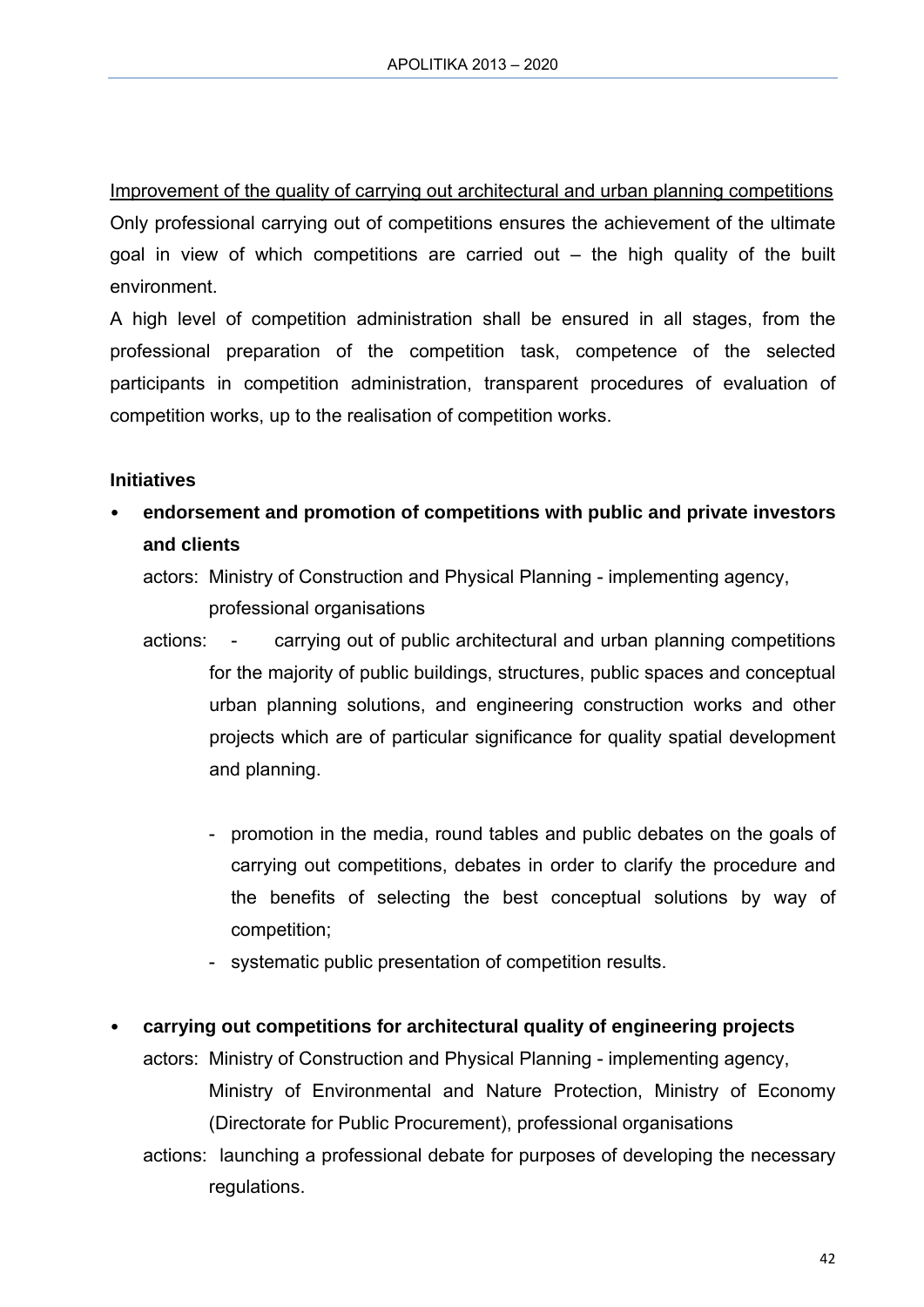### • **improvement of the quality of carrying out competitions**

- actors: Ministry of Construction and Physical Planning implementing agency, Ministry of Environmental and Nature Protection, Ministry of Economy (Directorate for Public Procurement), professional organisations
- actions: improvement of existing regulations by adoption of an ordinance on competitions as a general regulation;
	- definition of projects for which carrying out of architectural and urban planning competitions is mandatory;
	- education of participants in the preparation and carrying out of competitions.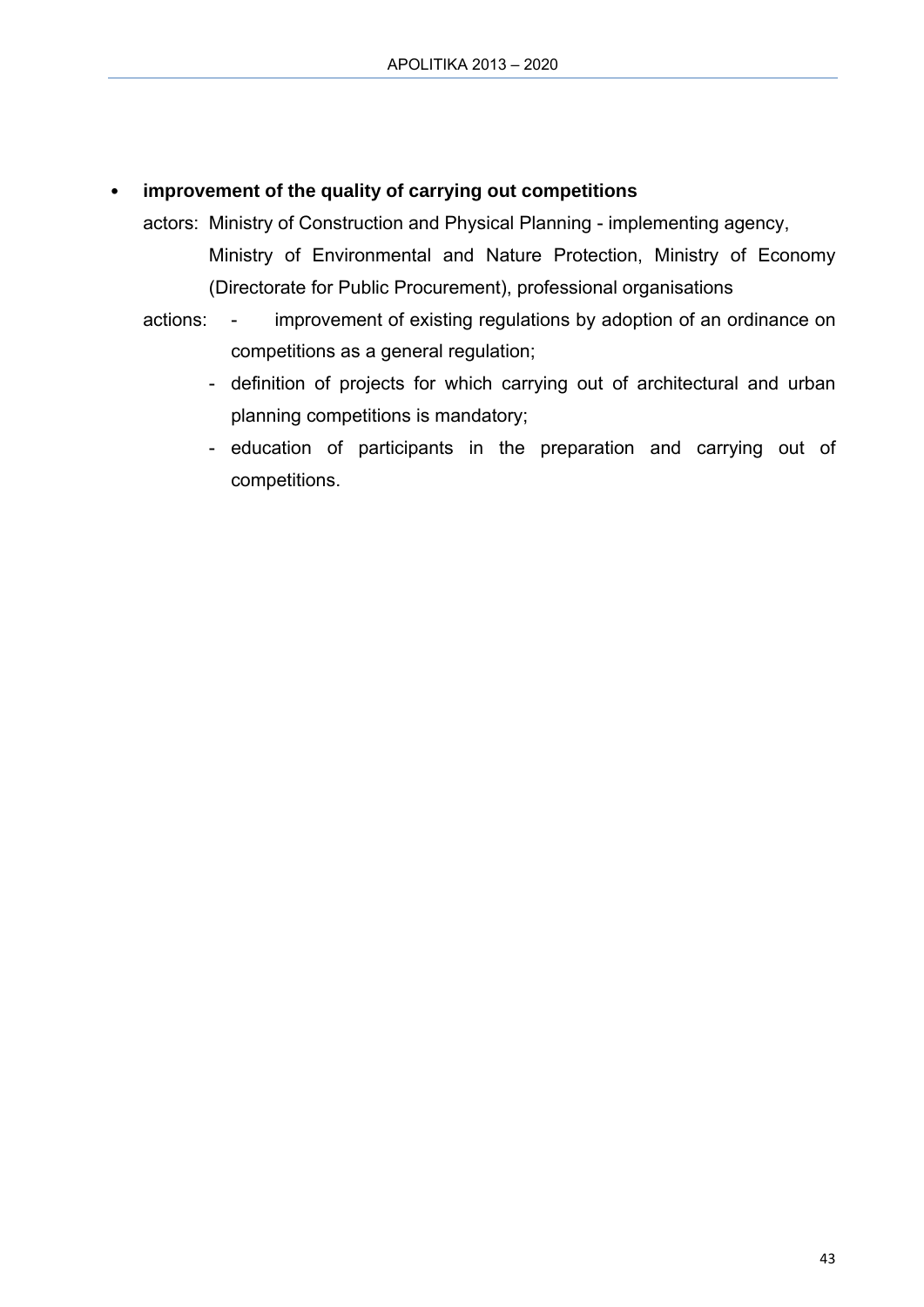### **8. EDUCATION**

Education is a key instrument by which we can effectuate the raising of the social awareness of the quality and importance of the space - the built environment, natural and cultural landscape.

For attainment, maintenance and permanent advancement of the quality of space it is essential to provide education which is based on quality, contemporary curricula, adapted to target groups. Education about the importance of quality in the built environment has to involve all individuals, from the youngest to adults, as well as lifelong professional training of architects, engineers and other professionals who take part in planning, designing and building.

#### **Starting points**

- *Systematic higher education of architects, landscape architects and engineers in construction is carried out at higher education institutions in several cities in the Republic of Croatia.*
- *Since 2008 the Ordinance on professional practice of students of the undergraduate studies of architecture and urban planning of the Faculty of Architecture of the University of Zagreb governs students' professional practice*  for undergraduates. The programme is carried out in cooperation with the *Croatian Chamber of Architects.*
- *The Ordinance on the professional examination and knowledge improvement of persons performing tasks of spatial planning and construction governs the obligation of lifelong education of architects and engineers in construction, which has been carried out by authorised implementors since 2006 in five-year cycles.*
- *Following an initiative by the Architects' Section of the Croatian Chamber of Architects and Engineers in Construction and the Faculty of Architecture of the University of Zagreb, in 2010 architecture was introduced into the National framework curriculum for pre-school, primary and secondary education.*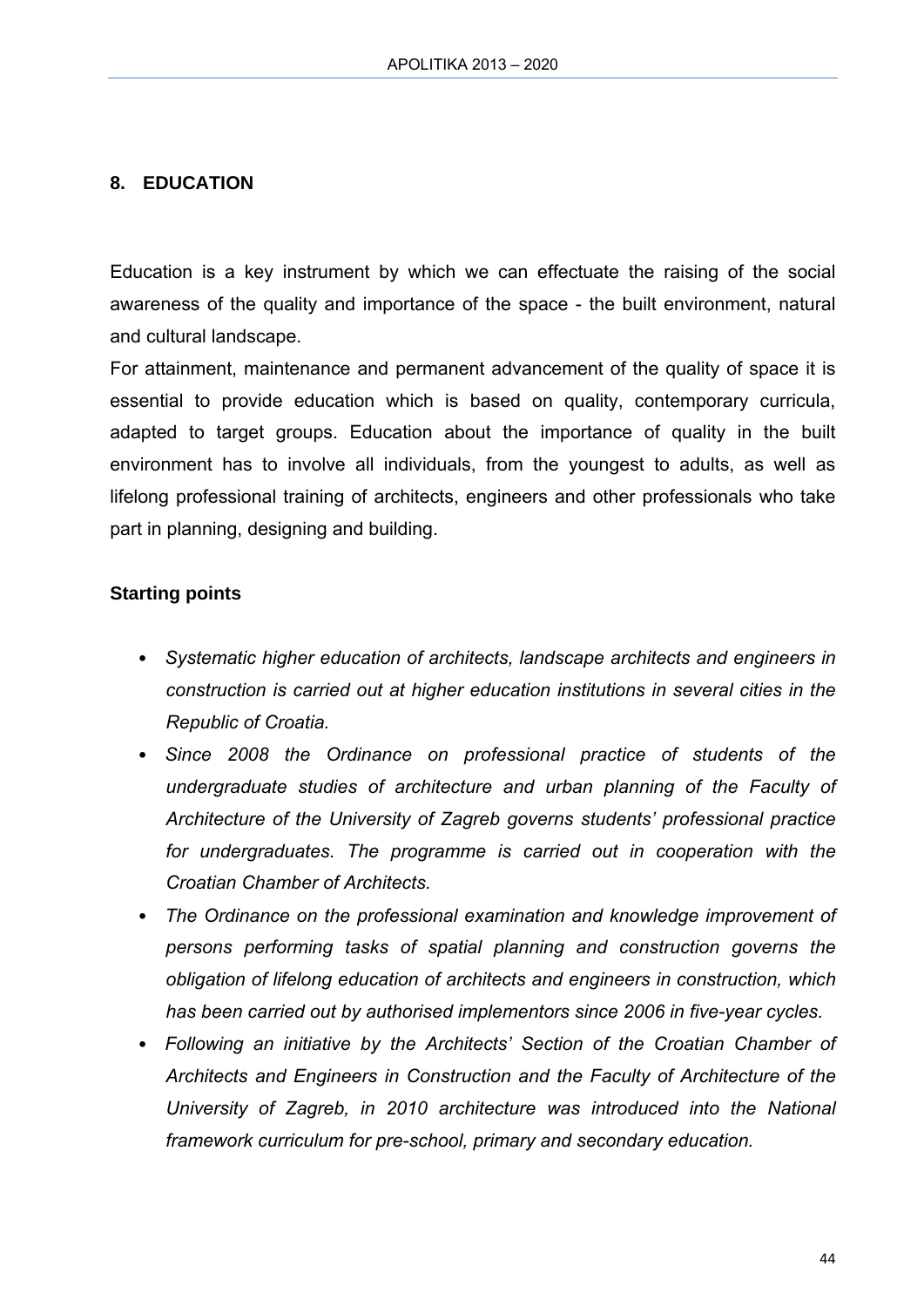#### **Challenges**

#### Pre-school, primary and secondary education

Education at pre-school and primary age about culture and quality of space has to be mandatory in order to enable that children in the future, as adult citizens express their opinion, make decisions and have an impact on political, economic and social decisions.

#### Adult education

Education about the significance of a quality built environment, intended both for the general public and for the political public, has to enable an understanding of the complex processes of planning, designing and decision making in the field of physical planning, and to ensure competent involvement in public debates.

#### Professional education

Professional education of architects and other professions participating in construction has to be of a high quality and ongoing during the entire working life, whereby due to the primary significance in achieving quality of the built environment architects have to be educated for taking over a guiding and coordinating role.

#### Research in the field of architecture, urban planning and engineering disciplines

Research in architecture and other engineering disciplines as a basic generator of development and progress has to be systematically organised and directed for designated purposes, and the respective investments will be of a multiple costeffectiveness for the quality of space in the future.

#### **Initiatives**

• **carrying out processes of education on architecture and culture of space through the national mandatory education curriculum,** 

actors: Ministry of Science, Education and Sports - implementing agency, Ministry of Culture, Ministry of Construction and Physical Planning, Ministry of Environmental and Nature Protection, the academic community, professional organisations, individuals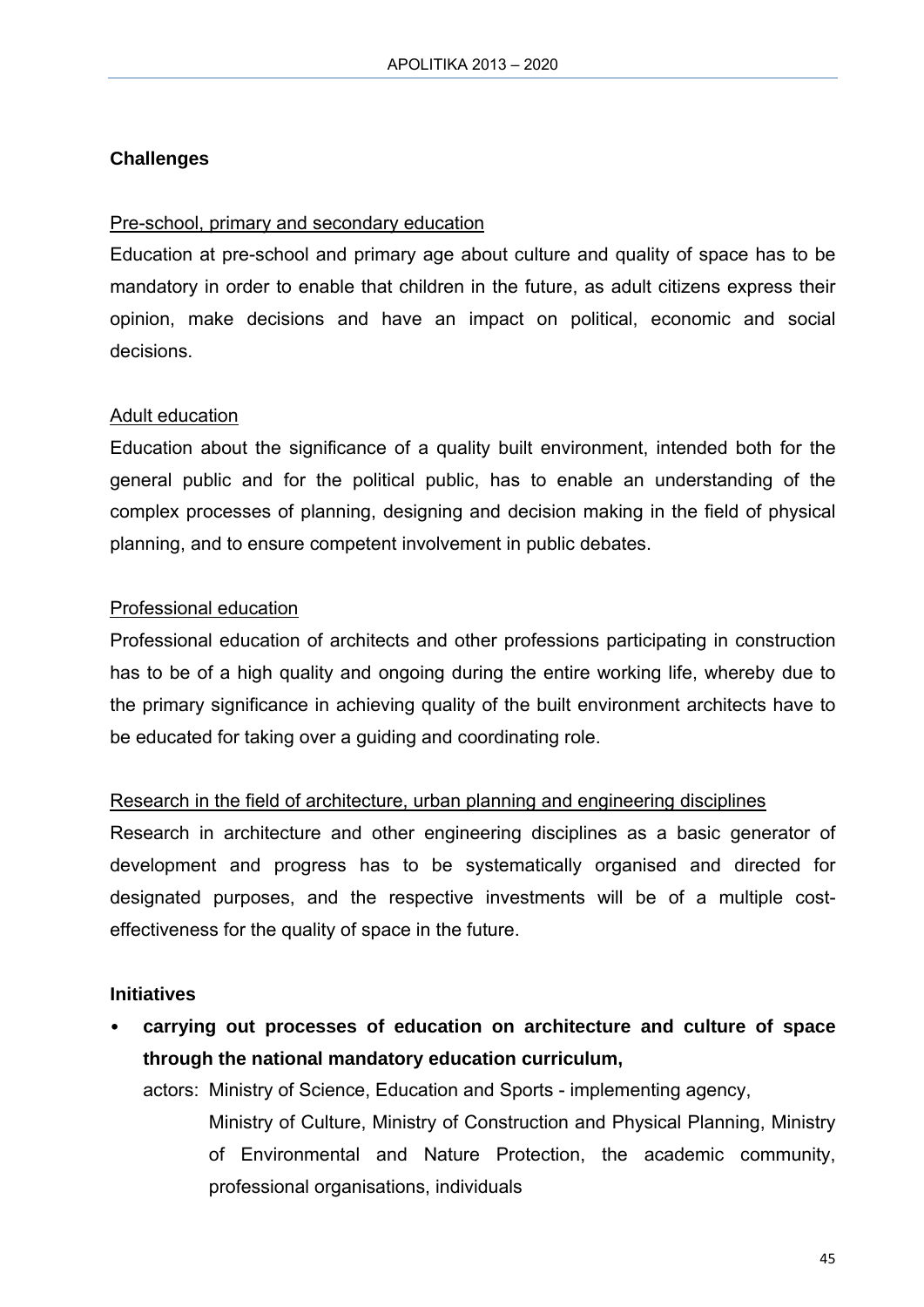- actions: development of programmes, manuals and textbooks for teachers/mentors – education professionals;
	- integration of programmes into existing school subjects (visual art, musical and technical education, history, art history, mathematics, Croatian language, informatics);
	- introduction of architecture and spatial culture as elective subjects;
	- launching of workshops for children and youth from pre-school to secondary school age.
- **improvement of professional and lifelong education of architects, spatial planners, landscape architects and engineers**
	- actors: Ministry of Science, Education and Sports implementing agency, Ministry of Culture, Ministry of Construction and Physical Planning, Ministry of Environmental and Nature Protection, the academic community, professional organisations
		- actions: improvement of teaching curricula and lifelong education programmes;
			- introduction of the school subject building culture (Baukultur) in highschool education;
			- stimulation and development of multidisciplinarity in education;
			- launching of new specialist courses, studies and post-graduate studies;
- **adoption of a national programme for scientific research work in the field of architecture and spatial planning** 
	- actors: Ministry of Science, Education and Sports, Ministry of Construction and Physical Planning – implementing agencies,
		- Ministry of Culture, Ministry of Environmental and Nature Protection, scientific institutions, the academic community
	- actions: determination of fields of special interest for research:
		- fostering and developing research and scientific research work through doctoral studies and consultations.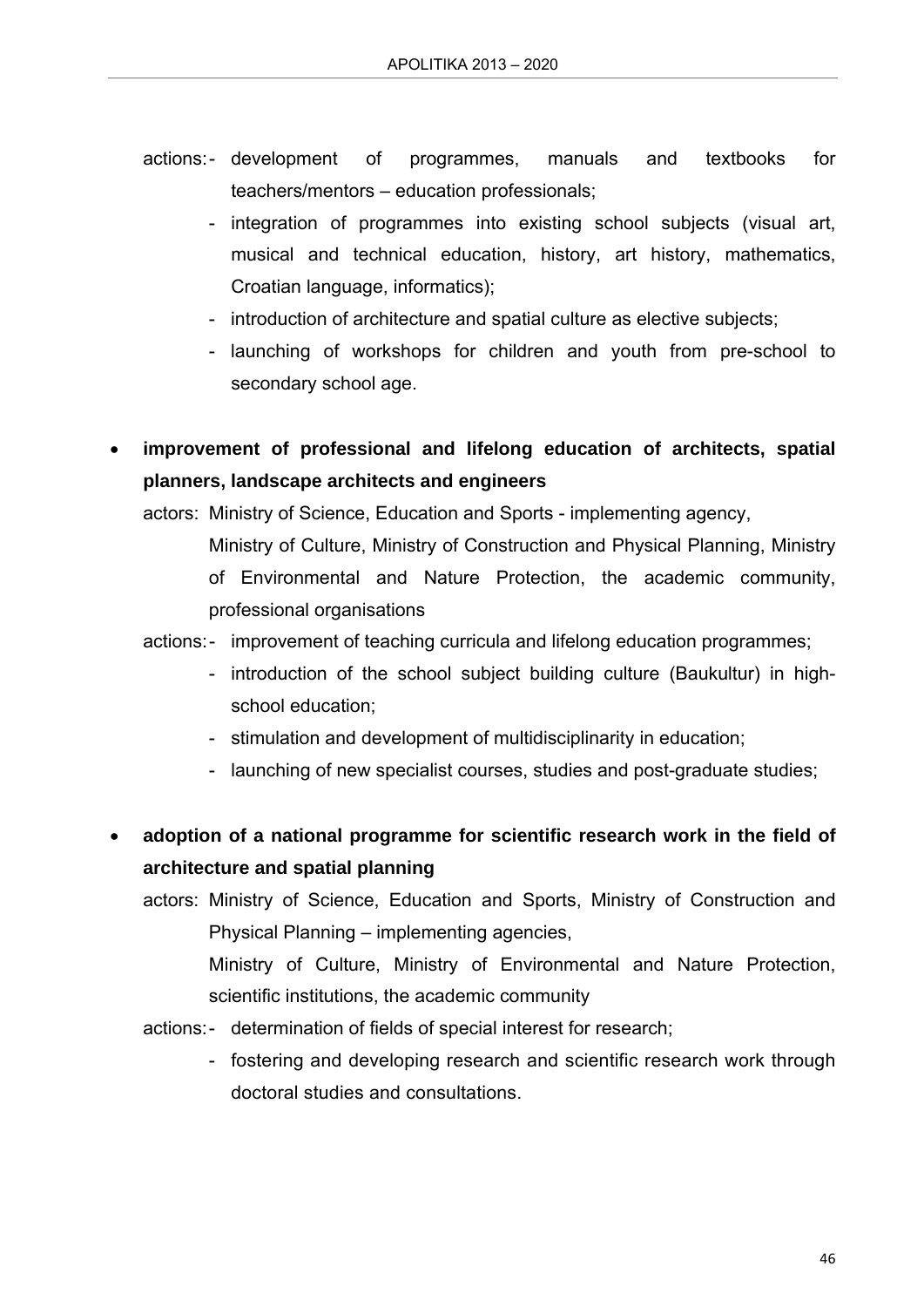# **9. SPACE AND ARCHITECTURE AS GENERATORS OF ECONOMIC DEVELOPMENT**

The space of the Republic of Croatia is a basic national value and one of the major resources of both economic as well as sustainable development of society as a whole. The protection and use of space have to be based on a clear vision of the long-term development of the Republic of Croatia, as well as on systematic and responsible management and quality of the built environment.

High quality of architecture has a significant role in the development and progress of society, since it creates good living conditions and ensures conditions for growth and development of economy, both through shaping a recognisable national identity, as well as by creating a good foundation for the development in particular of construction and tourism.

#### **Challenges**

#### Sustainable spatial management

Overall protection and use of national space is a common interest, and spatial management has to be conceived as long-term sustainable and based on national consensus, with a clear vision of the future development of the Republic of Croatia.

Sustainable spatial management as a necessary precondition for long-term sustainable development and progress shall be based on integral spatial planning that includes economic, social, environmental and cultural sustainability, and implies multidisciplinarity, transparency and public participation.

#### Architecture as a basis of national identity

Architecture as the most present and visible image of a society has the most vital role in designing a recognisable identity of the state, area or city.

Recognisable identity is important in the creation of a positive and attractive environment both for every-day life and leisure, and for the generation of initial economic interests, quality domestic and foreign investments, and raising national competitiveness on the global labour and investment market.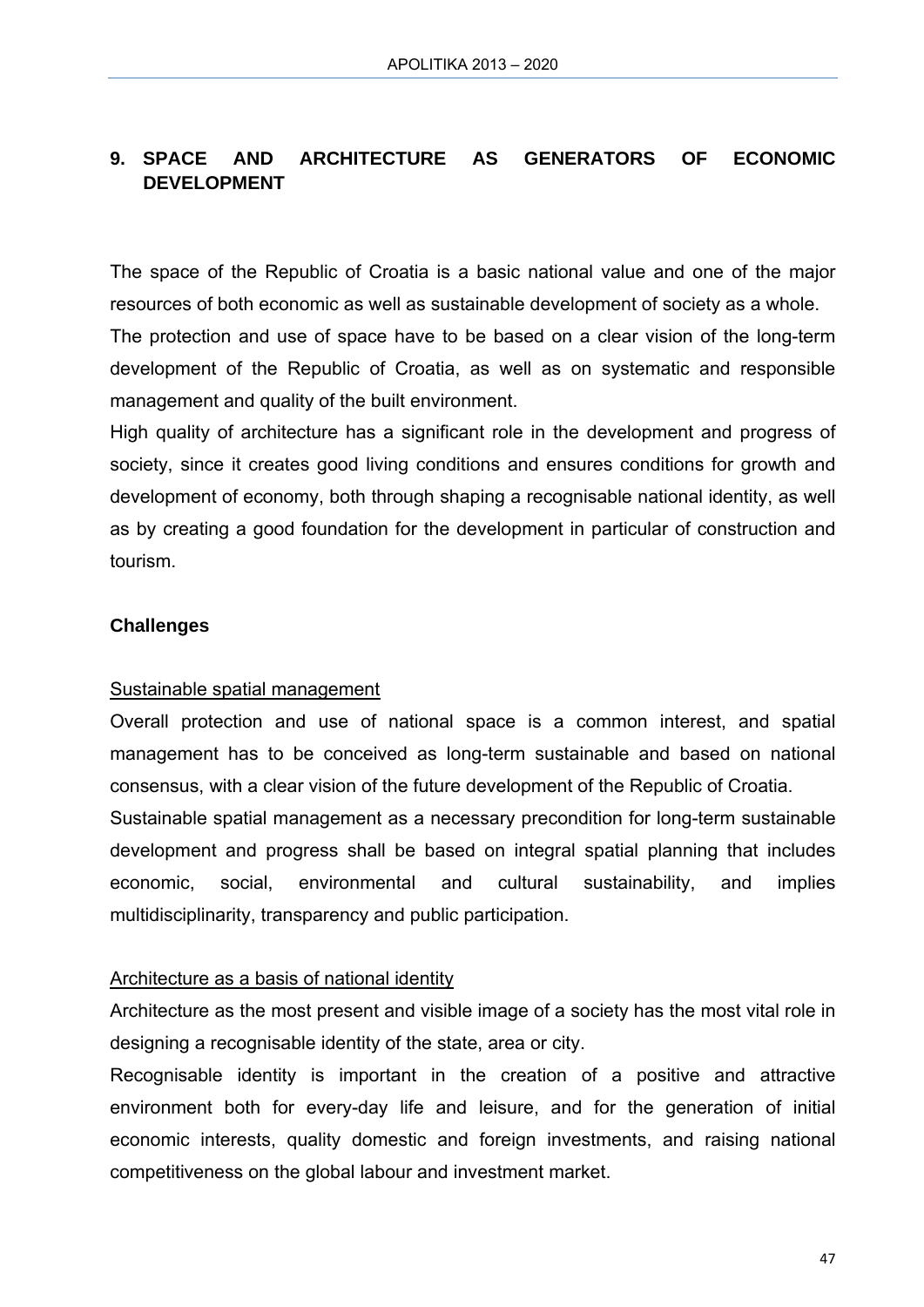By systematic raising of the quality of architecture and by pursuing quality, a positive image of Croatia has to be created as a modern and innovative nation which, being aware of the value of its space, becomes a positive and attractive environment for living, leisure, work and investments.

#### Recognisability and competitiveness of Croatian architecture

Croatian architecture has to be of high quality, in order to be internationally identified and recognised. The recognisability of Croatian architecture has to be built on the harmony of modernity and tradition, on the local context and regional specificities, as well as on the application of global achievements and innovations in construction.

The high quality and recognisability of Croatian architecture are a necessary precondition for achieving its competitiveness, and for opening up an export perspective for the entire Croatian construction trade, which shall also have a positive effect on the global positioning of Croatia.

#### Quality of architecture as a basis for the development of construction

Croatian construction trade has a huge growth potential and should become one of the major generators of development of our society.

The quality of architecture which implies architectural quality, sustainable building and quality of execution has a crucial role in the realisation of the development potential and competitiveness of construction, both in the part of architectural and engineering activities, and in the construction industry.

In order to enable construction to become a quality national, and consequently a competitive and significant export product, its development has to be based on a systematic plan for the development of construction and quality of planning, designing and execution.

#### Quality of architecture as a stimulus for tourism development

The realisation of the potential and sustainability of tourism development, along with measures for the protection and conservation of the cultural and natural heritage, largely depends on the recognisability and high quality of both the overall cultural landscape, and of individual examples of architecture.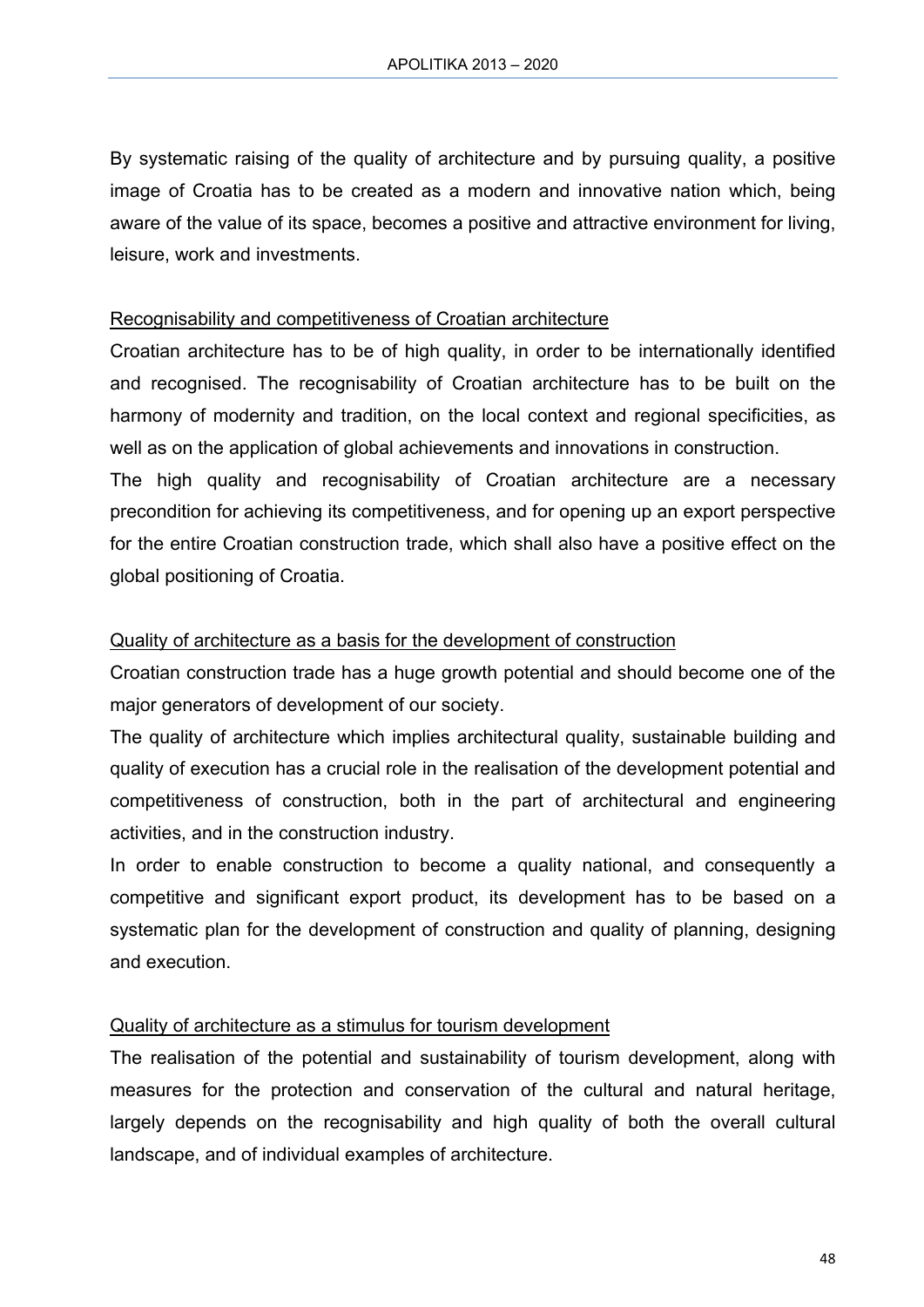High quality architecture has to be systematically promoted and encouraged, with a special emphasis on the built heritage, tourism areas and buildings. Simultaneously, the state has to plan and invest into architectural quality in order for single examples to become internationally recognised national symbols with a major impact on the development of tourism, as well as on the development of economy as a whole.

#### **Initiatives**

#### • **improving the system of spatial management**

- actors: Ministry of Construction and Physical Planning implementing agency Ministry of Culture, Ministry of Environmental and Nature Protection, Ministry of Regional Development and EU Funds, Ministry of Economy, Ministry of Tourism, Ministry of Maritime Affairs, Transport and Infrastructure, Ministry of Agriculture, scientific institutions, the academic community, professional organisations
- actions: establishment of a single spatial management system based on the development vision of the Republic of Croatia;
	- harmonization of sectoral strategies and programmes, and of spatial planning documents.
- **involvement of architecture in the creation of a recognisable national identity**

actors: Ministry of Tourism and Ministry of Culture - implementing agencies Ministry of Construction and Physical Planning, Ministry of Environmental and Nature Protection, Ministry of Regional Development and EU Funds, professional organisations, the academic community

- actions: adoption of a national programme for branding of the state;
	- involvement of architects in multidisciplinary teams of branding projects;
	- awareness raising on the importance of architecture in branding regions and cities.

#### • **promotion of Croatian architecture in the international context**

actors: Ministry of Culture and professional organisations - implementing agencies, Ministry of Construction and Physical Planning, Ministry of Environmental and Nature Protection, Ministry of Regional Development and EU Funds,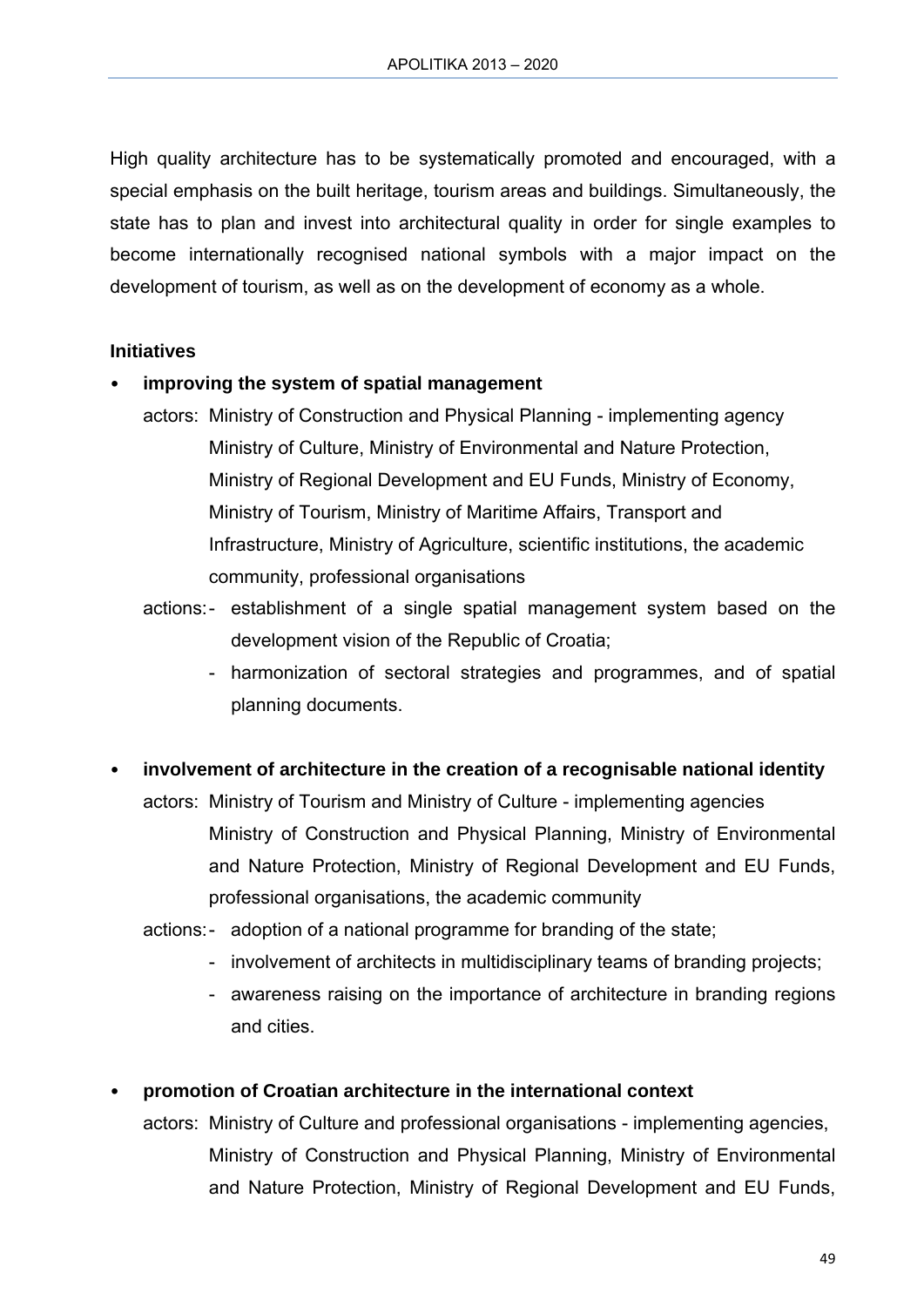Ministry of Economy, Ministry of Science, Education and Sports, Ministry of Tourism, Ministry of Foreign and European Affairs, the academic community

- actions: subsidies for expert participation in international competitions, exhibitions and selections, and organisation of touring exhibitions and international competitions;
	- ongoing promotion by the state of achievements of Croatian architecture in all national events and presentations in the field of culture, diplomacy, economy, education, tourism, sports, etc.
	- improvement of the system of awards for most successful architectural and engineering works.

### • **advancement of the development of the Croatian construction trade**

- actors: Ministry of Construction and Physical Planning implementing agency, Ministry of Economy, Ministry of Maritime Affairs, Transport and Infrastructure, Croatian Chamber of Economy, professional organisations, the academic community
- actions: establishment of a national platform for construction aimed at creating a common vision of long-term development;
	- promotion and encouragement of quality in all stages of the construction process and in the construction industry;
	- encouragement of interactions of design activities and the construction industry;
	- encouragement and subsidising of research and innovations in construction.
- **involvement of architecture in planning tourism development of the Republic of Croatia**

actors: Ministry of Tourism and Ministry of Culture - implementing agencies,

Ministry of Construction and Physical Planning, Ministry of Environmental and Nature Protection, professional organisations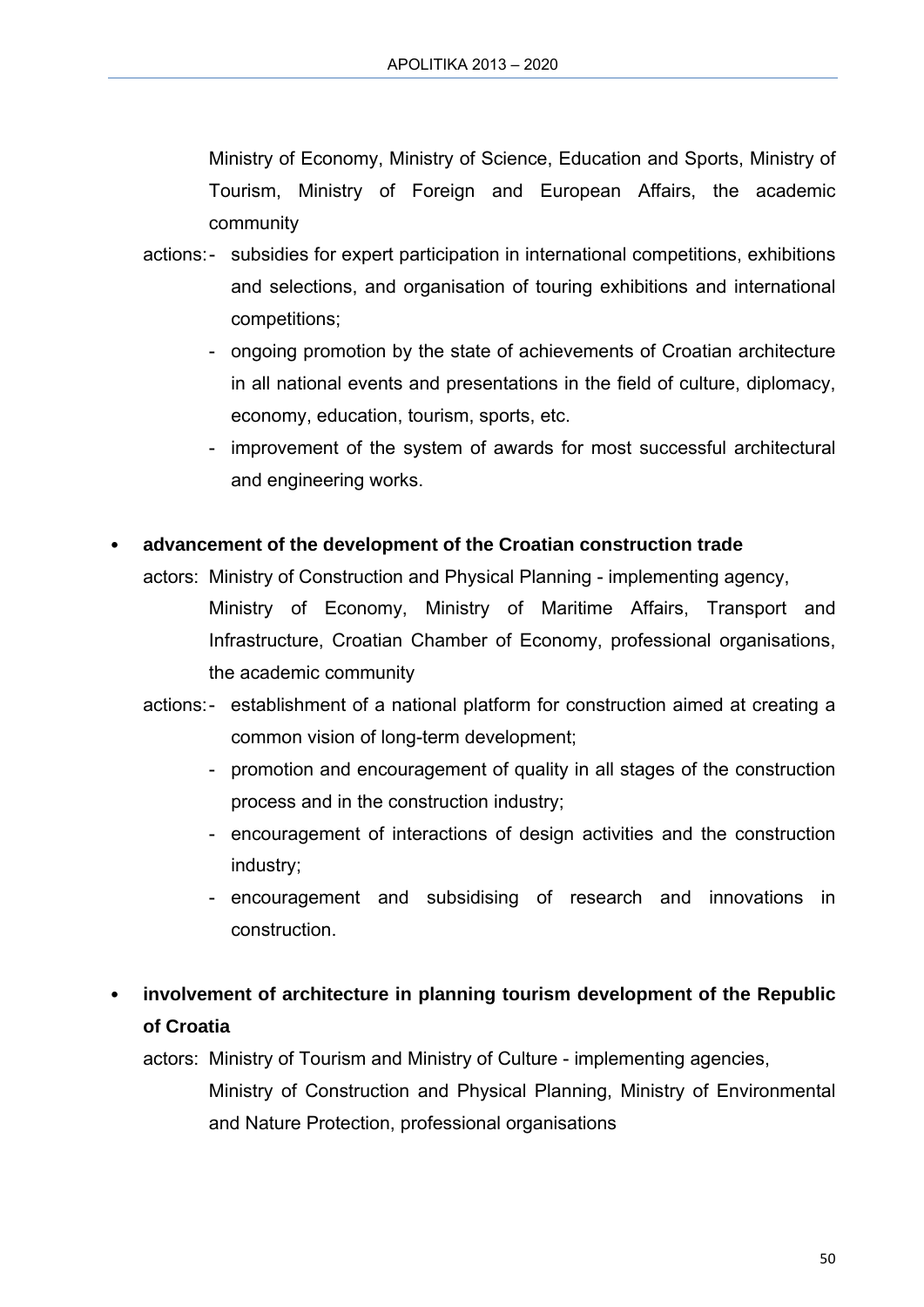- actions: promotion of the importance of national recognisability and high quality of the overall cultural landscape and of architecture for tourism development;
	- defining criteria and guidelines for planning areas and buildings of tourism designation, and carrying out competitions for best quality solutions;
	- planning and investing into architecture, which due to its quality and inventiveness will become an internationally recognised national symbol.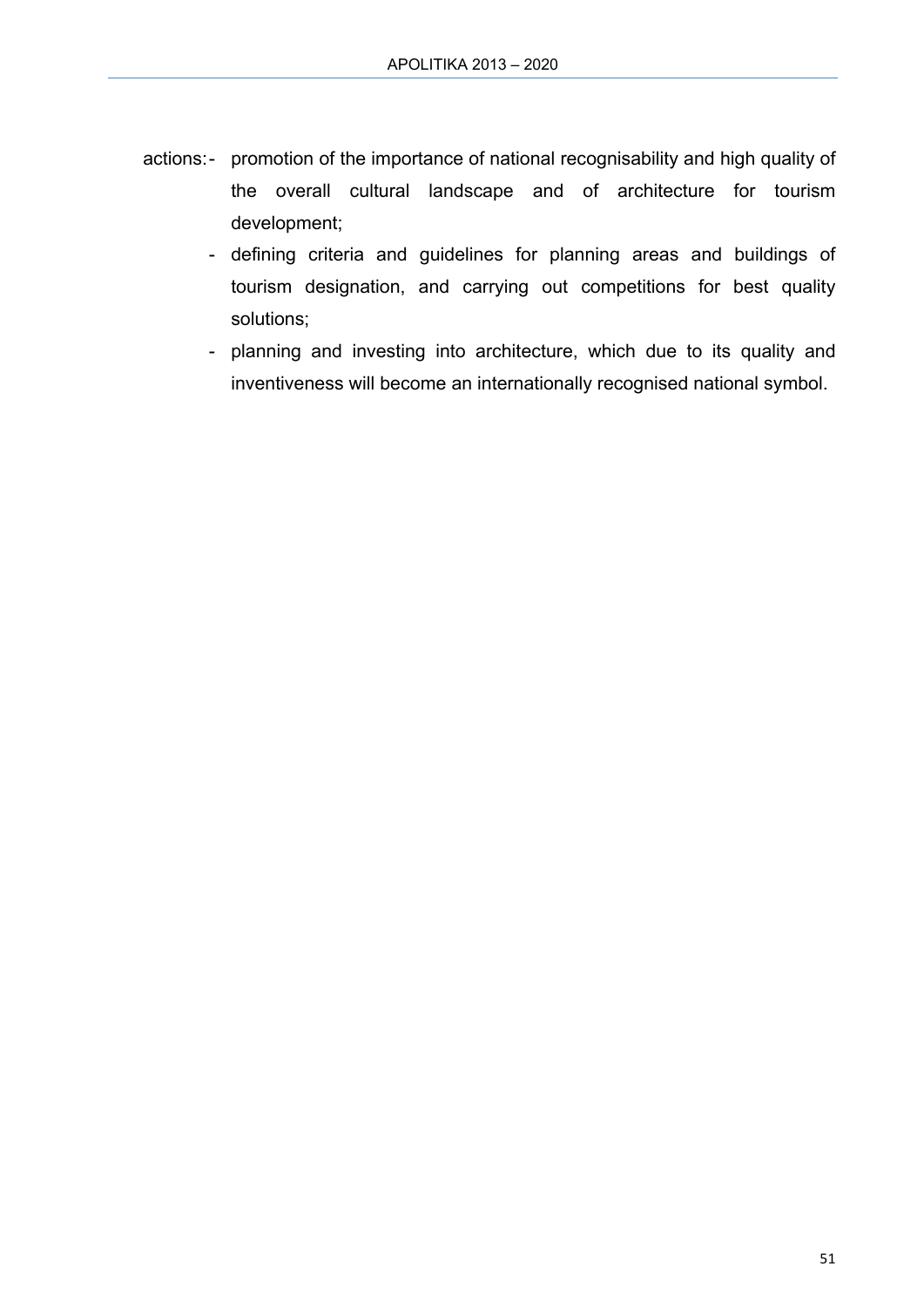#### **10. LEGAL FRAMEWORK**

A condition for the functioning of the physical planning system is the equality of space use founded in regulated and harmonised legislation.

By adopting the architectural policies of the Republic of Croatia awareness of space in general is confirmed, and in particular of the role of the built environment in attaining a high living quality, as well as national development and progress.

For the successful implementation of architectural policies it is necessary to systematically apply the adopted objectives in the legal framework at all levels (from strategy documents to implementation acts), and to ensure the conditions for their effective implementation.

Interdepartmental coordination and methods of a multidisciplinary approach are a basic precondition for the successful establishment and development of a high-quality legal framework.

#### **Challenges**

#### Improvement and harmonisation of the existing legal framework

The existing legal framework has to be improved and amended by lacking regulations. To achieve the objectives of architectural policies an integral and mutually coordinated legal framework is necessary. For successful implementation ongoing cooperation and defined responsibilities of all administrative levels are necessary in order to successfully disseminate knowledge, implementation mechanisms and skills.

#### Strategy documents

In the existing strategy documents the importance of the quality of the built environment for its preservation, improvement and protection needs to be emphasised.

Founded on existing strategy documents, Architectural policies as the national programme for building quality and culture propose, in line with European practice, an expansion of the framework of strategy documents.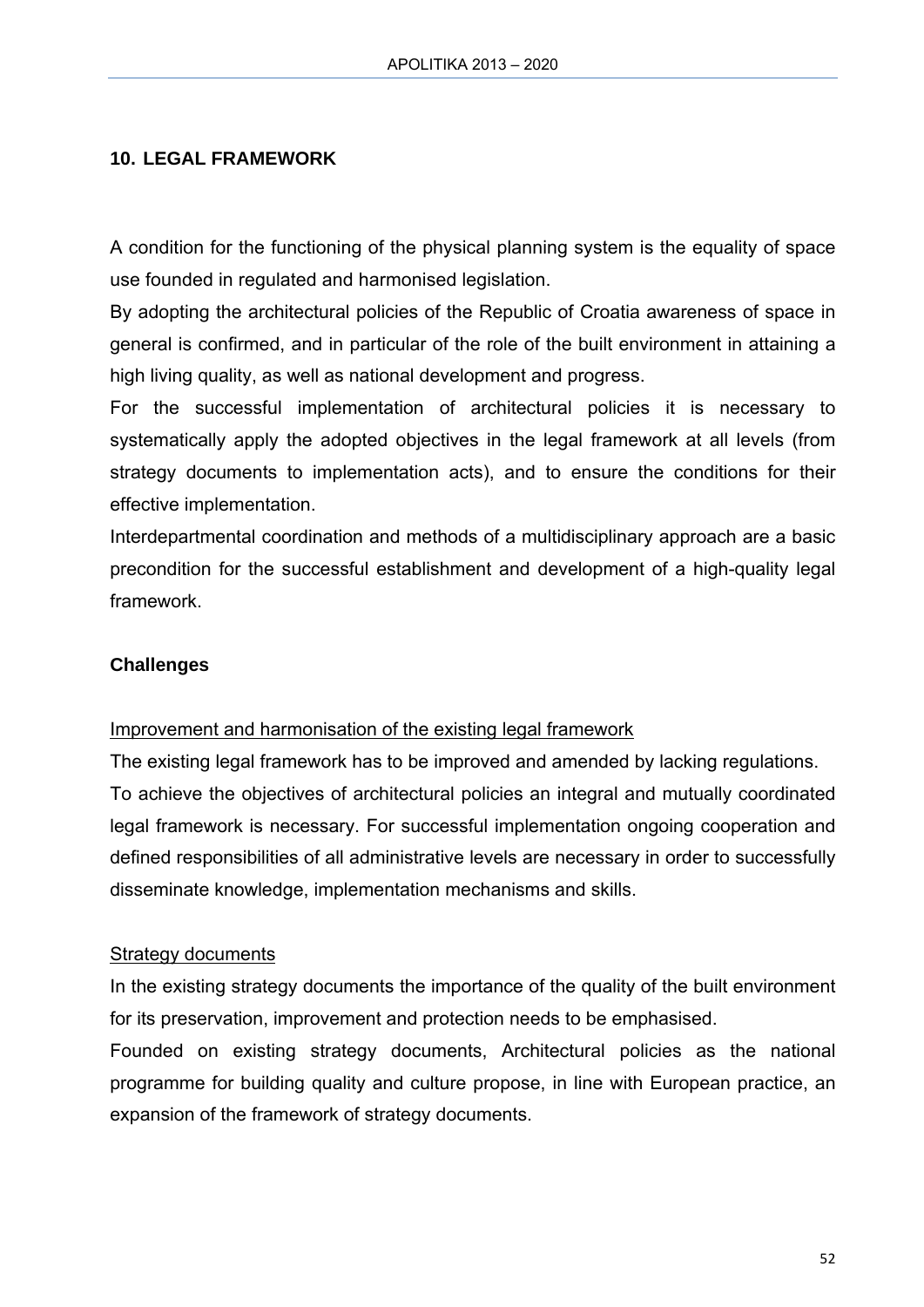#### **Initiatives**

- **coordination of work in developing regulations for the implementation of architectural policies** 
	- actors: Ministry of Construction and Physical Planning implementing agency Ministry of Environmental and Nature Protection, Ministry of Justice, Ministry of Maritime Affairs, Transport and Infrastructure, Ministry of Agriculture, Ministry of Economy, Ministry of Health, Ministry of the Interior, Ministry of Regional Development and EU Funds, Ministry of Entrepreneurship and Crafts, Ministry of Administration, Ministry of Finance, Ministry of Culture, Ministry of Tourism, professional organisations actions: - establishment of a working body for the implementation of objectives, initiatives and actions of architectural policies in the overall legal framework
- **improvement and harmonisation of the overall legal framework which has an impact on spatial development and ensuring quality of the built environment**  actors: Ministry of Construction and Physical Planning – implementing agency single ministries (depending on the area), professional organisations
	- actions: interactive and partner cooperation of the legislator and professional organisations at establishing the status and problems, in debates, and at developing solution proposals;
		- encouraging cooperation of all actors involved in spatial development at improving the legal framework.
- **improvement of existing and adoption of new strategy documents on spatial development and of public policies** 
	- actors: State Institute for Spatial Development implementing agency,
		- Ministry of Construction and Physical Planning, Ministry of Environmental and Nature Protection, Ministry of Justice, Ministry of Maritime Affairs, Transport and Infrastructure, Ministry of Agriculture, Ministry of Economy, Ministry of Health, Ministry of the Interior, Ministry of Regional Development and EU Funds, Ministry of Entrepreneurship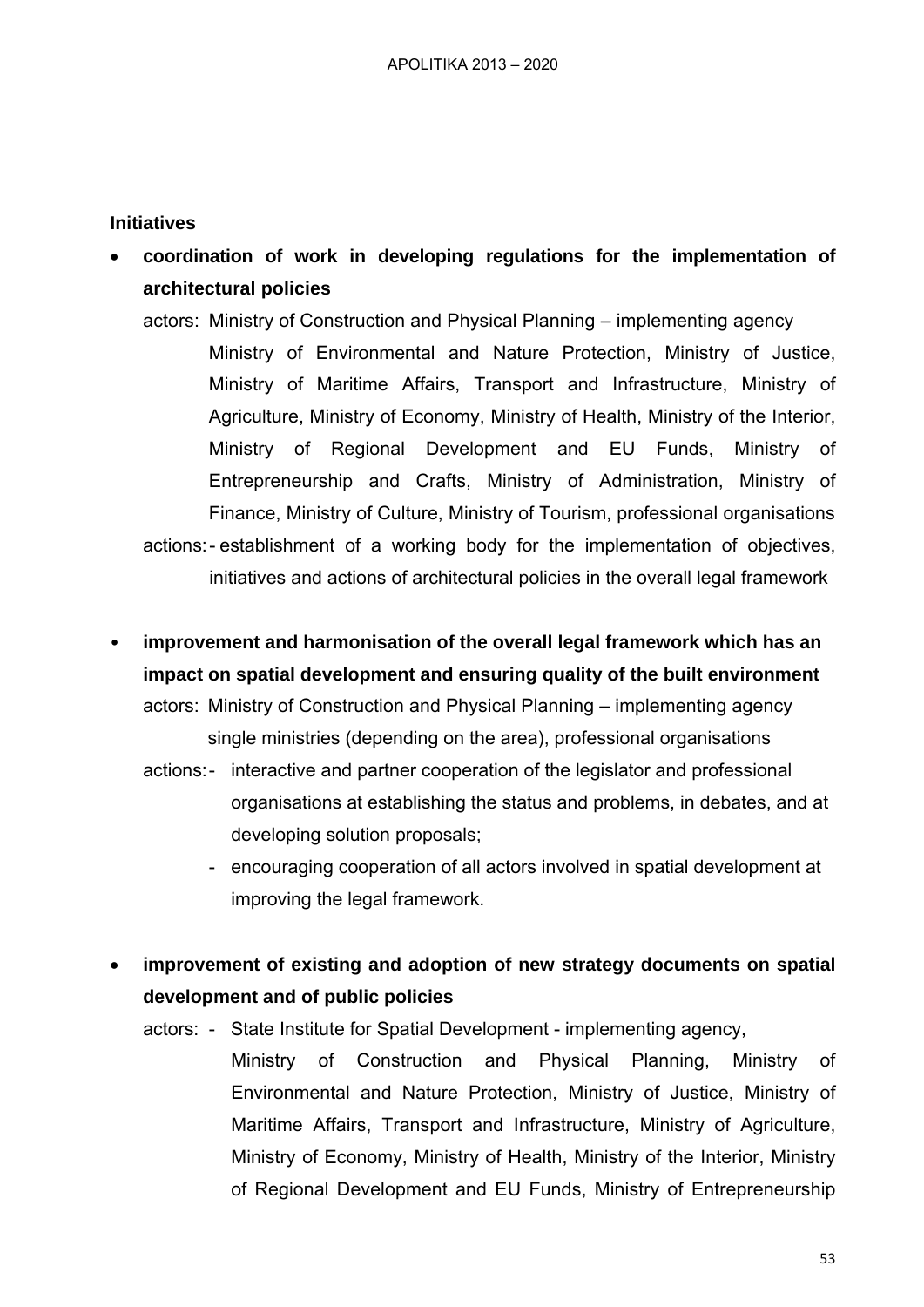and Crafts, Ministry of Administration, the academic community, scientific institutions and professional organisations

actions: - adoption of strategy documents on spatial development.

- **establishment of the system of implementation, coordination and control of implementation of architectural policies** 
	- actors: Ministry of Construction and Physical Planning implementing agency, Ministry of Culture, professional organisations, the academic community
	- actions: establishment of an office for architectural policies which will be responsible for continuous information, promotion, encouragement, coordination, monitoring, control of implementation and ongoing advancement of the implementation of architectural policies, also by adaptation of the legal framework, as appropriate;
		- adoption of an action plan for document implementation that primarily includes a list of actions and actors, time limits for implementation by priorities, and time periods for verification of the purposefulness, up-todateness and effectiveness of implementation.

# **E/ CONCLUSIONS**

By architectural policies the interests of the Republic of Croatia are safeguarded in the conservation, presentation and use of construction and architectural works, in the evaluation of natural and urban landscapes, cultural and natural heritage, as well as in the establishment of a national programme for the quality and culture of building. By the quality of spatial and architectural design and building a direct impact is attainded on the quality of the built environment, that is, on the achievement of social, economic, cultural and ecological living conditions.

The implementation of architectural policies requires: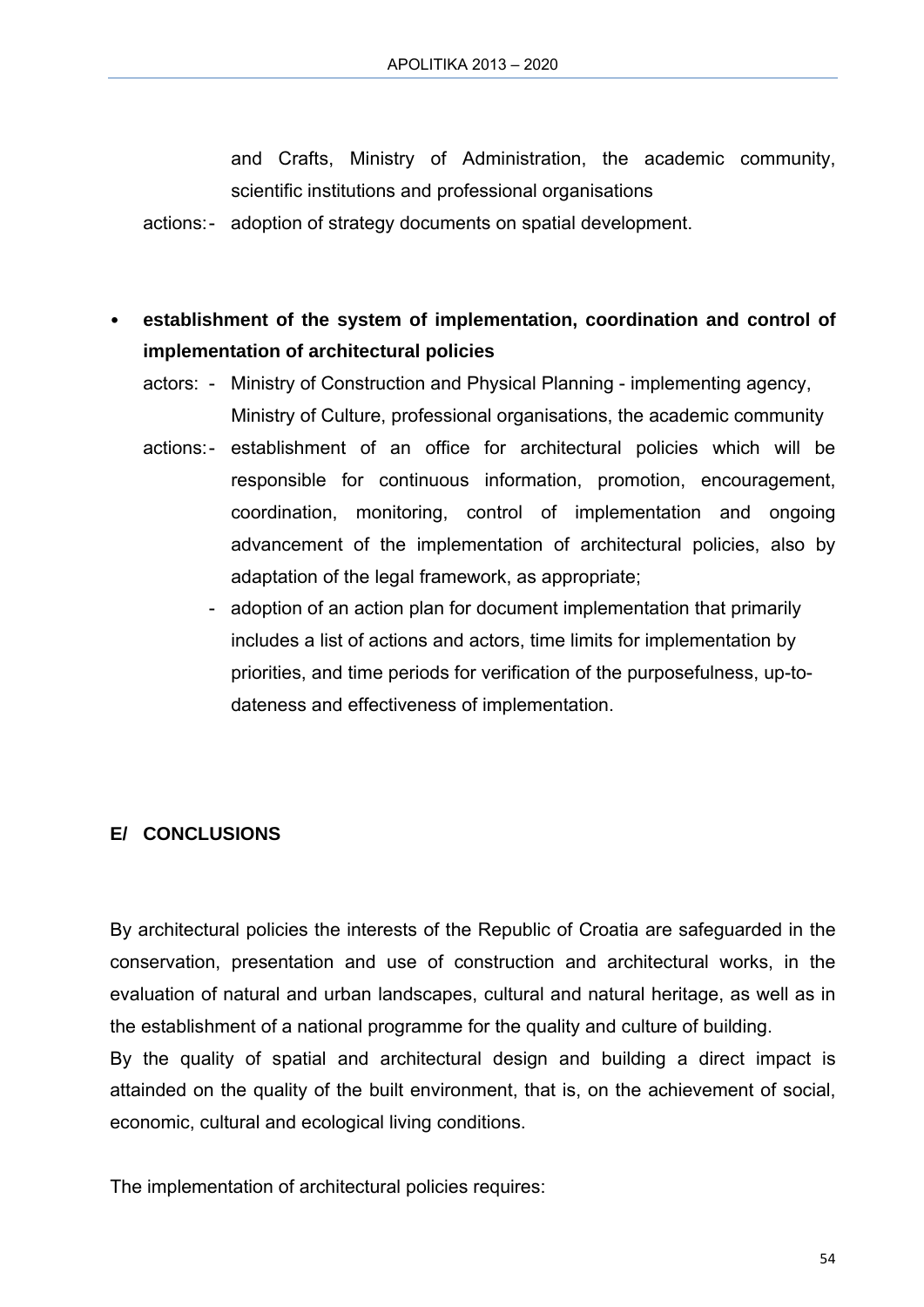- Recognition and acceptance of the built environment as a comprehensive framework by which living quality prerequisites are set and the importance of which needs to be firmly rooted in society through development of the building culture;
- High social awareness and political will, in order to attain a high quality of the built environment, which represents a common interest and is not the result of fortuity: high quality of the built environment is generated through direct, scrupulous and coordinated action of architectural and engineering professions;
	- Sustainable development, or integral, organised and unique planning and development of the built environment based on proposed objectives of architectural policies, through comprehensive and effective cooperation of state administration and local self-government, professional organisations and associations, scientific/educational institutions and individuals.

Architectural policies of the Republic of Croatia are directed at achieving three basic goals:

- 1. Building culture as a precondition for quality built environment
- 2. Quality of the built environment as the basis for a good life of every individual
- 3. Quality of architecture as a stimulus for national development and progress

Architectural policies are implemented in a coordinated manner, directly or indirectly, by all stakeholders of spatial development: the legislator, public administration bodies at all levels, the academic community, scientific institutions, professional organisations and associations, architects and engineers, citizens' organisations, individuals, and the media.

Attainment of the objectives of architectural policies is a long-term task requiring patience as well as perseverance. It is essential to establish also mechanisms for monitoring and implementing the agreed activities, as well as to also ensure monitoring and shaping of proposals for new actions and activities at the advancement of the quality of the built environment in the future.

To achieve the targeted objectives of the Architectural policies as a national programme for building culture 2013-2020 the following is proposed: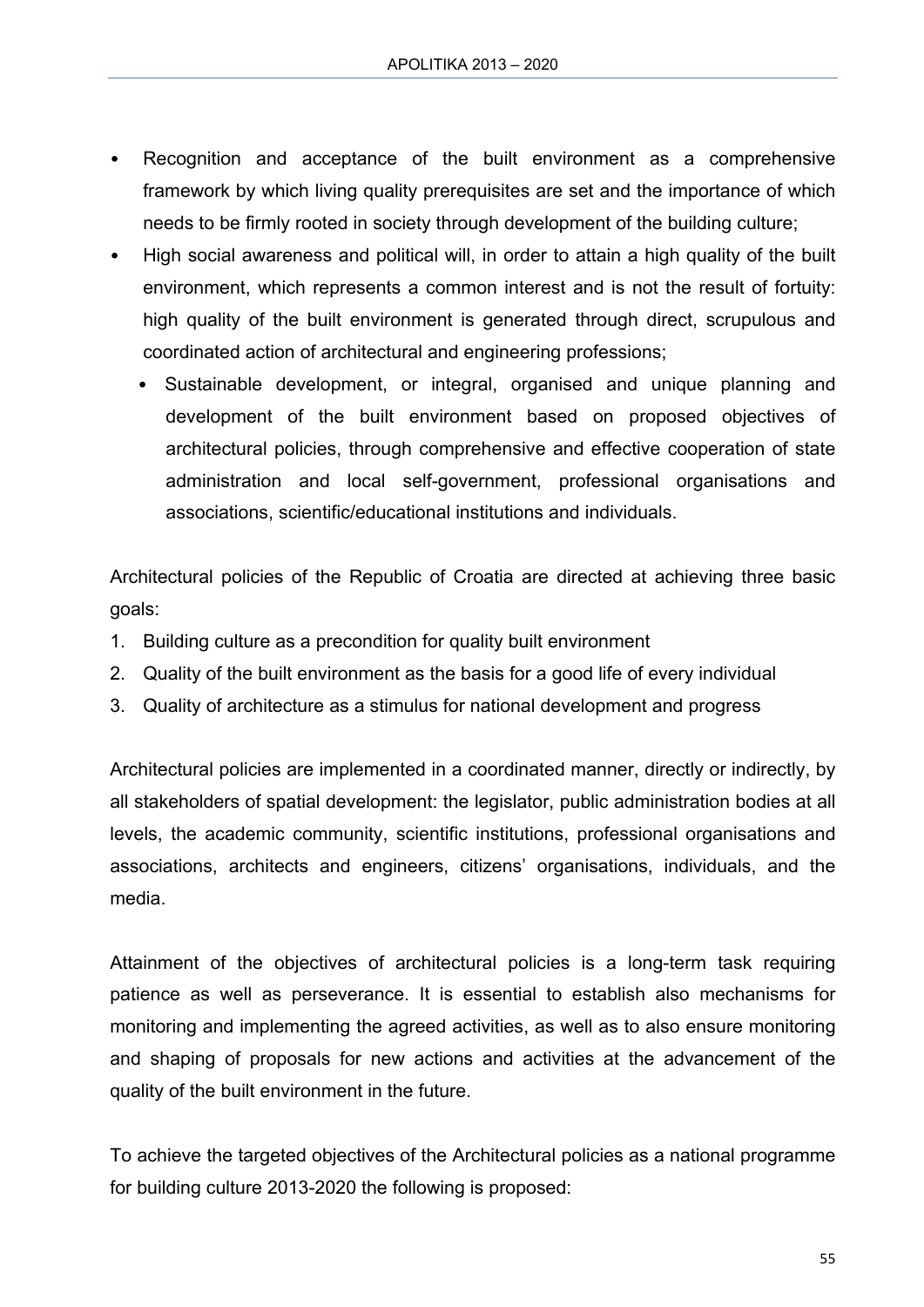- 1) Improvement and harmonisation of the legal framework,
- 2) Adoption of strategy and implementation documents on physical planning,
- 3) Establishment of institutions and offices (or restructuring of existing ones),
- 4) Advancement of the educational system,
- 5) Establishment of a Platform for building culture (BAUKULTUR),

whereby initiatives and actions from all thematic fields are covered.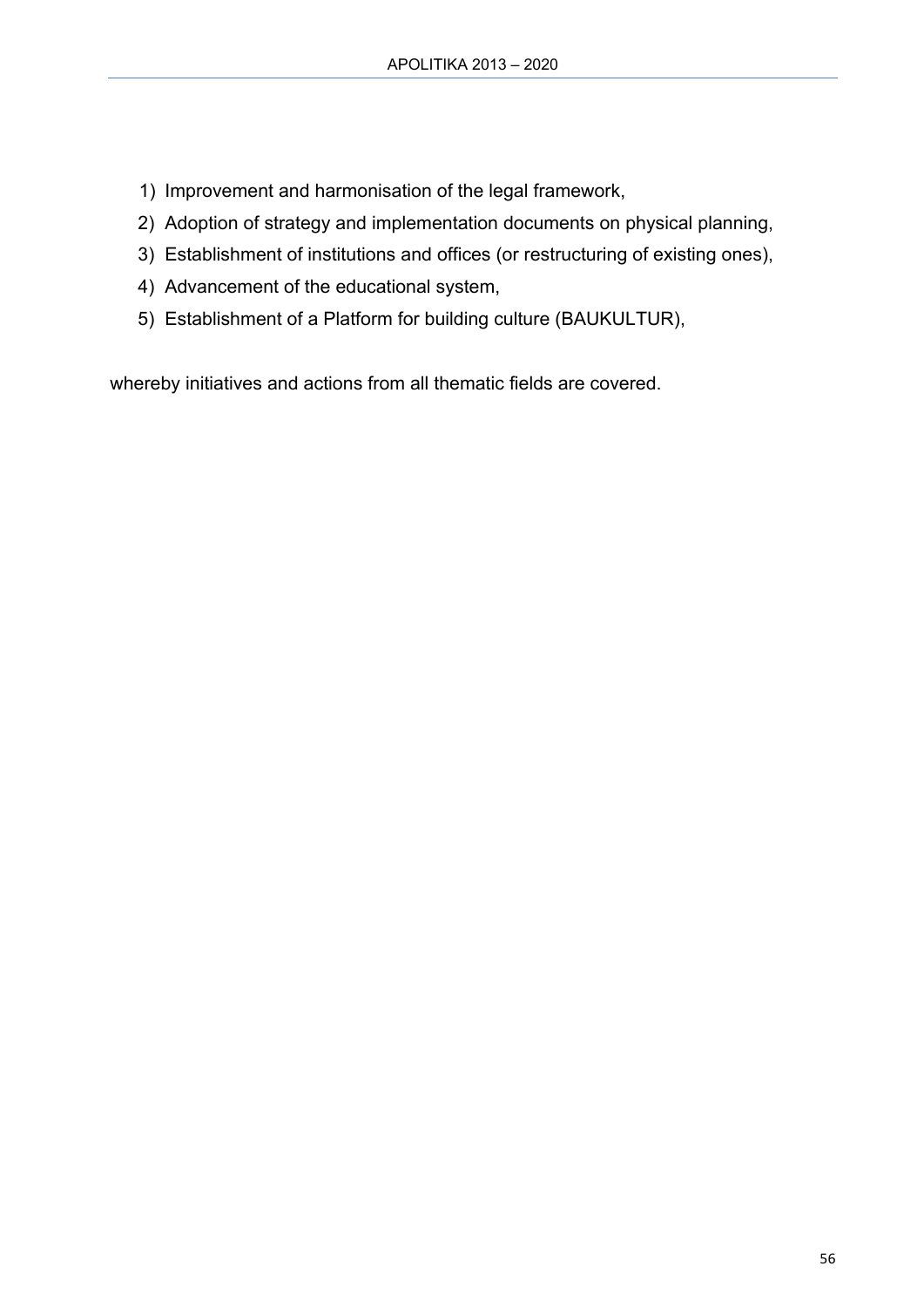### **F/ ANNEXES**

- ‐ TEN PROPOSALS FOR A NATIONAL ARCHITECTURAL POLICY AND BUILDING ON THE COAST, CONCLUSIONS OF THE 1<sup>st</sup> CONGRESS OF CROATIAN ARCHITECTS, ZADAR 2004
- CONCLUSIONS OF THE 2<sup>nd</sup> CONGRESS OF CROATIAN ARCHITECTS, OPATIJA 2007
- DECLARATION ON ARCHITECTURAL POLICIES, CONCLUSIONS OF THE 3rd CONGRESS OF CROATIAN ARCHITECTS, SPLIT 2010
- CONCLUSIONS OF THE SCIENTIFIC AND EXPERT CONFERENCE "SPATIAL DEVELOPMENT PERSPECTIVES OF THE REPUBLIC OF CROATIA", ZAGREB 2011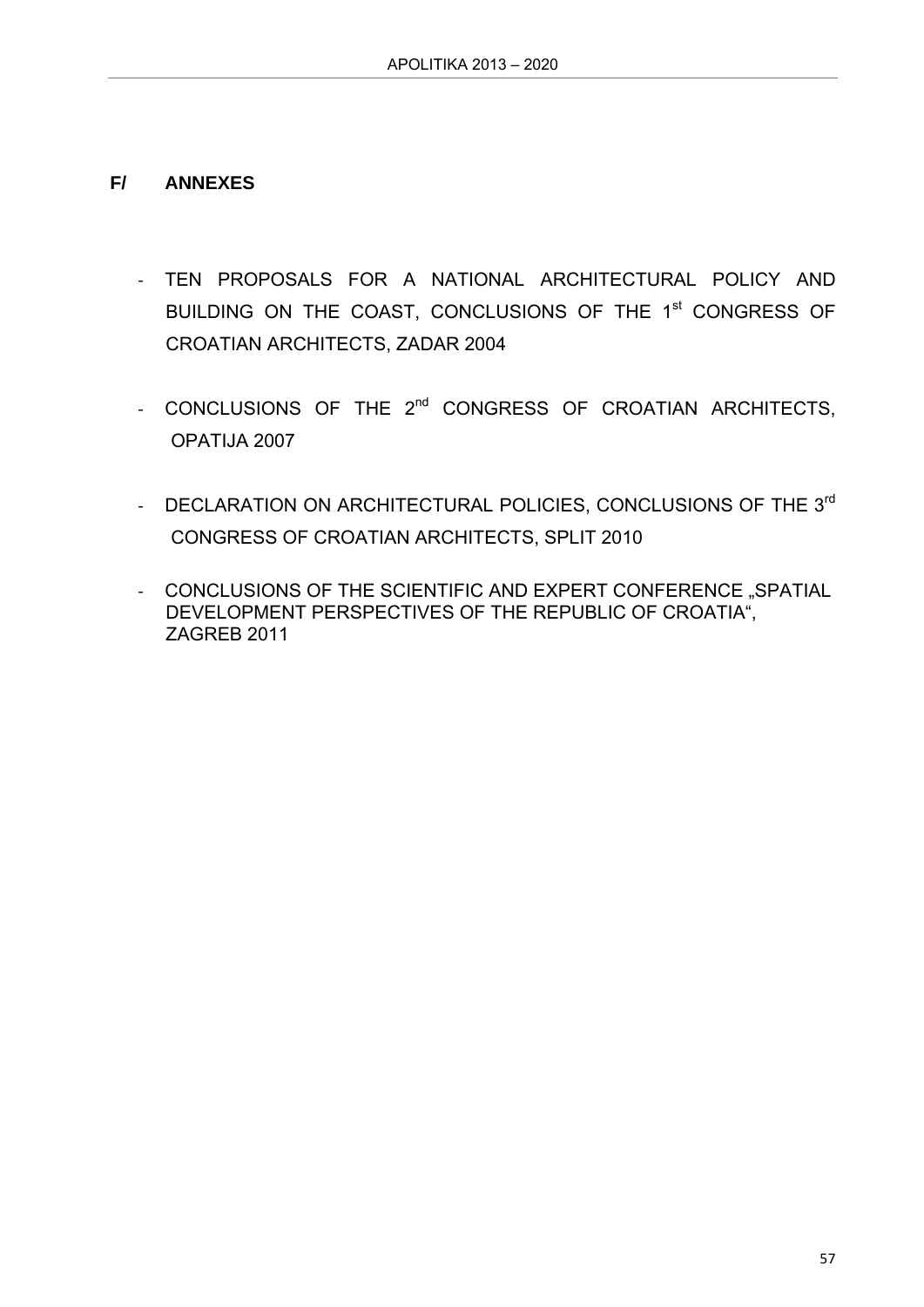### **TEN PROPOSALS FOR A NATIONAL ARCHITECTURAL POLICY**

#### **1. The public**

Quality environment is a right and obligation of every individual.

State and local governments have the obligation to ensure the implementation of these rights and obligations.

The educational system has to strengthen social awareness of the quality and importance of the built environment.

#### **2. Importance of architecture**

Architecture is an area of national interest, part of the recognisability and culture of a nation.

Architecture, urban planning and landscape architecture need to be recognised as a crucial element in designing a healthy and preserved environment.

#### **3. Heritage**

Protection, concern for and improvement of architectural heritage, cultural landscapes which have been created for centuries have to encourage the awareness of the public and of the authorities about the regional and local identity, as well as about the quality of the built and natural environment.

High quality and equal contact of the historical and contemporary architectural idioms is necessary.

#### **4. Sustainable building**

The physical development strategy shall take into consideration the principles of conservation of the environment and of spatial potentials for future generations.

In the context of sustainable development, sustainable building has to ensure durability, quality of design and structures, along with financial, economic and ecological feasibility.

#### **5. Public investments, public procurement**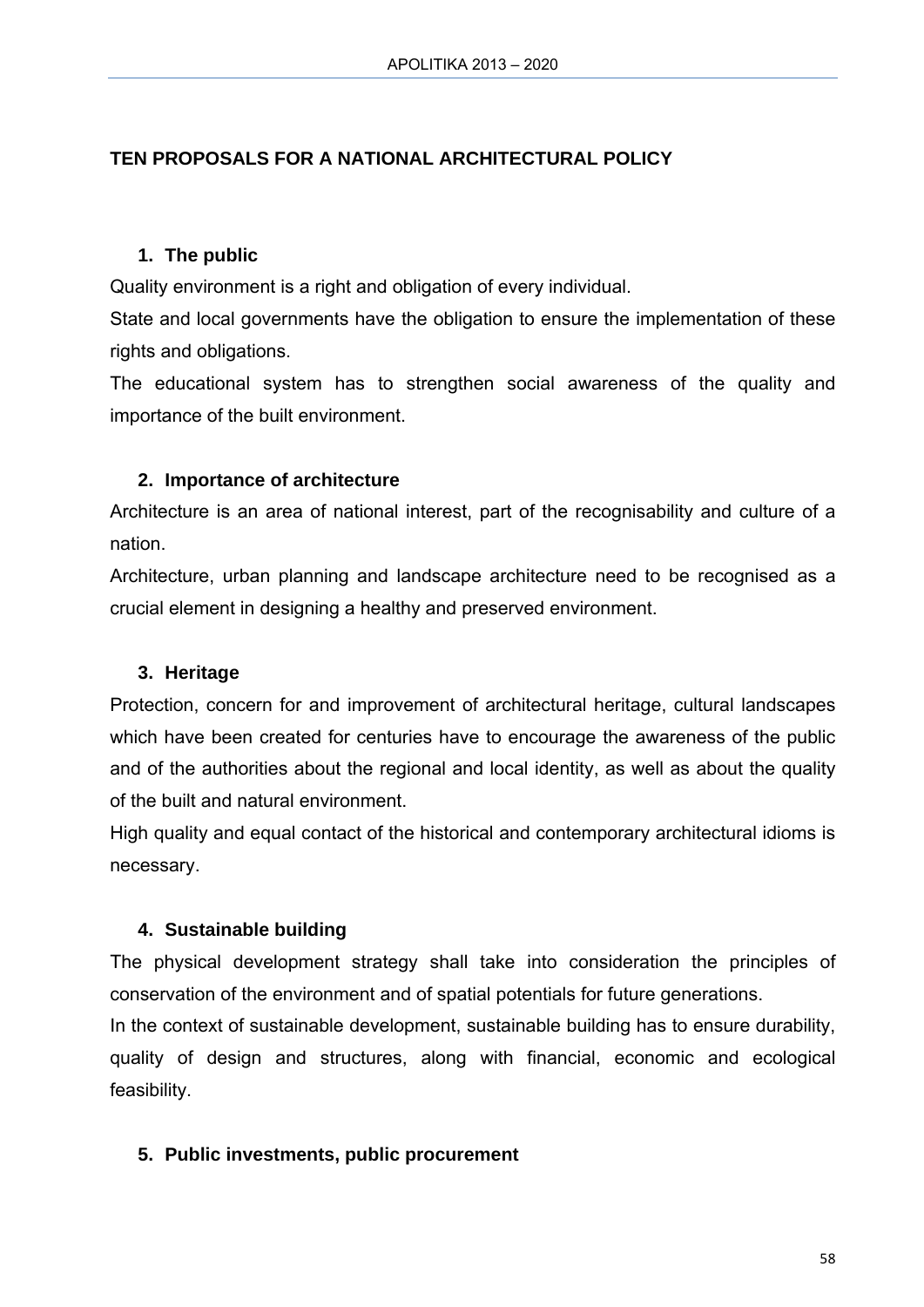The system of public procurement and public clients, at the award of designing tasks, have to ensure selection by quality criteria, in terms of design, technical and economic terms.

#### **6. Architectural competitions**

By encouraging architectural competitions as a democratic and transparent means, diversity of ideas, creativity and innovation are achieved.

A century-long tradition of competitions in Croatian architecture, like elsewhere in Europe, is evidence of an optimal selection method resulting in quality.

#### **7. Legal framework**

.

The legal framework governing building has to be simple and effective and has to ensure public participation in decision making with regard to decisions having an impact on the quality of architecture and the built environment.

Architects call for a systematic reform of overall legislation governing space and environment.

#### **8. Education of architects**

Education and ongoing training have to be multidisciplinary and directed towards competent assumption of professional responsibility.

Five years of university education and two years of practical work are minimum requirements for acquiring the authorisation to work as an architect.

#### **9. Responsibility and status of architects**

Architects bear responsibility towards society and the environment. In order to fully assume such responsibility, their organisation in an independent Chamber of Architects, like in other European countries, is a necessity.

#### **10. Building culture**

Building culture represents an ongoing process of public dialogue on the creation of built environment, and it relates to everything built, not only to architecture.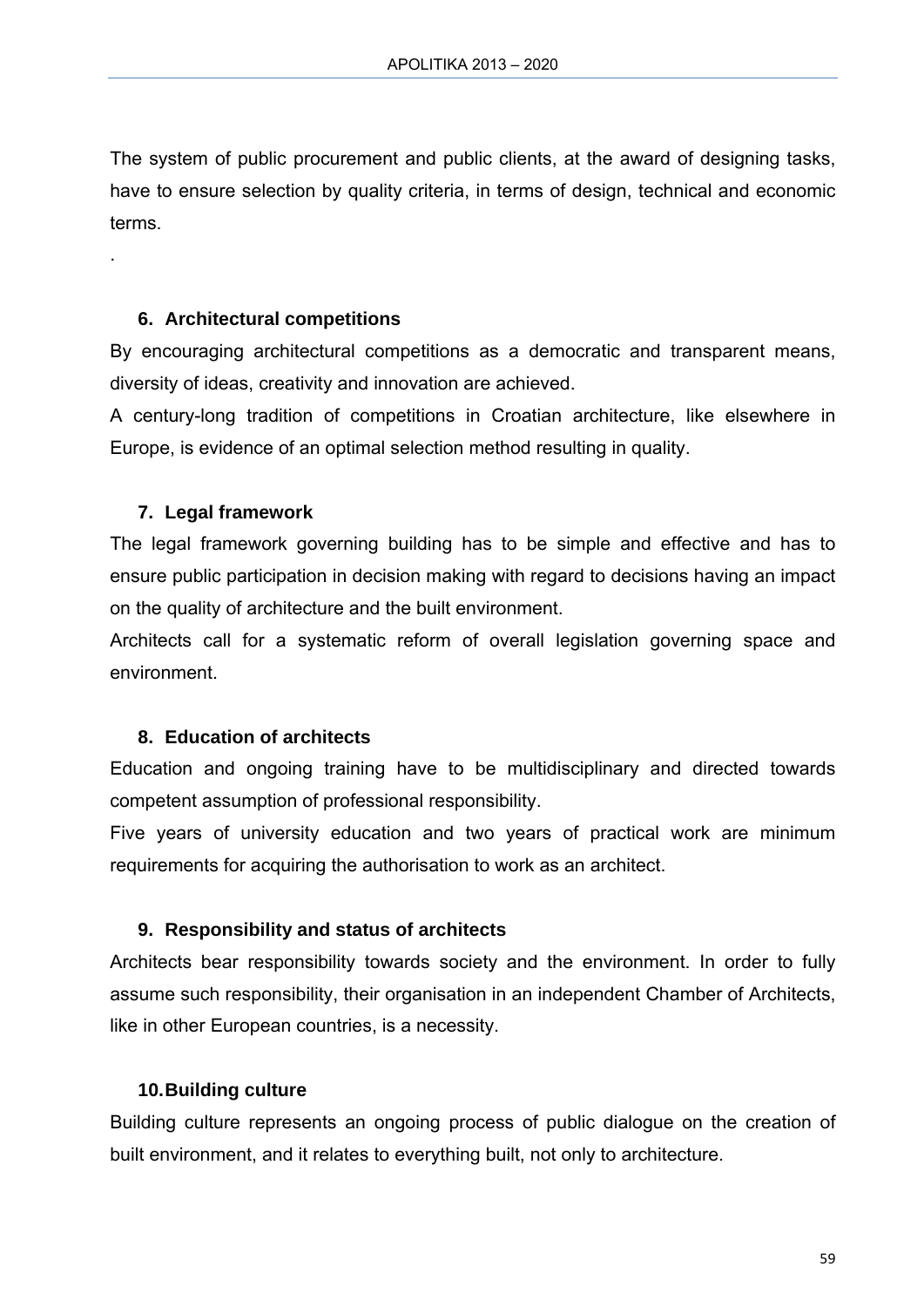Processes need to be launched at all levels of society in order to improve the quality of the built environment, whereby a balanced relationship between the public and the private is to be achieved.

The establishment of the Institute for Architecture is an important element of the building culture.

Zadar, 16 October 2004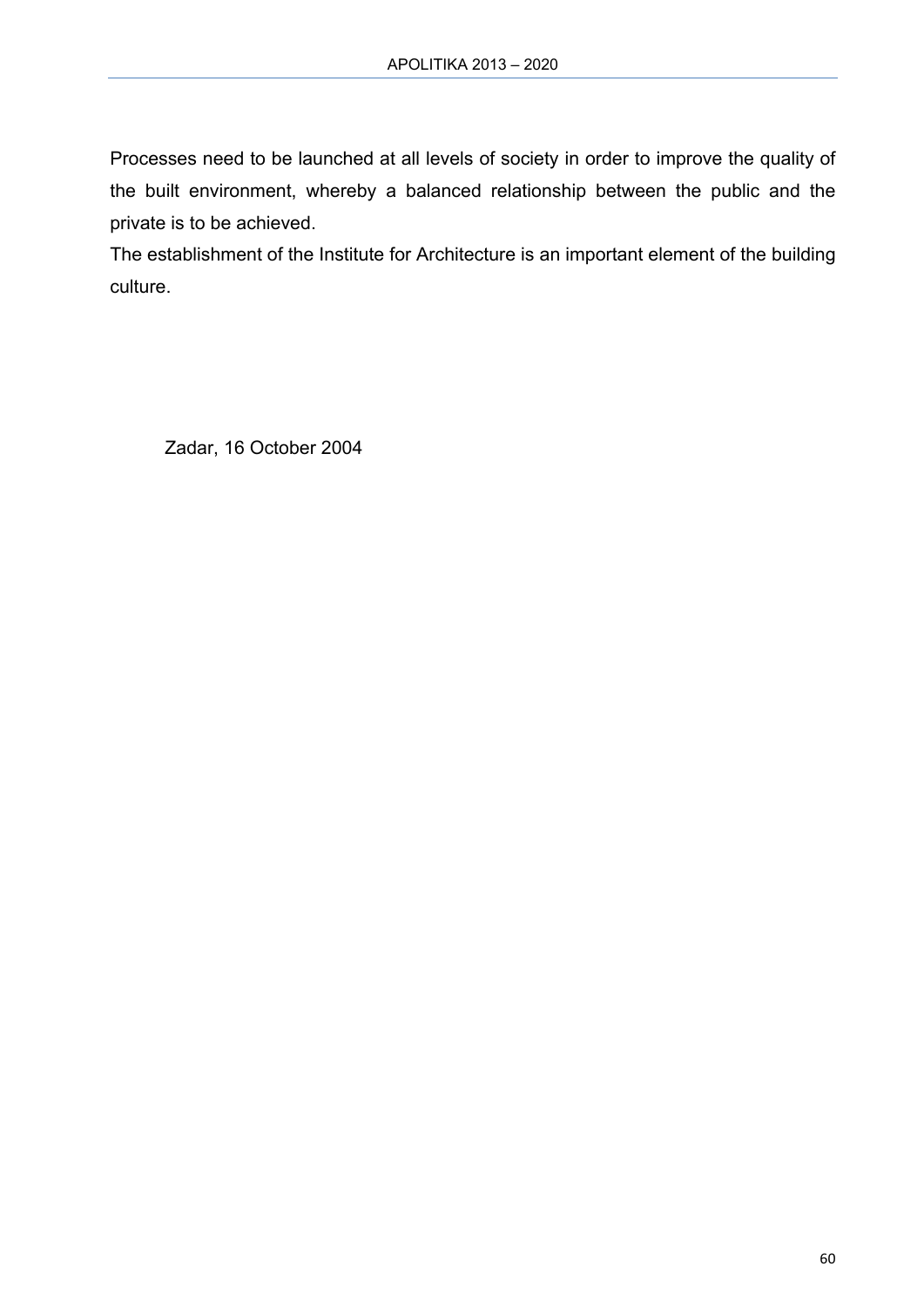#### **BUILDING ON THE COAST**

- 1. The coast and the islands are our biggest value. This generally accepted conclusion implies also a special status and concern. By declarative repeating without serious investments and specific participation of the state no results can be achieved.
- 2. The system of coastal development planning and management has to be logical and operational, and this presupposes changes in the legal framework. The need for an office for the Adriatic is evident which would coordinate these activities, as well as for raising the level of the implementing agency for planning from the current municipality level.
- 3. Building on the coast has to be a result of a well-considered multidisciplinary procedure as a sequence of the spatial policy of the state and the national architectural policy. The long ago adopted principles of integral coastal management and sustainable development, which are indicated in preambles to laws, have to be applied in practice.
- 4. The coast is a space lived in and consequently also a space in which building occurs. Every attempt of halting the process and freezing the existing situation is doomed to failure. This has to be taken into account in every management strategy, otherwise it will be unsuccessful from the very beginning.
- 5. Sustainable development without population is not sustainable development. To preserve the appearance of the coast which would entirely change its population cannot be an interest of Croatia. The state has to identify measures that facilitate the remaining of the local population in this area.
- 6. The coast is a significant part of Croatian identity from which the beginning of the built heritage originates. New construction has to be an expression of contemporary Croatian society, taking into consideration all layers of historical values. The import of recycled projects of romantic tourist resorts which have already ruined other costal areas in the Mediterranean should under no cirucumstances be allowed.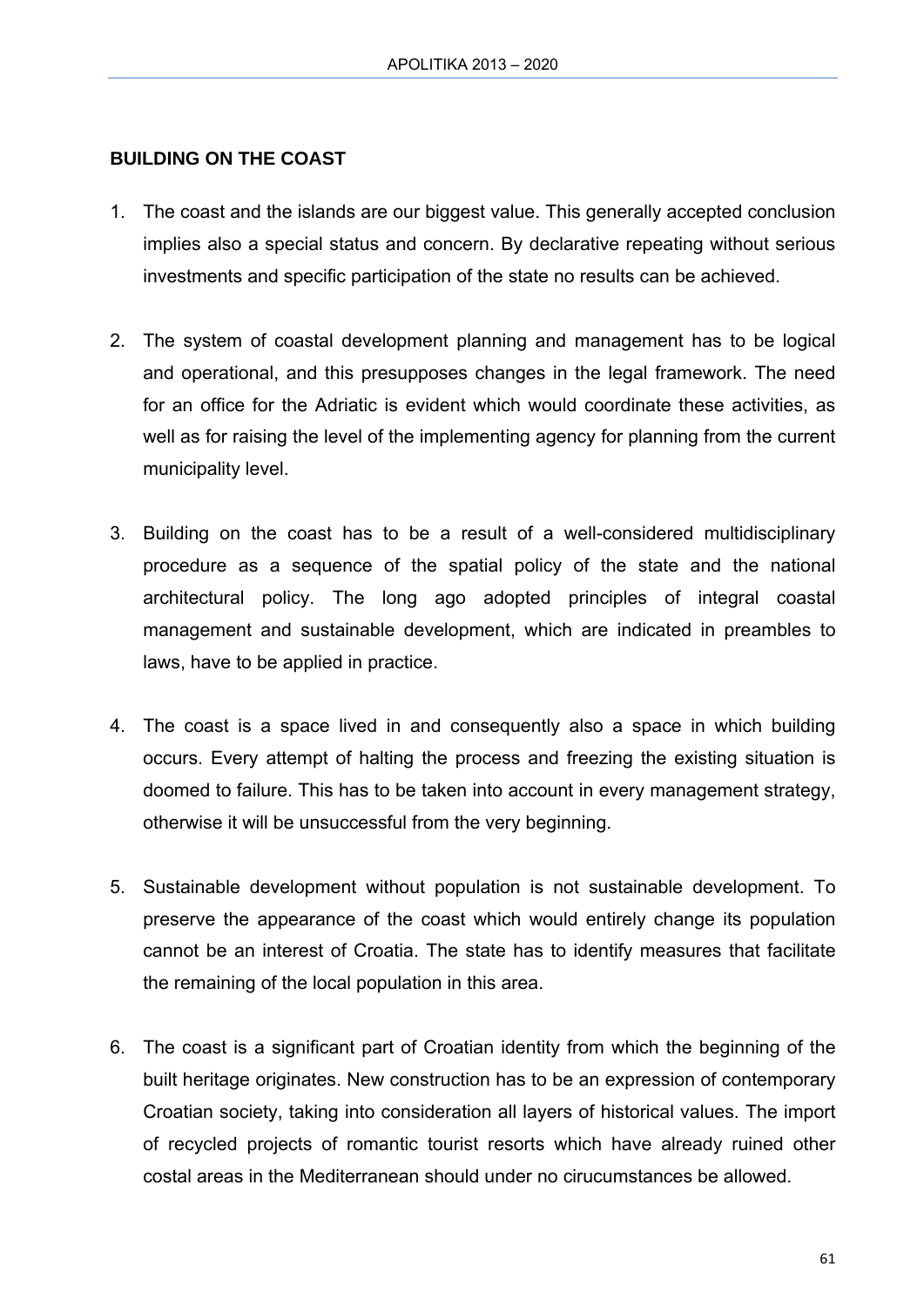7. Privatisation and fencing of the coast is an absolutely unacceptable model, extraneous to the Croatian tradition of relationship towards space. The concept of closed resorts, or of sale of bays is out of place in the coastal area.

Zadar, 16 October 2004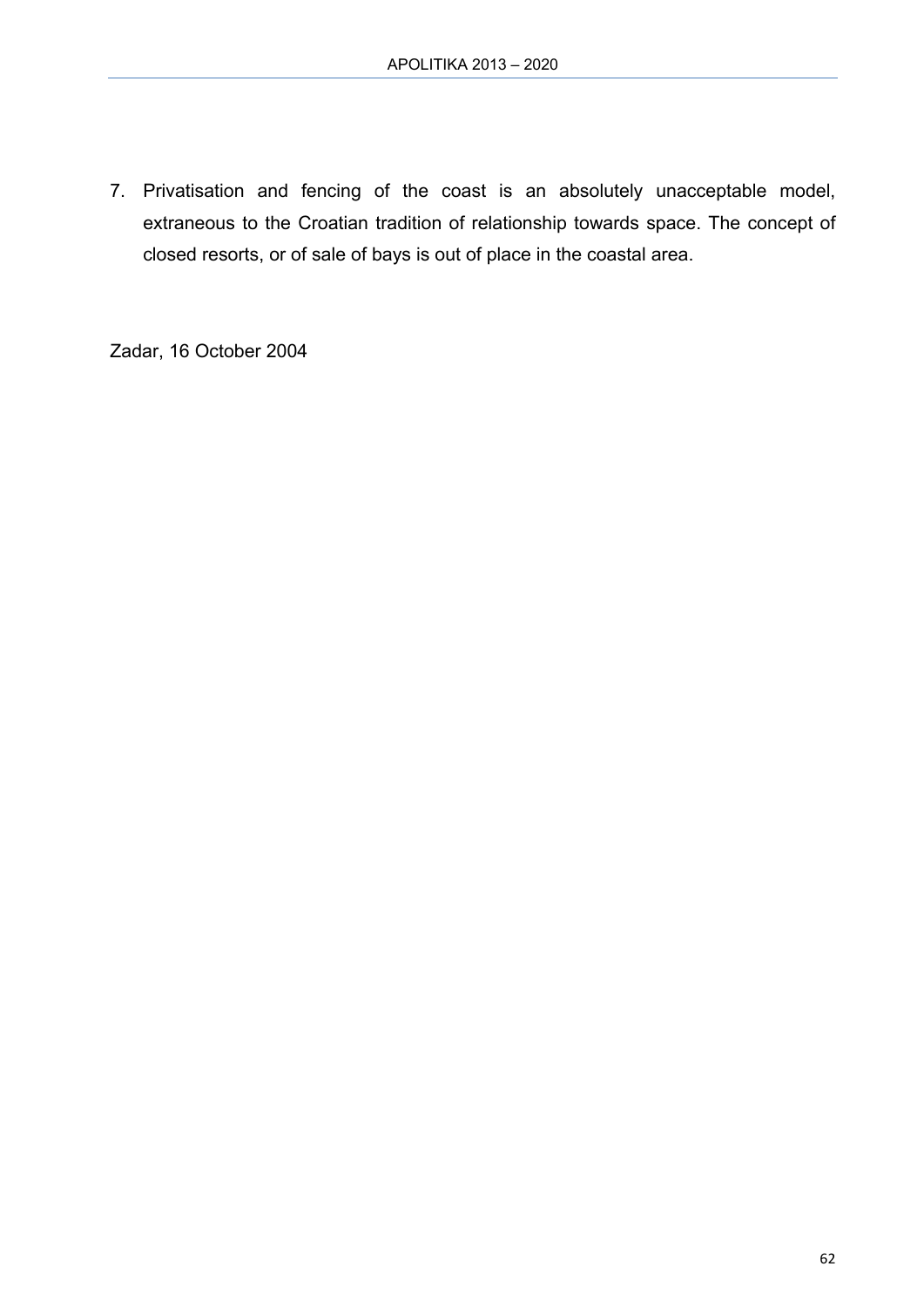# **CONCLUSIONS OF THE 2nd CONGRESS OF CROATIAN ARCHITECTS**

- 1. The cities, settlements and buildings that surround us witness of the civilization and culture which has affirmed us as a nation, individuals and experts.
- 2. We are responsible for the preservation of the found values and for the generation of new ones to be affirmed in the future.
- 3. There is no alternative to the strategy of preserving the natural, healthy and civilized built environment. The tools to achieve this can also be means of destruction.
- 4. Fire, nuclear energy and spatial plans are good servants, but bad masters.
- 5. Professional responsibility is a far narrower notion than social responsibility, thus an irresponsible citizen should not be expected to act as a responsible architect.
- 6. The organisation of public architectural competitions is crucial for good quality environment and has to be maintained in its entirety in the context of adapting Croatian economy to European standards.
- 7. Architects wish to be actively involved in strategic decisions which have unmeasurable consequences for space, in order to be able to assume effective responsibility.
- 8. Architects are no less responsible as compared to other actors operating in the space which we declare to be a Croatian national interest, we dare saying that they are more responsible than many others.
- 9. Croatian architects persist in the request for the establishment of and independent Croatian chamber of architects as an essential precondition for responsible action.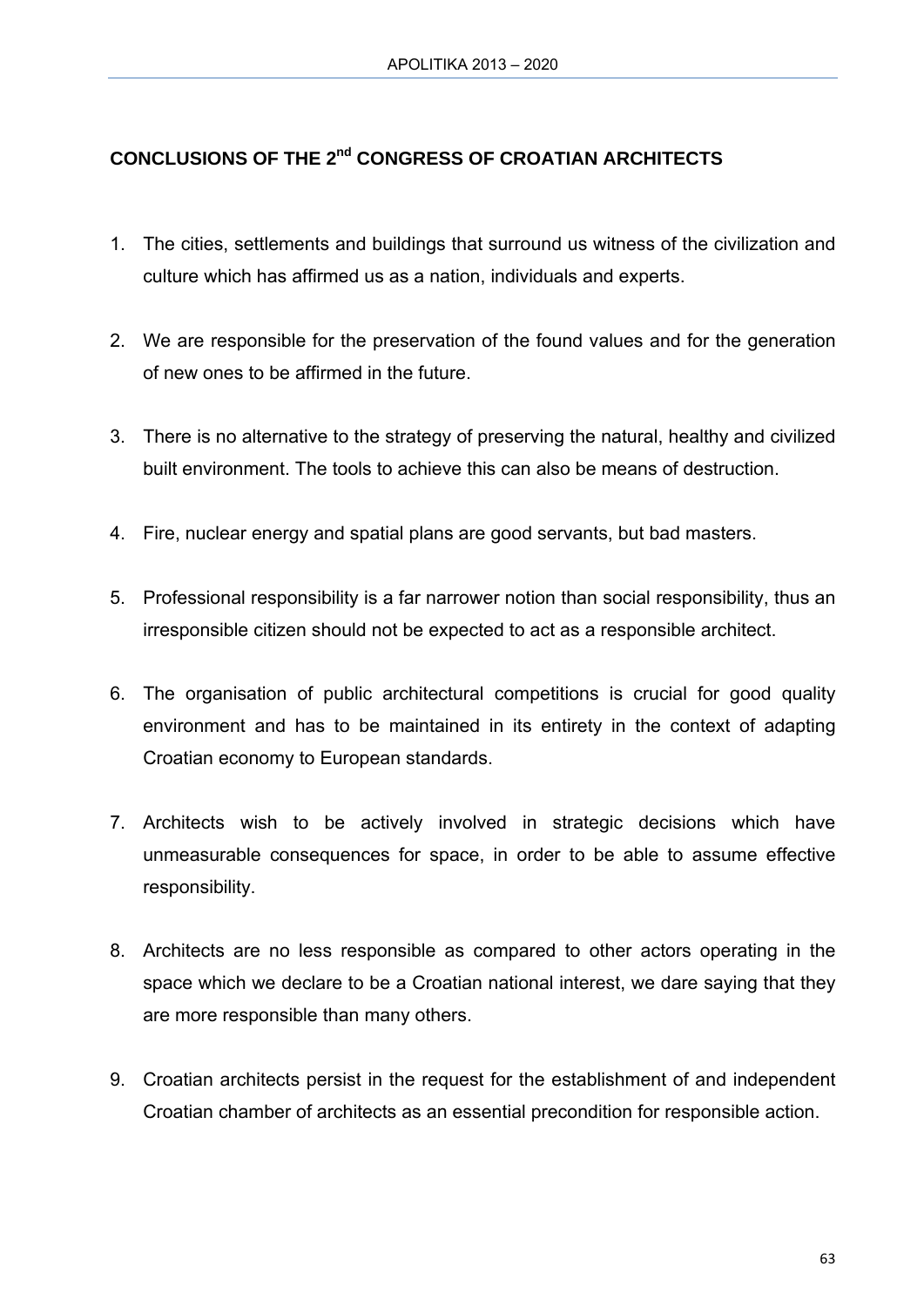- 10. Architectural policy and building quality can be implemented only under declared guidelines, in the form of a strategy document in which policy defines its position with regard to architecture.
- 11. Education has to be appropriate to the moment of time and respond to architectural challenges in contemporary society.
- 12. Croatian architects possess the strength and will to improve reality, however they pose themselves the question whether reality wishes to be improved?

Presidency of the Croatian Architects' Association and Council of the Architects' Section of the Croatian Chamber of Architects and Engineers in Construction Opatija, 20 October 2007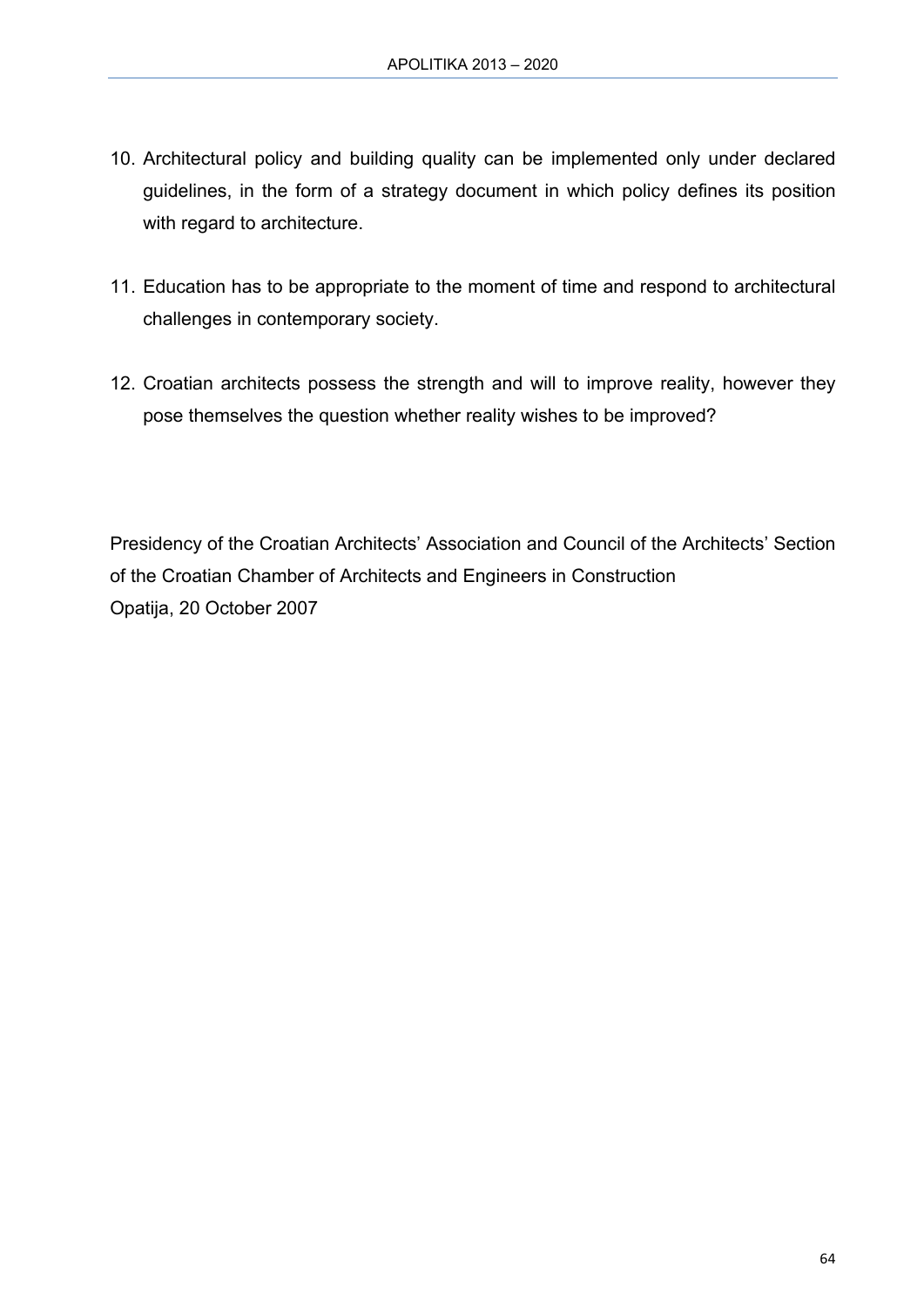#### **STATEMENT**

It is our vision that architecture should have a more active role in raising life and in the development of Croatia. In striving to promote wider social awareness and to understand the contribution of architecture and of quality built environment to the quality of life and wellbeing of society as a whole, the Croatian Chamber of Architects and the Association of Croatian Architects have proposed guidelines for an architectural policy as the basis for further development of the final document.

Therby public interest has particularly been recognised in high quality architectural works, in integration into a valuable and stimulating built environment while taking into consideration the specificities of single environs, and respecting the natural and urban landscape, as well as cultural heritage.

Following the guidelines on architectural policy of the Republic of Croatia, by this statement institutions express their commitment and readiness to:

- 1. Develop an organisational framework to enable the continuation of development and adoption of a document on the Architectural policy of the Republic of Croatia,
- 2. Promote high standards in designing and building as support to the efforts in realising this initiative,
- 3. Realise the concept of sustainable development and encourage innovations in architecture to shape a sustainable environment in the future,
- 4. Foster demand for high quality architecture in society as a whole,
- 5. Continue valuate the cultural and artistic values of architecture by stimulating education and awareness through initiatives which develop the interest in the quality and content of the built environment,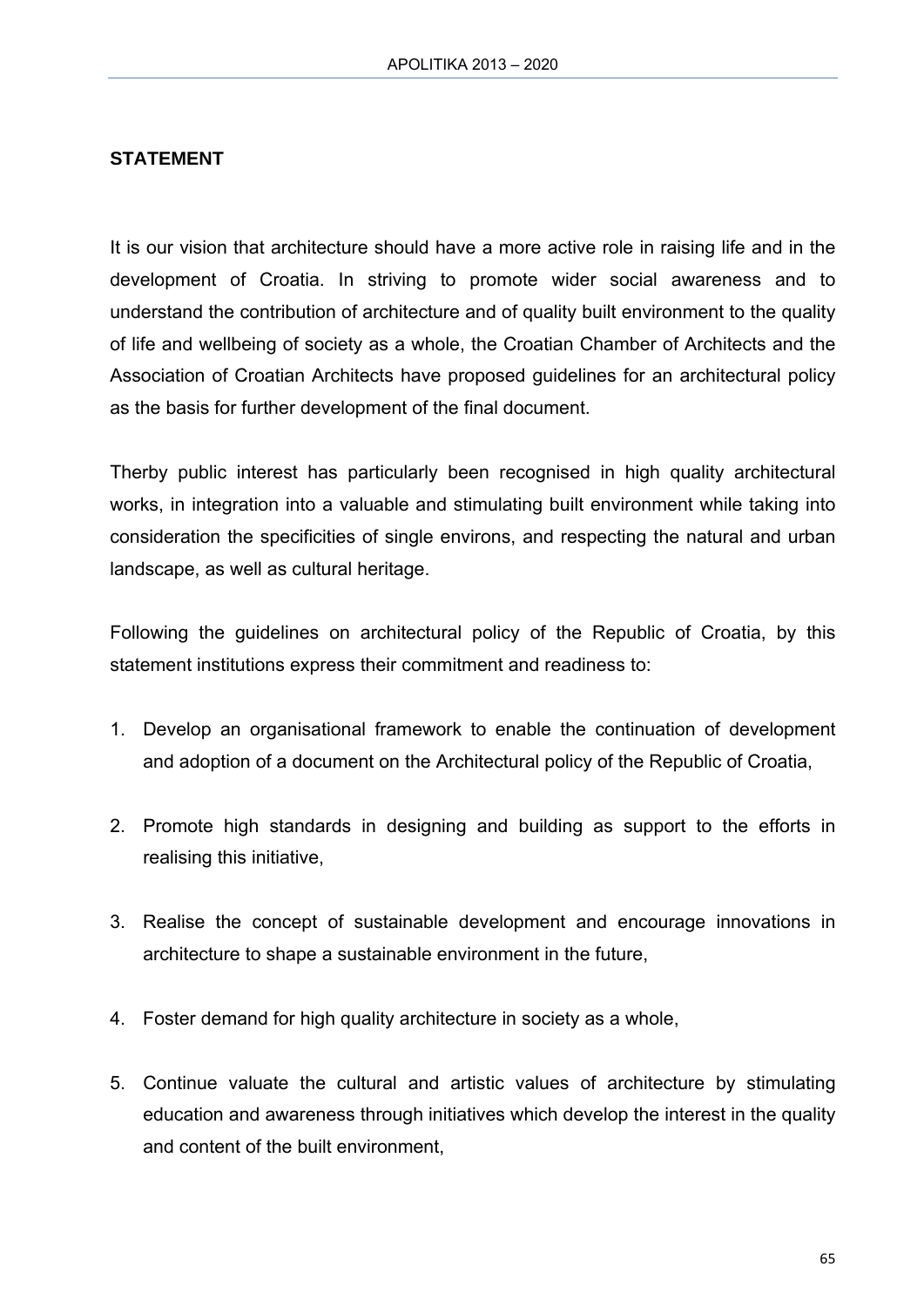- 6. Support the application of knowledge and skills with regard to contemporary architecture, which as a holistic and integrated approach includes built heritage in its development,
- 7. Promote investments into research and development, through orientation towards the green sector and by creating new jobs,
- 8. Launch a process of debates with the professional and other public in which more detailed actions, effects and support to this statement will be devised.

Recognising the place of architecture in terms of its cultural, aesthetic and social value in Croatian society and for the wellbeing of every person, the Ministry of Environmental Protection, Physical Planning and Construction, the Physical Planning Council of the State, the Croatian Chamber of Architects and the Association of Croatian Architects support and encourage further activities related to the initiative for the adoption of documents by which architectural policy will be shaped as an expression of the social, cultural and economic dimension of architecture in the overall development of the Republic of Croatia.

For the Ministry of Environmental Protection, Physical Planning and Construction Minister Marina Matulović Dropulić

For the Physical Planning Council of the State Stjepo Butijer, Chairman

For the Croatian Chamber of Architects Tomislav Ćurković, Chairman

For the Association of Croatian Architects Hrvoje Hrabak, Chairman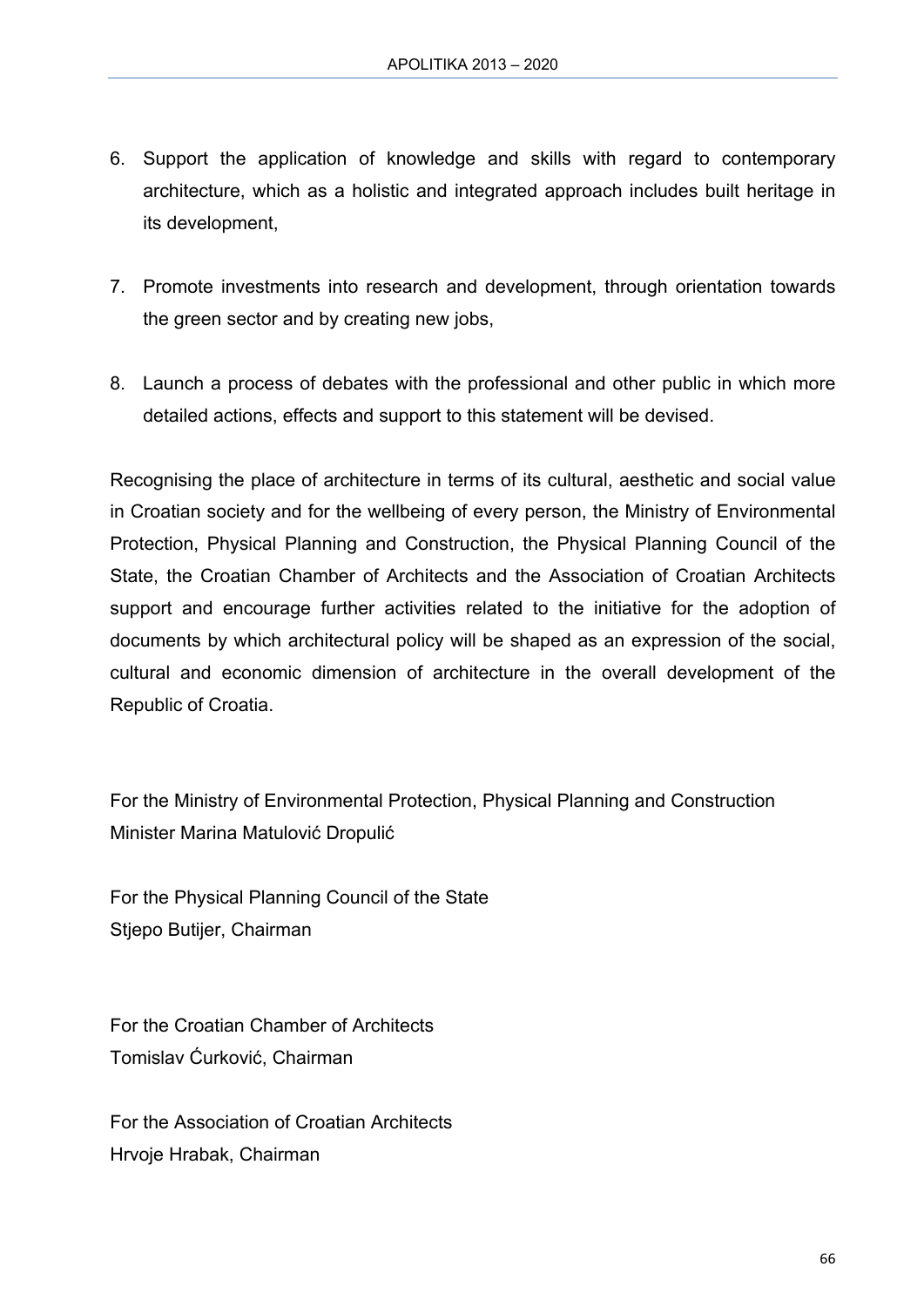Split, 25 November 2010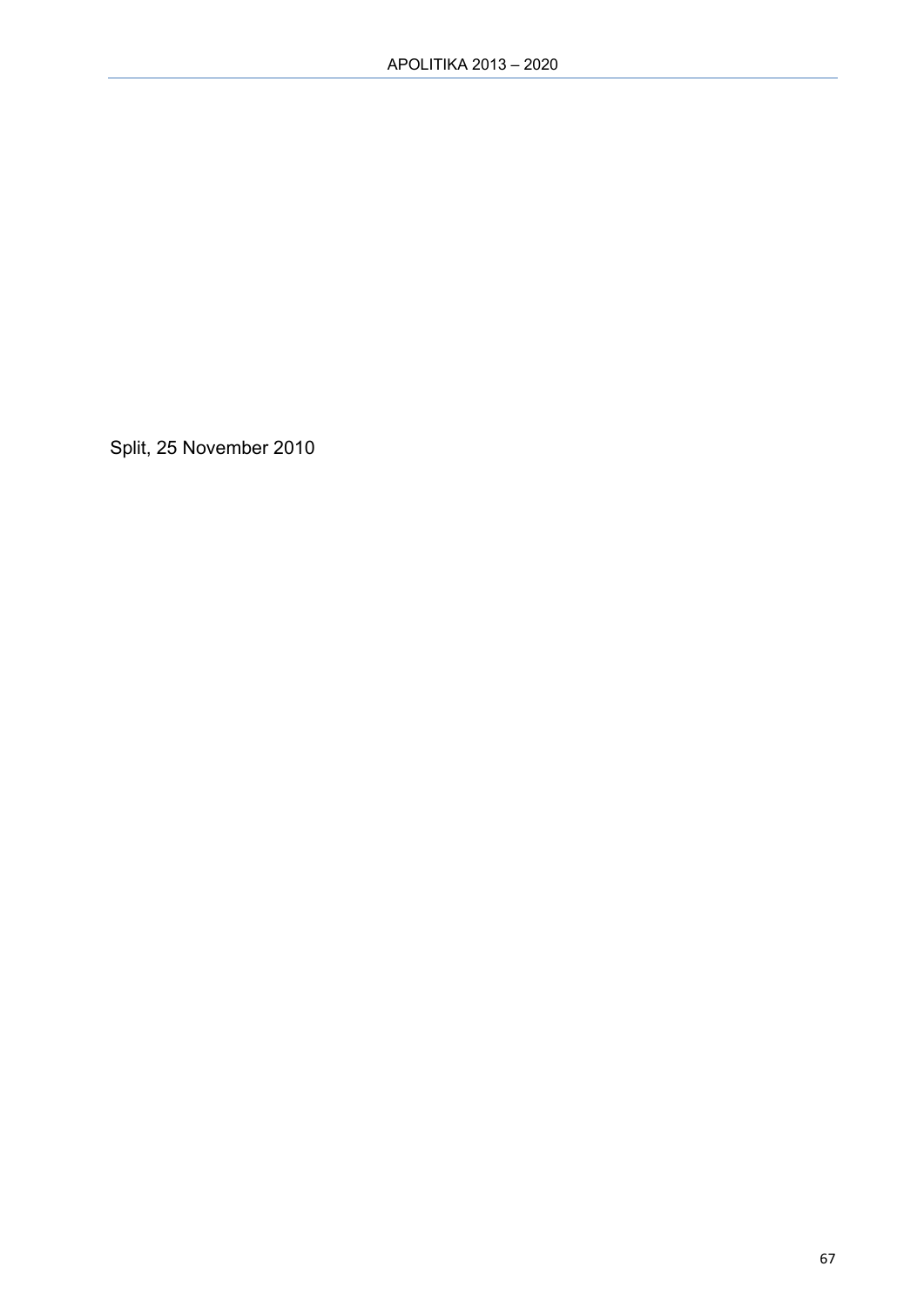### **CONCLUSIONS**

# OF THE SCIENTIFIC AND EXPERT CONFERENCE "PERSPECTIVES OF THE SPATIAL DEVELOPMENT OF THE REPUBLIC OF CROATIA"

By its independence and accession to the European Union Croatia is entering one of the most responsile periods of its history in which the relation between European developments and its own nation-building qualities will be shaped. Responding to this challenge and taking into account the importance of preserving its national identity, spatial development has to result in new values based on the following facts:

- 1. The space of the Republic of Croatia as its valuable and consumable resourse has to be preserved and actively protected, taking into account all its specificities.
- 2. Development scenarios have to be devised by a visible and measurable economic and social efficiency, in line with the interests of sustainable management of resources.
- 3. Especially valuable natural and cultural goods are a development potential on which the identity of Croatian space is built upon.
- 4. Decisions on the use and development of space are passed on the basis of scientifically and professionally founded facts, considering and accepting all the effects of creative actions in space.
- 5. Quality criteria are starting points for every project in space, from spatial and urban planning visions to architectural spatial and designing works.
- 6. An institutional network has to be established and structural changes of the spatial planning system have to be carried out, starting with the establishment of the Croatian Institute for Spatial Development.
- 7. Interdepartmental coordination and methods of a multidisciplinary approach to spatial planning are basic conditions for the successful development and implementation of the Spatial Development Strategy of the Republic of Croatia.

The indicated facts are starting points for spatial development planning of Croatia, and they oblige all the actors involved, from individuals to the widest social community.